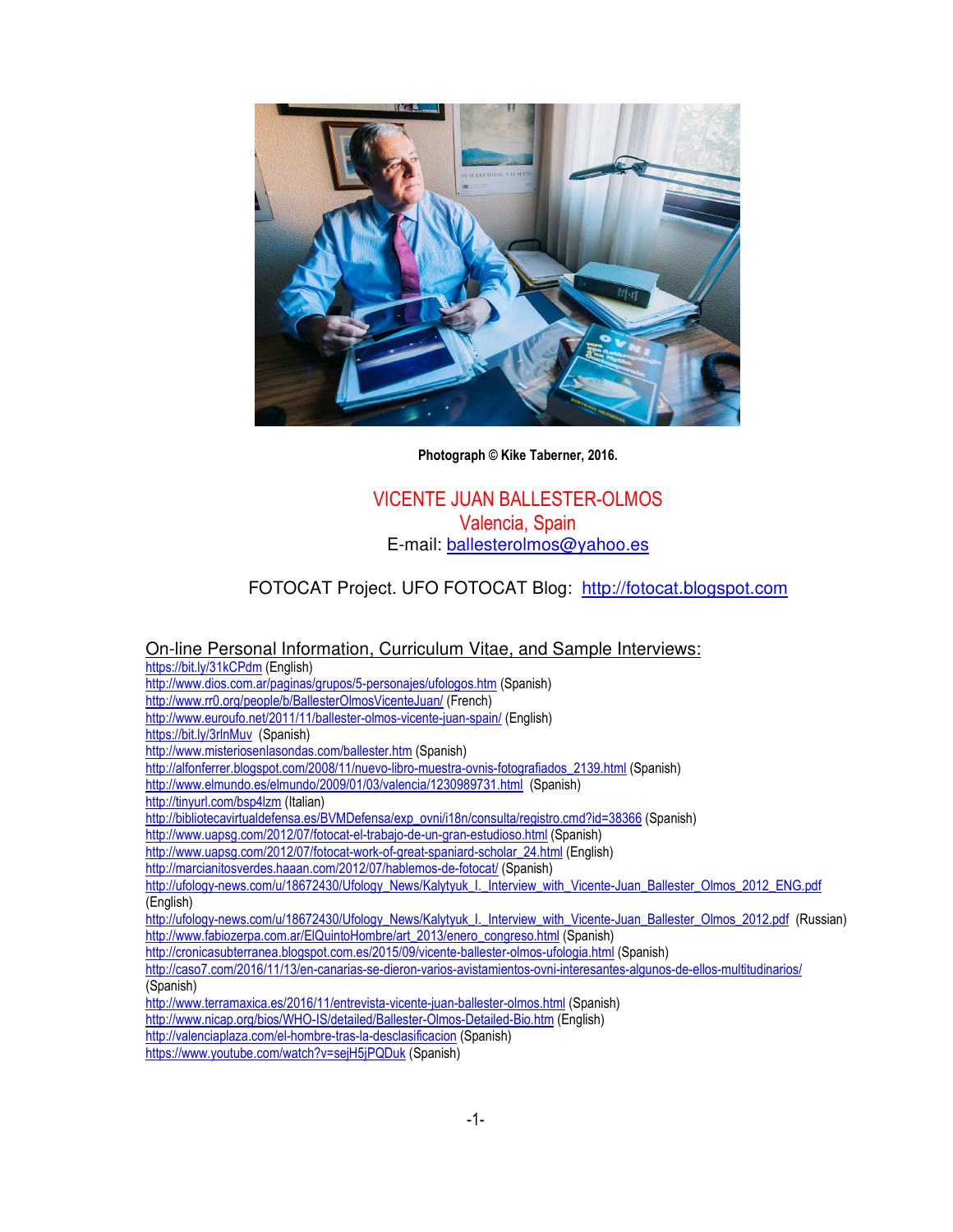# **A CHRONOLOGICAL RESEARCH BIBLIOGRAPHY, 1965-2022**

http://www.cdufo.info/bib/bibliog1.pdf

(A) Article or Essay (S) Science Article or Letter (B) Book (M) Song Review (Music) (Bi) Bibliography (P) Photograph (BR) Book Review (Bio) Biography (CB) Contribution to Book (E) Editorial (F) Foreword (L) Letter (RP) Research Paper or Report (IN) Introduction

UFONon-UFO

### 1965

**\*** "Halos y parhelios", Algo, 27, 1 February 1965, p. 89. (S)

\* "Efectos de las radiaciones en los peces", Algo, 33, 1 May 1965, p. 299. (S)

\* "La rotación de Venus", Algo, 37, 1 July 1965, p. 466. (S) 1966

\* "Campos magnéticos artificiales para proteger a los cosmonautas", Algo**,** 64, 15 August 1966, p. 569. (S)

\* "La ciencia en la antigüedad", Algo, 67, 1 October 1966, p. 673. (S) 1967

\* "España lanzó su primer cohete espacial", Algo, 73, 1 January 1967, pp. 12-13. (S)

\* "Las células de energía en el Apolo", Algo, 77, 1 March 1967, p. 149. (S)

\* "i. Existen los platillos volantes? Sus tripulantes, i. son seres de otros planetas?", Preu Nuevo, Curso Preuniversitario, Colegio San José (Valencia), 3, March 1967, pp. 36-37 (Part 2 of 3). (A)

\* "Platillos volantes", Diez Minutos, 5 August 1967, p. 3. (L)

\* "Venus a la luz de las sondas Venusik y Mariner ", Sabadell, 21 November 1967, p. 14. (S)

#### 1968

\* "Entidades OVNI-UFOS ", Algo, 97, 1 January 1968, p. 33. (L)

\* "Extraordinaria localización de OVNIS por el Observatorio Adhara de Buenos Aires", Algo, 100, 15 February 1968, p. 131. (A) Algo, 102, 15 March 1968, p. 212. (L)

\* "¿Es infructuosa la investigación sobre los OVNIS?" Algo, 102, 15 March 1968, p. 202. (A)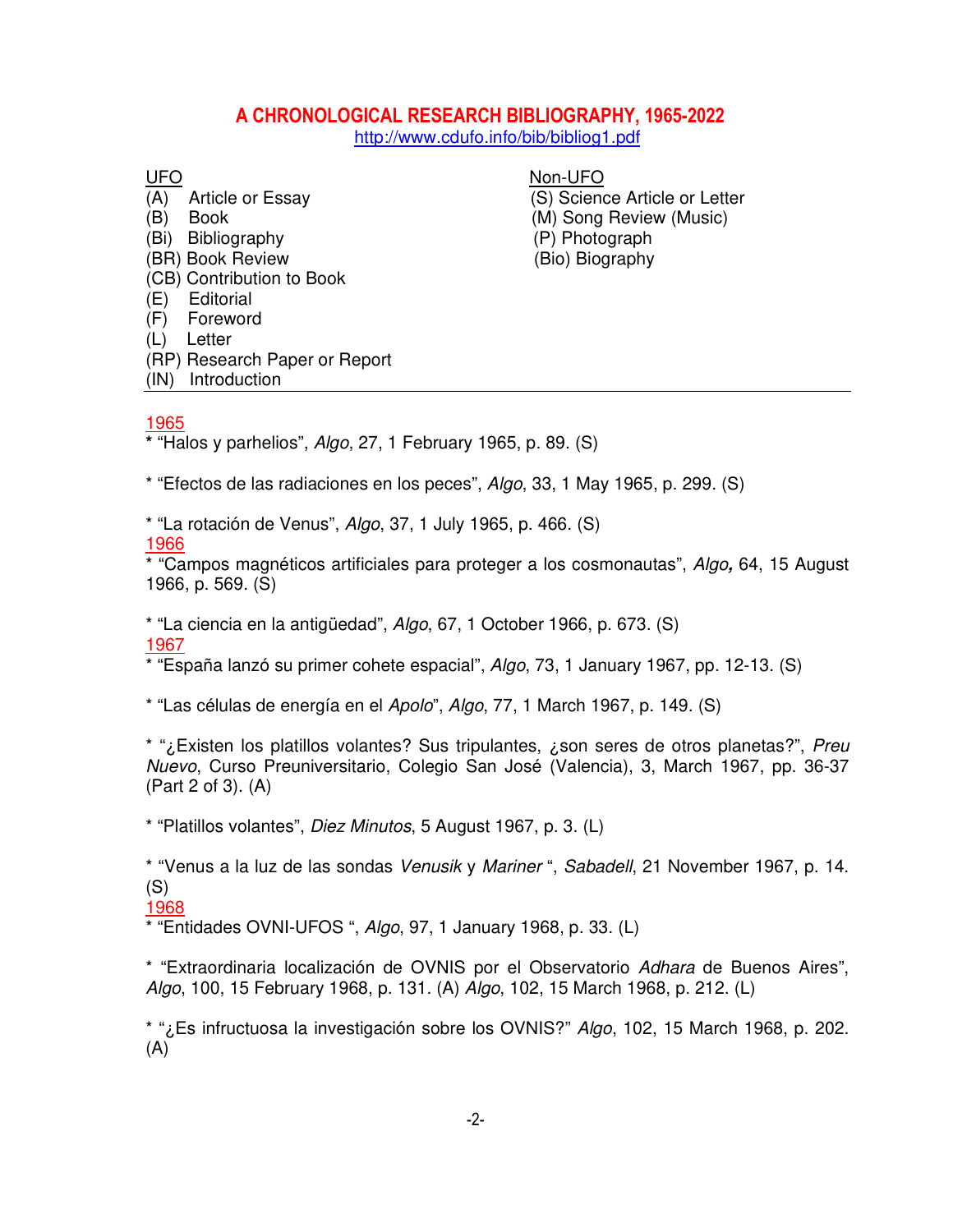\* "Colegio Mayor A. Salazar. Círculo de estudios sobre objetos no identificados", Las Provincias, 23 March 1968. Levante, 24 March 1968. (L)

\* "Los soviéticos ya creen en los OVNIS", Algo, 104, 15 April 1968, pp. 276-277. (A)

\* "Satélites sublunares", Astrum, April-September 1968, pp. 90-91. (S)

\* "¿Por qué no pueden existir los OVNIS?" Algo, 105, 1 May 1968, pp. 314-315. Papers d' Ovnis, July-September 2002, pp. 23-25, https://tinyurl.com/yc7zypc8 (A)

\* "Carta desde Buenos Aires", Algo, 106, 15 May 1968, p. 356. (L)

\* "Informe sobre dos observaciones de OVNI en España", Algo, 107, 1 June 1968, pp. 386-387. (A)

\* "Noticiario OVNI de Iberoamérica", Algo, 108, 15 June 1968, p. 422. (A)

\* "Una sorprendente información procedente de Vietnam del Sur", Algo, 111, 1 August 1968, pp. 532-533. (A)

\* "El dossier de los U.F.O.", Algo, 112, 15 August 1968, pp. 568-569. (A)

\* "Círculo de Estudios sobre Objetos No Identificados. Aviso", Levante and Las Provincias, 25 September 1968. (L)

\* "Sobre Objetos No Identificados", El Sur de Concepción, 1 October 1968. (L) 1969

\* "Fleet of 9 saucers rise from valley", Saucers, Space & Science, No. 55, 1969, p. 14, http://files.afu.se/Downloads/Magazines/Canada/Saucers,%20Space%20&%20Science%2 0%20(Duplantier)/Saucers,%20Space%20&%20Science%20-%20No%2055.pdf (A)

\* "Respuesta del CEONI sobre una fotografía de OVNI publicada", Algo, 121, 1 January 1969, p. 25. (L)

\* "La Europa de los OVNI", Algo, 122, 15 January 1969, pp. 60-61. (A)

\* "Excepcionales medidas de los gobiernos USA y URSS con los OVNI", Algo, 125, 1 March 1969, pp. 170-171. (A)

\* "Los enigmáticos aterrizajes de objetos no identificados", Época (Piura, Perú), May 1969, pp. 14-15 and 17. (A)

\* "Un OVNI fotografiado en Valencia", Levante and Las Provincias, 31 May 1969. (L)

\* "El inquietante problema de los ONI agresivos", Algo, 131, 1 June 1969, pp. 386-387. (A)

\* "El aterrizaje de Villares del Saz", Cíclope Informa, 17, June 1969, pp. 1-4. (RP)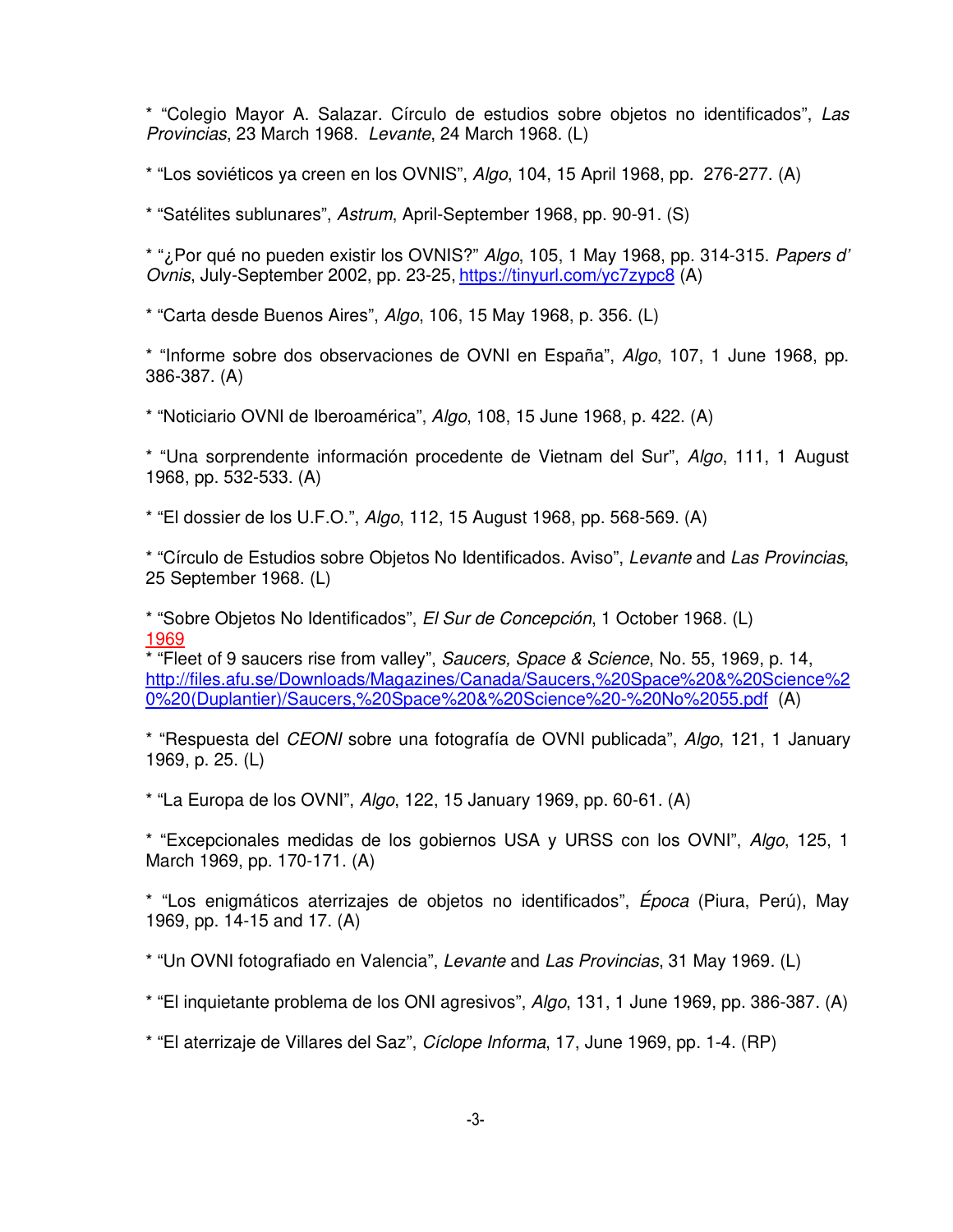\* "Consideraciones sobre varios detalles de dos aterrizajes OVNI", Cíclope Informa, 18, June 1969, pp. 5-7. (RP)

\* "Aterrizajes, teleportaciones, efectos  $E-M$  y otras cosas",  $Algo$ , 140, 15 October 1969, pp. 709-711. Boletín Informativo DIOVI-CICA, 14, January-June 1970, pp. 7, 9 and 10. (A)

\* "Entre Villar del Campo y Calamocha", Cíclope Infoma, 24/25, 1969, pp. 29-30. (RP)

\* "España y el fenómeno de los OVNIS", Cíclope Informa, 24/25, 1969, pp. 30-32. (RP)

\* "Equipo nacional de investigadores de OVNI", Levante, 13 November 1969. (L)

\* "Círculo de Estudios sobre Objetos No Identificados (CEONI)", Levante and Jornada, 2 December 1969. (L)

\* "Comunicado del E.N.I.", Algo, 144, 15 December 1969, p. 865. (L)

\* "¿OVNIS sobre la Luna? No. Reflejos: si." Cíclope Informa, 55, 1969, pp. 137-139. (RP)

\* "Un insólito acompañante...en el camino a Toulouse", Cíclope Informa, 55, 1969, pp. 139-140.

Translation: "Un compagnon insolite...sur le chemin de Toulouse", Phénomènes Spatiaux, 22, December 1969, pp. 31-33. (RP)

\* "Los OVNIS sí merecen crédito científico", Levante, 20 December 1969. (L) 1970

\* "Tall Green Alien near Zafra (Spain)", Spaceview, 60, 1970, pp. 12-13. (A)

\* "Comunicado del Equipo Nacional de Investigadores", Algo, 145, 1 January 1970, p. 20. (L)

\* Algo, 148, 15 February 1970. (L)

\* "Investigación sobre aterrizajes de OVNIS en la Península Ibérica", Stendek, 1, June 1970, pp. 6-9, https://tinyurl.com/ydx4slc5 And Algo, 160, 15 August 1970, pp. 554-557. (RP)

\* "Investigación de aterrizajes en la Península Ibérica", Algo, 157, 1 July 1970, p. 460. (L)

\* "Si y no a Antonio Ribera. Si", Algo, 162, 15 September 1970, p. 624. (L)

\* "Fin de una controversia: la mixtificación de Serra da Gardunha", Stendek, 3, December 1970, pp. 4-5 and 21, https://tinyurl.com/ycjdbwbh (RP) 1971

\* "Notas sobre la Operación Antiquités", Algo, 170, 15 January 1971. (L)

\* "Círculo de estudios sobre objetos no identificados", Levante, 10 March 1971. And Las Provincias and Jornada, 11 March 1971. (L)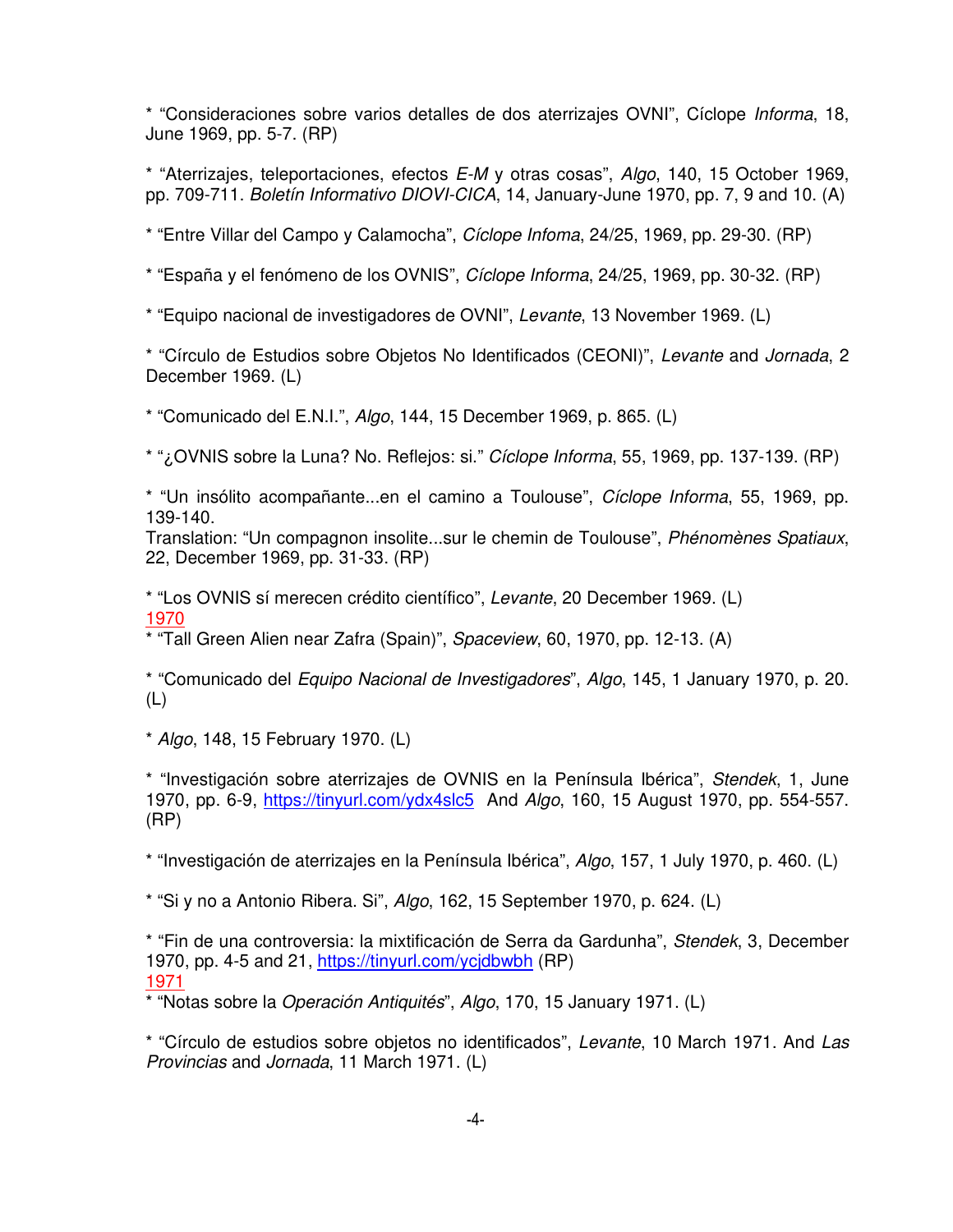\* "CEONI", Algo, 177, 1 Mayo 1971. (L)

\* "Deux cas anciens d'aterrissage en Espagne", Phénomènes Spatiaux, 28, June 1971, pp. 17-20. (A)

\* "Un misterioso objeto submarino", Stendek, 5, June 1971, pp. 22-24, https://tinyurl.com/yd9tbldj And Contactos Extraterrestres (Mexico), 26 April 1978, pp. 22-25.

Translation: "Unusual Underwater Object", Flying Saucer Review Case Histories, 6, August 1971, pp. 5-7, https://tinyurl.com/ycbklfr9 And http://www.waterufo.net/item.php?id=415 (RP)

\* "Type-1 Phenomena in Spain and Portugal. A Study of 100 Iberian Landings" (with Jacques Vallée), in UFOs in Two Worlds, Charles Bowen (editor), Flying Saucer Review, Special Issue No. 4, August 1971, pp. 40-64, https://tinyurl.com/ybhgaada

And DATA-NET, Special Report, March to May 1971.

Translation: "Estudio de 100 aterrizajes de OVNIS en la Península Ibérica", Stendek, Special Issue, July 1971, pp. 2-36, https://tinyurl.com/y7u7a62l

Translation: "Etude de cent atterrissages ibériques", Lumières Dans La Nuit, 111 (April 1971) to 115 (January 1972) and Contact Lecteurs, January 1972,

http://files.afu.se/Downloads/Magazines/France/LDLN/LDLN%20-%20No%20111.pdf and "20112", "20113", "20114", "20115".

Translation: "Ufoer over Spanien og Portugal", Dansk UFO Center (Thisted, Denmark), 1974.

Translation: "Los fenómenos del Tipo I en España y Portugal (Un estudio de 100 aterrizajes ibéricos)", in Pasaporte a Magonia (Spanish edition of Passport to Magonia), Jacques Vallée, Plaza y Janés, S.A. (Barcelona, Spain), May 1972, pp. 419-449. And paperback edition, Plaza y Janés, S.A., November 1976, pp. 509-536. (RP)

\* "Sociology of the Iberian Landings" (with Jacques Vallée), DATA-NET, November 1971, pp. 2-5, http://www.cufos.org/Data-Net/Data\_Net\_53\_1971.pdf

And Flying Saucer Review, Vol. 18:4, July-August 1972, pp. 10-12, https://tinyurl.com/y8yvxa8d

Translation: "Sociología de los aterrizajes ibéricos", Stendek, 7, December 1971, pp. 27- 30, https://tinyurl.com/yc6wajt7 And in Pasaporte a Magonia (Spanish edition of Passport to Magonia), Jacques Vallée, Plaza y Janés, S.A. (Barcelona), May 1972, pp. 451-459. And paperback edition, Plaza y Janés, S.A., November 1976, pp. 537-543. (RP)

\* "Landings in Spain in 1958", Flying Saucer Review, Vol. 17:4, July-August 1971, pp. 10- 12, https://tinyurl.com/ycv85up4 (A)

\* "A Request to Investigators in Peru", Flying Saucer Review, Vol. 17:5, September-October 1971, p. 32, https://tinyurl.com/ybvdk2mg (L)

\* "Precisiones en torno al caso de Almaceda" (with Julio Massé), Stendek, 6, September 1971, pp. 13-14, https://tinyurl.com/yalccezs (RP)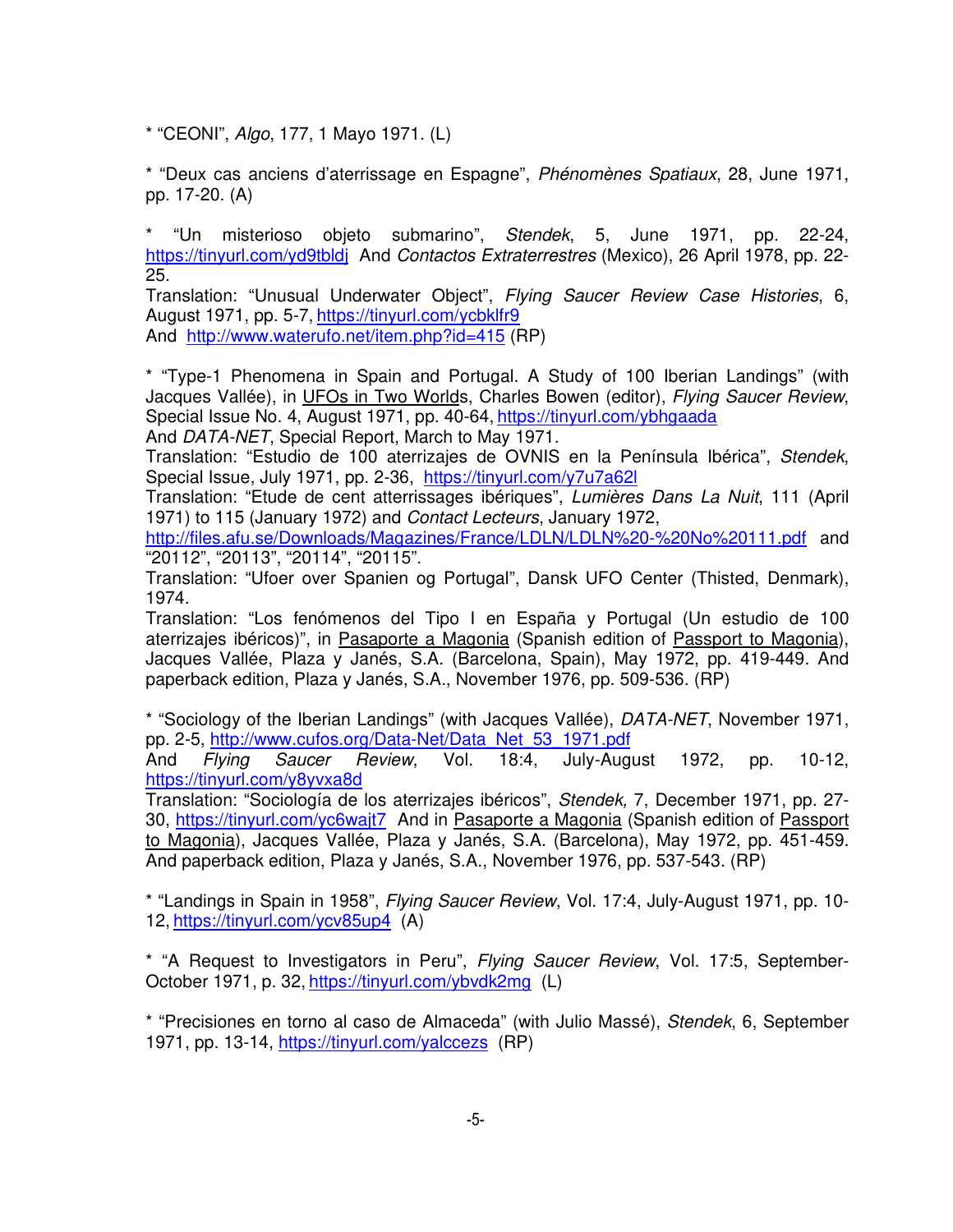\* "Landing Research in Spain: A Report", DATA-NET, October 1971, pp. 3-4. And November 1971, p. 6, http://www.cufos.org/Data-Net/Data\_Net\_52\_1971.pdf (A)

\* "Record and Analysis of the Spanish 'Negative' Landings", DATA-NET, December 1971, pp. 5-13, http://www.cufos.org/Data-Net/Data\_Net\_54\_1971.pdf

And Flying Saucer Review, Vol. 18:4, July-August 1972, pp. 31-32 and iii-iv, https://www.academia.edu/36406288/Record\_and\_Analysis\_of\_the\_Spanish\_Negative\_L andings And Flying Saucer Review, Vol. 20:2, 1974, p. iii, https://tinyurl.com/y8q8t5kj

Translation: "Registro de los aterrizajes negativos españoles", Stendek, 13, June 1973, pp. 28-34, https://tinyurl.com/ydbnnyvd (RP)

1972

\* "Notas estadísticas sobre la oleada de 1950 en España y Portugal" (with Carlos Orlando), Stendek, 8, March 1972, pp. 23-33, https://tinyurl.com/ya6glzby Translation: "Statistical Notes on the 1950 Iberian UFO Flap", DATA-NET, April 1972, pp. 4-14, http://www.cufos.org/Data-Net/Data\_Net\_58\_1972.pdf (RP)

\* "Follow-Up to the 1950 Survey" (with Carlos Orlando), DATA-NET, May 1972, pp. 2-7, http://www.cufos.org/Data-Net/Data\_Net\_59\_1972.pdf

Translation: "Ampliación al ensayo sobre 1950", Stendek, 9, August 1972, pp. 26-29, https://tinyurl.com/y9ejqelc (RP)

\* "Quantification of the Law of the Times" (with Miguel Guasp), DATA-NET, June 1972, pp. 2-8, http://www.cufos.org/Data-Net/Data\_Net\_60\_1972.pdf And The UFO Register, 4, Part II, December 1973, pp. 7-15.

Translation: "Cuantización de la Ley Horaria", Stendek, 14, September 1973, pp. 7-11, https://tinyurl.com/y7x9x99h And Stendek,15, December 1973/March 1974, p. 38, https://tinyurl.com/ycphve5b

And UFO Press, No. 2, January 1977, pp. 6-9. (RP)

\* "A List of References on Formal Methods and Speculations for the Automatic Detection of UFO Phenomena", DATA-NET, June 1972, pp. 10-11, http://www.cufos.org/Data-Net/Data Net 60 1972.pdf and March 1973, p. 5, http://www.cufos.org/Data-Net/Data Net 69 1973.pdf (Bi)

\* "Science and UFOs: A Selected Bibliography of UFO Research Papers", DATA-NET, July 1972, pp. 6-9, http://www.cufos.org/Data-Net/Data\_Net\_61\_1972.pdf and March 1973, pp. 4-5, http://www.cufos.org/Data-Net/Data\_Net\_69\_1973.pdf (Bi)

\* "Computer Record of UFO Data: Assistance to Research", DATA-NET, August 1972, pp. 4-7, http://www.cufos.org/Data-Net/Data\_Net\_62\_1972.pdf (A)

\* "Census of Technical Works and Discussions Directly Related to the UFO Propulsion Problem", DATA-NET, August 1972, pp. 7-8, http://www.cufos.org/Data-Net/Data Net 62 1972.pdf and March 1973, p 5, http://www.cufos.org/Data-Net/Data\_Net\_69\_1973.pdf (Bi)

\* "Los extraños seres de L'Escala (Gerona)", Stendek, 9, August 1972, pp. 30-32, https://tinyurl.com/y9ejqelc And Stendek, 11, December 1972, p. 29,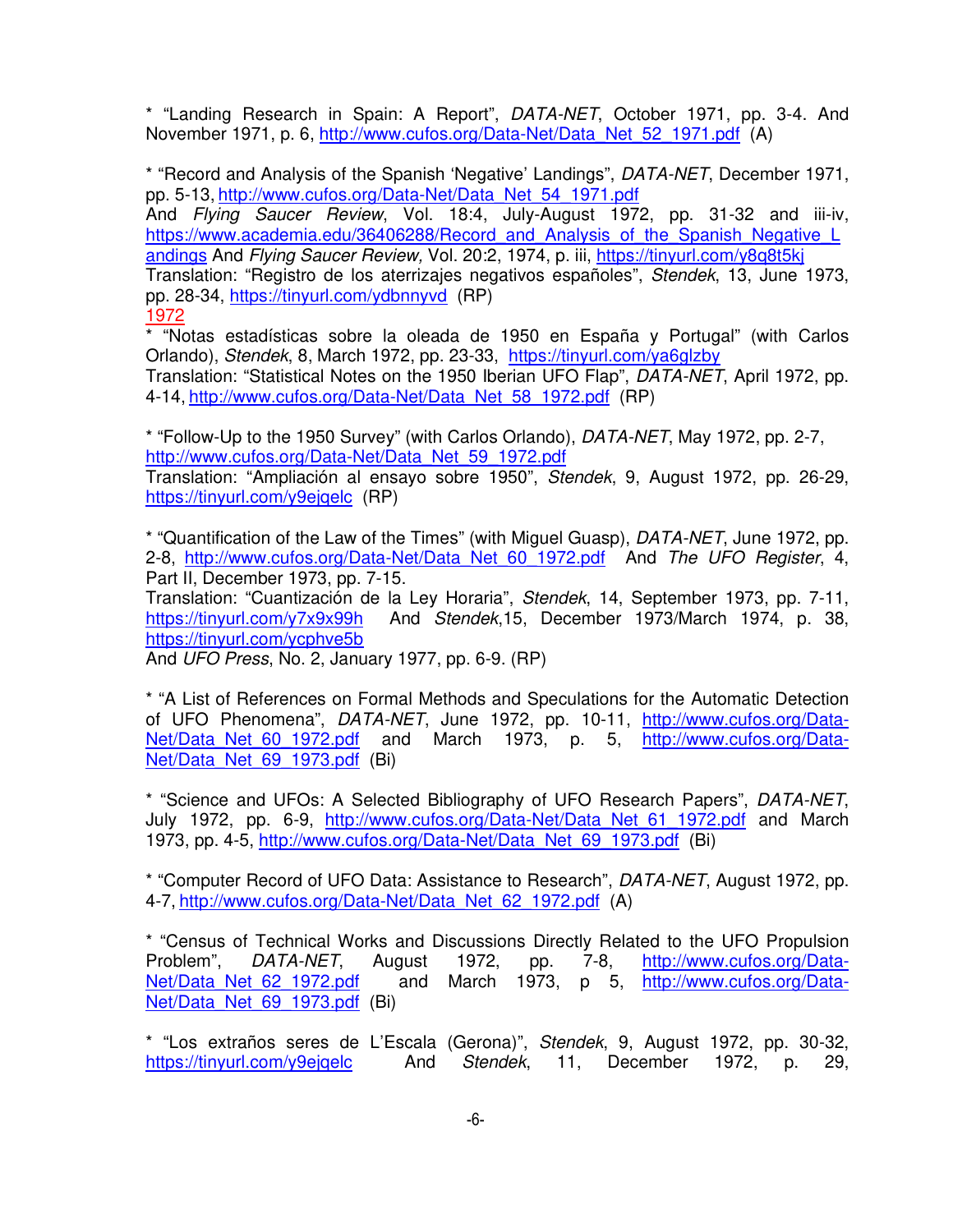https://tinyurl.com/yc3ssj6j (A)

\* "Index of Articles about UFOs and Geophysics", DATA-NET, September 1972, p 2, http://www.cufos.org/Data-Net/Data\_Net\_63\_1972.pdf (Bi)

\* "Las fotos de Lérida o un OVNI explicado", Stendek, 10, September 1972, pp. 24-25, https://tinyurl.com/yabay35b (RP)

\* "Constantes en los informes de huellas de aterrizaje", Stendek, 10, September 1972, pp. 14-17, https://tinyurl.com/yabay35b

Translation: "Some Patterns in UFO Landing Traces Reports", DATA-NET, November 1972, pp. 2-6, http://www.cufos.org/Data-Net/Data\_Net\_65\_1972.pdf (RP)

\* "The World-Wide Wave of 1950: Further Enquiries" (with Jacques Bonabot), DATA-NET, October 1972, pp. 2-9, http://www.cufos.org/Data-Net/Data\_Net\_64\_1972.pdf Translation: "La Vague Mondiale de 1950: Nouvelles Questions", Visiteurs Spatiaux, 30, December 1972, pp. 3-9. (RP)

\* "Biometric Data in 19 UFO Occupant Cases", DATA-NET, December 1972, pp. 2-9. And Flying Saucer Review, Vol. 19:3, May-June 1973, pp. 19-23, https://www.academia.edu/36486629/Biometric\_Data\_in\_19\_UFO\_Occupant\_Cases

Translation: "Donées biométriques dans 19 cas d'occupants d'UFOs", Phénomènes Spatiaux, 35, March 1973, pp. 3-10. And Lumiéres Dans La Nuit, 127, August-September 1973, pp. 4-9.

Translation: "Datos biométricos en 19 casos de ocupantes", OVNIS: Un desafío a la ciencia, 3, September-October 1974, pp. 13-19.

Translation: "Donnés biométriques de dix-neuf cas de passagers d'OVNIS", in Premières enquêtes sur les humanoids extraterrestres, Henry Durrant, Robert Laffont (Paris), 1977, pp. 173-183.

Translation: "Datos biométricos extraídos de diecinueve casos de pasajeros de OVNIS", in Humanoides extraterrestres, Henry Durrant, Javier Vergara Editor (Buenos Aires), 1978, pp. 175-185. (RP)

\* "Carta de Ballester Olmos sobre el caso de L´Escala", Stendek, 11, December 1972, p. 29, https://tinyurl.com/yc3ssj6j (L)

\* "Aterrizaje en la noche de Reyes de 1961", Stendek, 11, December 1972, pp. 32-33, https://tinyurl.com/yc3ssj6j

Translation: "Twelfth Night...And a UFO", Flying Saucer Review Case Histories, 18, February 1974, pp. 10-12, https://tinyurl.com/yamlurod (A) 1973

\* "Prólogo", in Teoría de procesos de los OVNI, Miguel Guasp (Valencia), 1973. (F)

\* "Disc and Beam Observed", Flying Saucer Review, Vol. 19:1, January-February 1973, p. 30, https://tinyurl.com/y9pya67p (L)

\* "Ballester Olmos habla sobre la situación del C.E.O.N.I.", Stendek, 12, March 1973, p. 33, https://tinyurl.com/y9g62juy (L)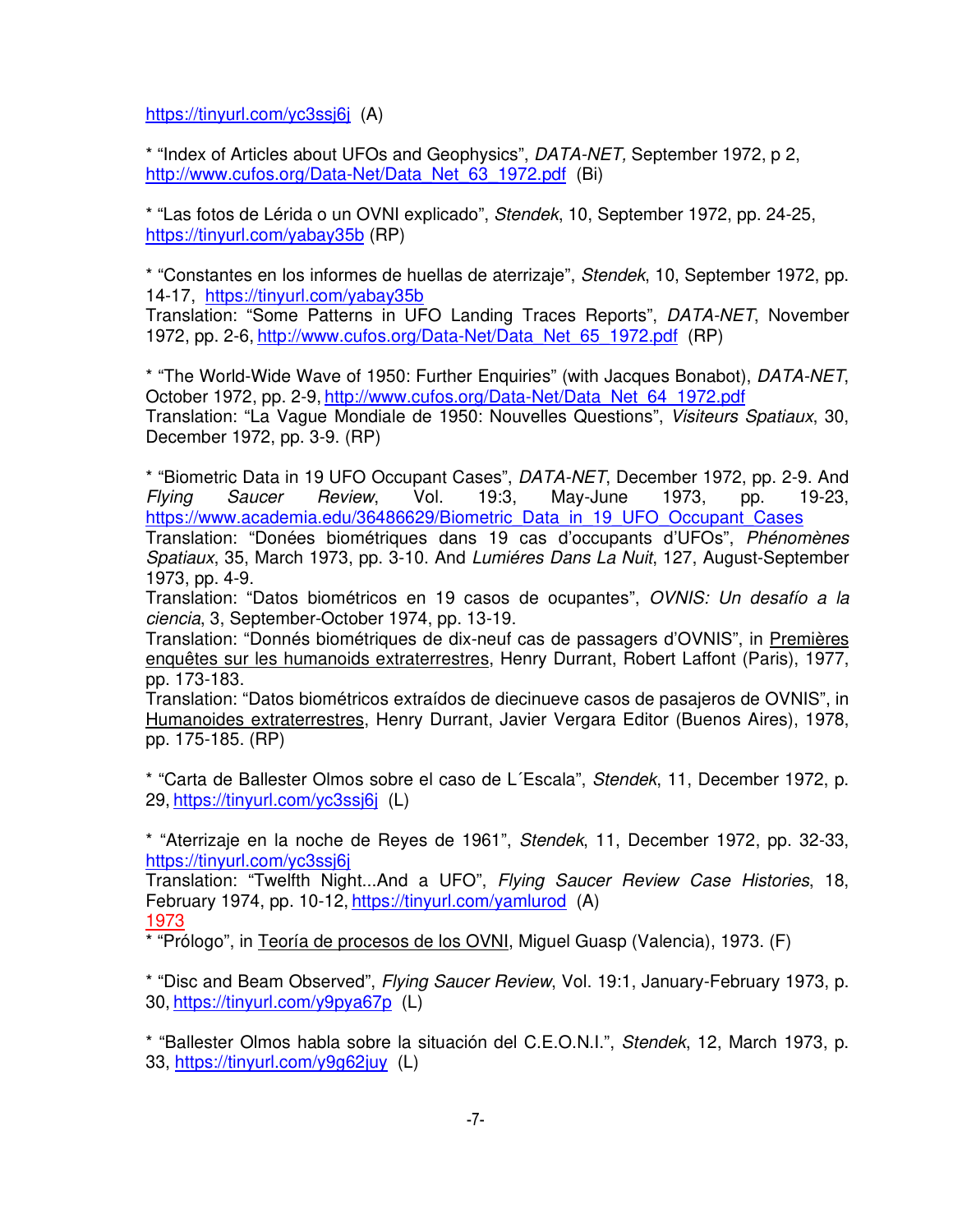\* "UFO Work Project for a Data-Net Member", DATA-NET, March 1973, p 6, http://www.cufos.org/Data-Net/Data\_Net\_69\_1973.pdf (L)

\* "Evoluciones de un OVNI cerca de Muñotello (Ávila)", Stendek, 14, September 1973, pp. 25-28, https://tinyurl.com/y7x9x99h And Contactos Extraterrestres (Mexico), 30 August 1978, pp. 36-39.

Translation: "Evoluzioni di un UFO intorno a Muñotello (Spagna)", Il Giornale dei Misteri, April 1975, pp. 7-9. (RP)

1974

\* "El affaire del Concorde 001", Stendek, 15, December 1973/March 1974, p. 31, https://tinyurl.com/ycphve5b (L)

\* "Introducción", in "Test de extrañeza-credibilidad", Alberto Adell, Stendek, 16, June 1974, p. 29, https://tinyurl.com/y8crd9mo (F)

\* "A modo de presentación del autor", in "Análisis procesal de las direcciones de vuelo de los OVNIS", Miguel Guasp, Stendek, 17, September 1974, p. 11, https://tinyurl.com/y6wmrfrz (F)

\* "Aterrizaje en San Clemente (Nuevos datos)" (with Vicente Manglano), Stendek, 18, December 1974, pp. 3-8, https://tinyurl.com/yamkpbcf (RP) 1975

\* "El Dr. Jacques Vallée en nuestro país", Stendek, 22, December 1975, p. 37, https://tinyurl.com/y7s8rxyc (L) 1976

\* A CATALOGUE OF 200 TYPE-I UFO EVENTS IN SPAIN AND PORTUGAL, Center for UFO Studies (Evanston, Illinois), April 1976. Foreword: Jacques Vallée. (B) http://www.cufos.org/books/Catalogue\_of\_200\_Type\_I\_UFO\_Events\_in\_Spain\_and\_Portu gal.pdf

\* "Are UFO Sightings related to Population?", in Proceedings of the 1976 CUFOS Conference, Nancy Dornbos (editor), Center for UFO Studies (Evanston, Illinois), May 1976, pp. 15-24,

http://www.cufos.org/books/Proceedings\_of\_the\_1976\_CUFOS\_Conference.pdf (RP) Translation: "¿Tienen relación los avistamientos OVNI con la población?" Stendek, 27, March 1977, pp. 31-39, https://tinyurl.com/y8k2zwle

\* "U.S.A.: Rastreo de OVNIS", Mundo Desconocido, July 1976, pp. 83-89. (A)

\* "Acechando a los OVNIS", Mundo Desconocido, August 1976, pp. 66-77. (A)

\* "Los OVNIS, a debate", Mundo Desconocido, August 1976, pp. 79-83. (A)

\* "Los OVNI y la Ciencia" (with Guillermo Mondaza), Stendek, 25, September 1976, pp. 21-27, https://tinyurl.com/y7og4tx3 (A)

1977

\* "On UFO and the Poisson Distribution", UFO Phenomena International Annual Review,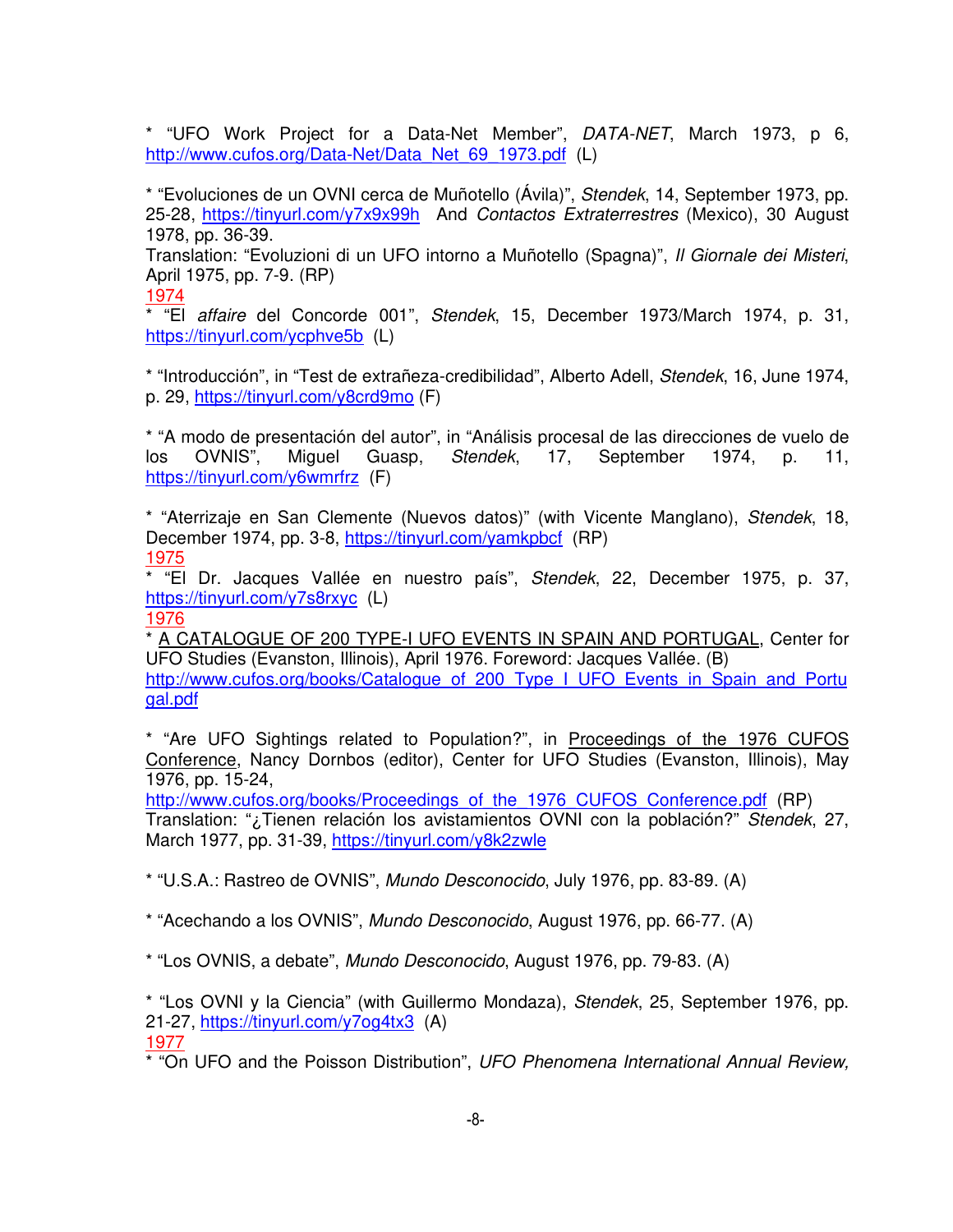Vol. 2:1, 1977, pp. 201-202. (L)

\* "Desinformación", Stendek, 28, June 1977, p. 1, https://tinyurl.com/y89rjkt3 (E)

\* "Bibliografía sobre propulsión de los OVNIS", Stendek, 28, June 1977, pp. 14-16, https://tinyurl.com/y89rjkt3 (Bi)

\* "Cartas al Director", Stendek, 28, June 1977, pp. 39-40, https://tinyurl.com/y89rjkt3 (L)

\* "Libros y crítica", Stendek, 29, September 1977, pp. 40-41, https://tinyurl.com/y77ugfkk (BR)

\* "Nuevas publicaciones", Stendek, 30, December 1977, p. 49, https://tinyurl.com/y8ts2oxo (BR)

1978

**\*** "La ufología en la década de los setenta," in Actas del primer congreso nacional de Ufología: Ponencias técnicas, Pedro Redón (editor), Centro de Estudios Interplanetarios (Barcelona), February 1978, pp. 3-18. (CB)

\* "Los casos de aterrizaje. Dimensiones de los vehículos espaciales", Contactos Extraterrestres (Mexico), 8 February 1978, pp. 20-23. (A)

\* "Editorial" (with A. Adell, F. Ares de Blas, M. Guasp, David G. López, J.T. Ramírez y Barberó, P. Redón, A. Salaverría & C. Tamayo), Stendek, 31, March 1978, p. 1, https://tinyurl.com/y6wqwr4k (E).

\* "Nuevas publicaciones", Stendek, 31, March 1978, p. 49, https://tinyurl.com/y6wqwr4k (BR)

\* "OVNIS. Realidad de un fenómeno", Mundo Ford, 15, 21 April 1978, p. 2; 16, 26 May 1978, p, 2; 17, 23 June 1978, p. 2; 18, 7 July 1978, pp. 2-3; and 19, 21 July 1978, p. 2. (A)

\* "Un OVNI sobre la carretera", Contactos Extraterrestres (Mexico), 21 June 1978, pp. 14- 17 and 46. (A)

\* "Encuentros en la tercera fase: discusión de los posibles efectos sociológicos del film", Stendek, 32, June 1978, pp. 1 and 17, https://tinyurl.com/yazjarhe (E)

\* "Automóvil perseguido entre Villamarchante y Chiva (Valencia)", (with Willy Smith & Miguel Guasp), Stendek, 32, June 1978, pp. 18-22 and 26, https://tinyurl.com/yazjarhe (RP) And Contactos Extraterrestres (Mexico), 15 March 1978, pp. 20-23 and 48. Translation: "Dramatic Chase in Spain", UFO Phenomena International Annual Review, Vol. 3:1, 1978/1979, pp. 71-86. And "Serena Encounter" (with Willy Smith & Miguel Guasp), in The Encyclopedia of UFOs, Ronald Story, Doubleday (Garden City, New York), 1980, pp. 327-330.

\* "Nuevas publicaciones", Stendek, 32, June 1978, pp. 46-47, https://tinyurl.com/yazjarhe (BR)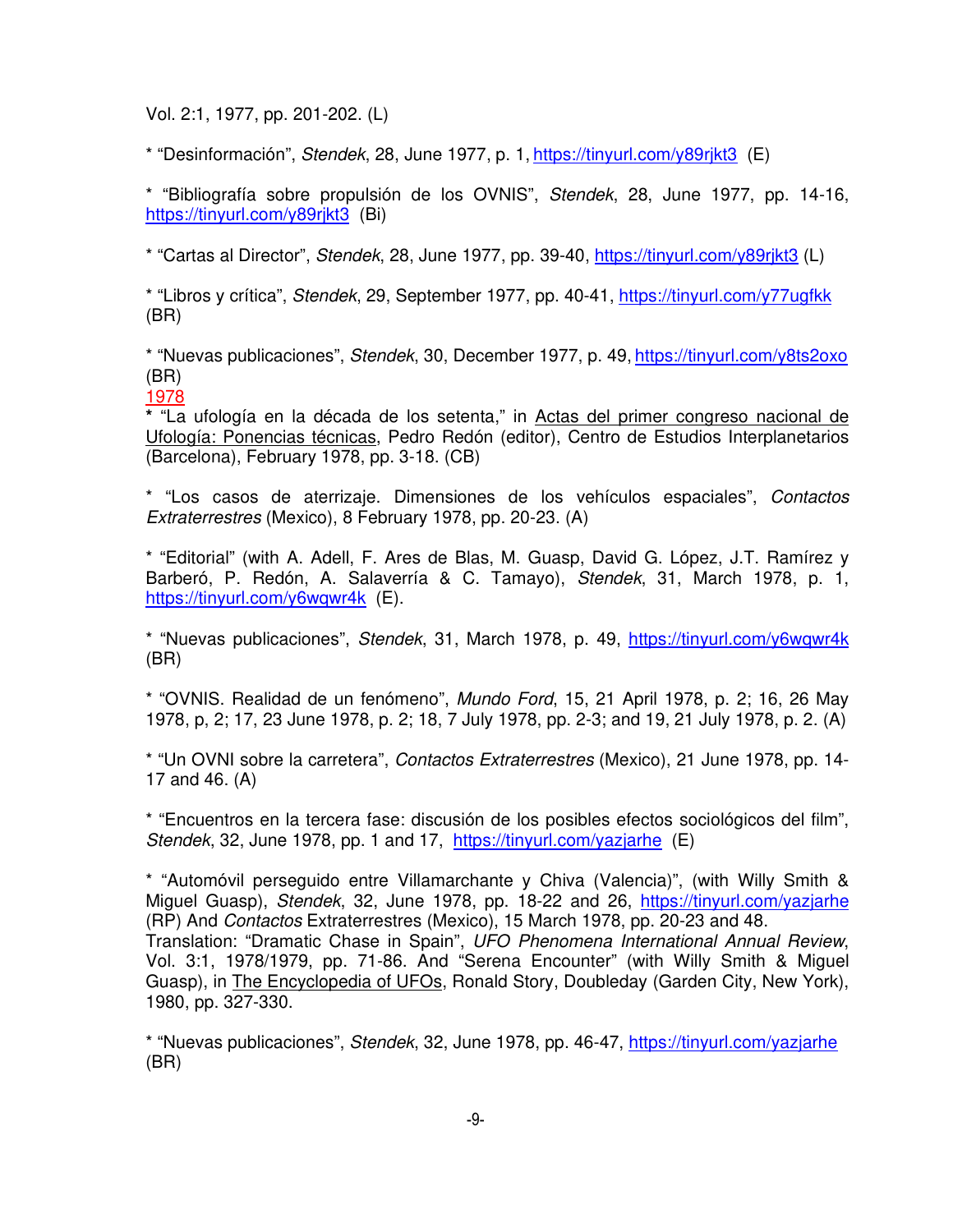\* OVNIS: EL FENÓMENO ATERRIZAJE, Plaza y Janés, S.A. (Barcelona), July 1978 (first edition). Foreword: Jacques Vallée. Collection Otros Mundos. (B)

\* "Creación del Consejo de Consultores de Stendek", Stendek, 33, September 1978, p. 1, https://tinyurl.com/y7caqcit (E)

\* "Nuevas publicaciones", Stendek, 33, September 1978, pp. 46-47, https://tinyurl.com/y7caqcit (BR)

\* "Un insólito compañero de viaje", Contactos Extraterrestres (Mexico), 13 September 1978, pp. 18-22. (A)

**\*** OVNIS: EL FENÓMENO ATERRIZAJE, Plaza y Janés, S.A. (Barcelona), October 1978 (second edition). Foreword: Jacques Vallée. Collection Varia. (B)

\* "Un aterrizaje espectacular en Portugal (1957)", Contactos Extraterrestres (Mexico), 2 October 1978, pp. 26-30. (A)

\* "Los sucesos del Pantano del Generalísimo", Contactos Extraterrestres (Mexico), 1 November 1978, pp. 34-38 and 49-50. And Contactos Extraterrestres (España), 5, 1980, pp. 194-199. (A)

\* "La aparición de Porcieda", Contactos Extraterrestres (Mexico), 13 December 1978, pp. 18-21 and 48-49. (A)

\* "Nuevas publicaciones", Stendek, 34, December 1978, pp. 48-49, https://tinyurl.com/yc82n43v (BR)

1979

\* "Recent Developments in Spanish Ufology", UFO Phenomena International Annual Review, Vol. 3:1, 1978/1979, pp. 328-331. (L)

\* OVNIS: EL FENÓMENO ATERRIZAJE, Plaza y Janés, S.A. (Barcelona), March 1979 (third edition.) Foreword: Jacques Vallée. Collection Varia. (B)

\* "Clases de fenómenos OVNI", Contactos Extraterrestres (Mexico), 7 March 1979, pp. 38- 41. (A)

\* "Testigos y huellas del fenómeno OVNI", Contactos Extraterrestres (Mexico), 21 March 1979, pp. 40-43 and 45-47. (A)

\* "Aproximación a la casuística OVNI de Canarias" (with José Vicente Alós & Julio Massé), Stendek, 36, June 1979, offprint p. 25, https://tinyurl.com/ycqb9yl3 And Vimana, 4, 1979, p. 14. (RP)

\* "Correlaciones astronómicas", Stendek, 36, June 1979, pp. 39-41, https://tinyurl.com/ycqb9yl3 And Ufología, 1, 1980, pp. 21-23. And Boletín EIFO, 7, April 1983, pp. 8-9 and 18. (RP)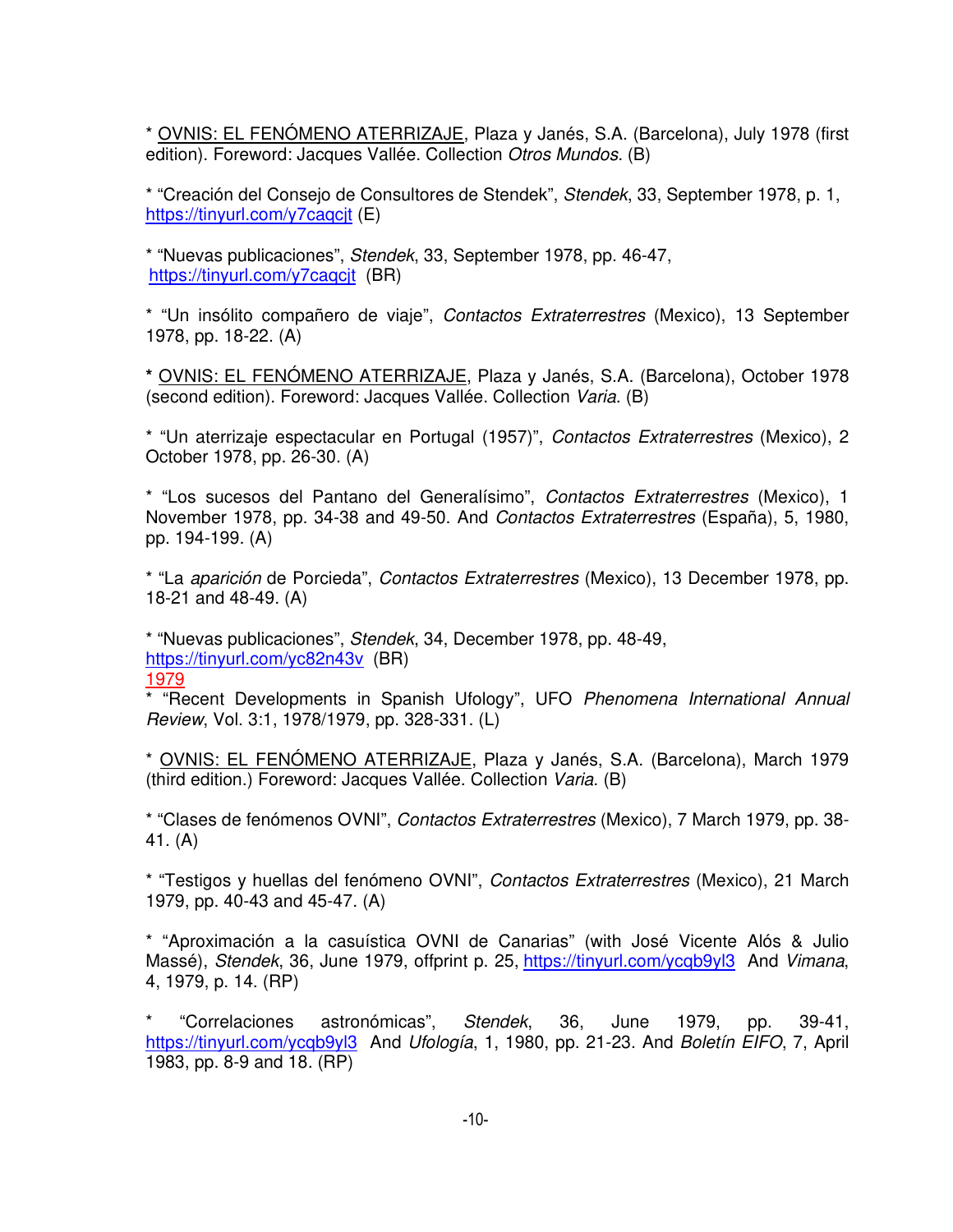\* "Desembarco en Aldaya", Contactos Extraterrestres (Mexico), 13 June 1979, pp. 30-34 and 48-49. (A)

\* "El caso del inaudito "meteorito" ascendente", Contactos Extraterrestres (Mexico), 19 September 1979, pp. 34-37 and 48. And Stendek, 38, December 1979, pp. 17-19, https://tinyurl.com/y9zfl2oq (A)

\* "Sobre presuntas observaciones de OVNIS", Las Provincias, 29 November 1979. (L)

\* "Nuevas publicaciones", Stendek, 37, September 1979, pp. 48-49, https://tinyurl.com/ycpejowl (BR)

\* "Encuentro ufológico internacional en Londres", Contactos Extraterrestres (Mexico), 17 October 1979, pp. 22-25, 46 and 48. And Stendek, 38, December 1979, offprint pp. 24-25, https://tinyurl.com/y9zfl2oq (A)

# 1980

\* "Standards en la evaluación de los informes OVNI" (with Miguel Guasp), Stendek, 39, March 1980, pp. 25-28 and 43, https://tinyurl.com/y98xcx7f (RP) And Stendek, 43, March 1981, p. 47, https://tinyurl.com/y9umnmho (L)

Translation (enlarged): "Standards in the Evaluation of UFO Reports" (with Miguel Guasp), in The Spectrum of UFO Research, Mimi Hynek (editor), J. Allen Hynek Center for UFO Studies (Chicago, Illinois), 1988, pp. 175-182,

http://www.cufos.org/books/The Spectrum of UFO Research.pdf

And (revised) "Ballester-Guasp Evaluation of Completed Reports", by Jerold Johnson, in MUFON Field Investigator´s Manual, Walter H. Andrus, Jr. (editor), Mutual UFO Network, Inc. (Seguin, Texas), February 1995, pp. 214-221.

http://web.archive.org/web/20050205000326/http://terrygroff.com/ufotools/eval/eval\_calc.h tml

Translation:

http://rr0.org/science/crypto/ufo/enquete/methode/Ballester-Guasp.html

Isaac Koi's 2010 review:

http://www.isaackoi.com/best-ufo-cases/23-quantitative-criteria-ballestermufon-index.html

Terry Groff's on-line Javascript calculator based on the Ballester-Guasp evaluation system as the official report evaluator of the MUFON's Case Management System (CMS): http://mufoncms.com/cgi-bin/bge/bge.pl

**\*** "Nuevas publicaciones", Stendek, 39, March 1980, pp. 48-49, https://tinyurl.com/y98xcx7f (BR)

\* "Progreso en el estudio de los encuentros cercanos", Contactos Extraterrestres (España), 6, 1980, pp. 215-217 and 239-240. (A)

\* "El consejo de consultores de Stendek", Contactos Extraterrestres (Mexico), April 1980, pp. 36-39. (A)

\* "OVNIS: el fenómeno aterrizaje", Contactos Extraterrestres (Mexico), 16 April 1980, pp. 34-38. (A)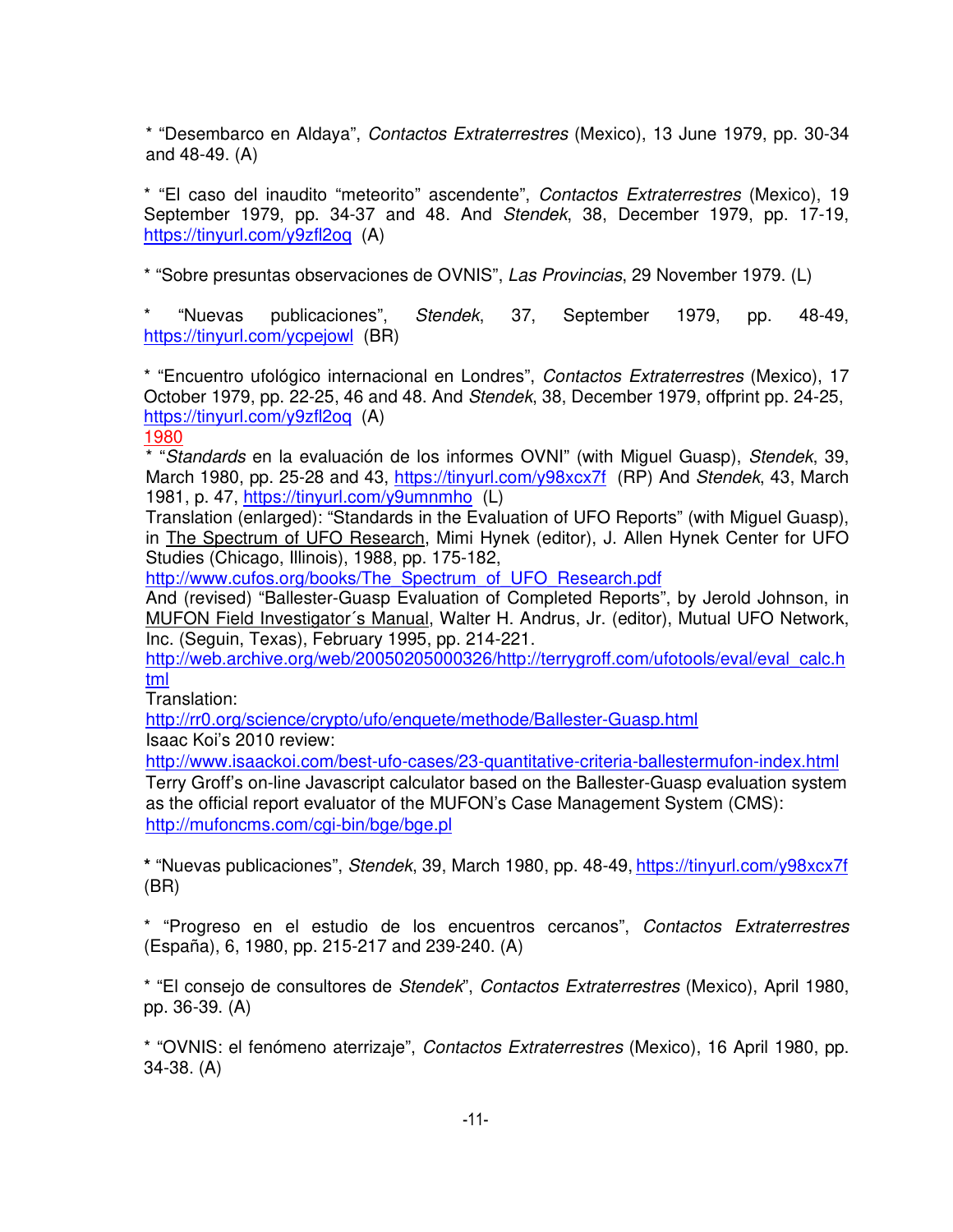\* "Nuevas publicaciones", Stendek, 40, June 1980, pp. 44-45, https://tinyurl.com/ycf2ookz (BR)

\* "Cartas al Director", Stendek, 40, June 1980, p. 47, https://tinyurl.com/ycf2ookz (L)

\* "Deficiencies of the Hypnopompic-Hypnagogic Model to Explain UFO Experiences at Close Range", The Journal of the Australian Center for UFO Studies, August 1980, pp. 12- 13. (A)

\* "Aids to the UFO Investigator: A Bibliography", The MUFON UFO Journal, October 1980, pp. 12-14. (Bi)

\* Mundo Desconocido, November 1980, pp. 81-82. (L)

\* "Censo actualizado de los aterrizajes ibéricos", Stendek, 42, December 1980, p. 47, https://tinyurl.com/y77mx6nz And Vimana, 8, 1980, p. 38. And Contactos Extraterrestres (España), 12, 1981, p. 487. (A)

\* "Nuevas publicaciones", Stendek, 42, December 1980, pp. 43-45, https://tinyurl.com/y77mx6nz (BR) 1981

\* "Las falsas fotos de El Saler", Mundo Desconocido, March 1981, pp. 64-72. (RP)

 \* "Del éxito de las contraencuestas de casos antiguos", Stendek, 43, March 1981, pp. 22- 24, https://tinyurl.com/y9umnmho (A)

\* "Balance del ultimo congreso OVNI", Stendek, 44, June 1981, pp. 3-4, https://tinyurl.com/yca4lyt6 (E) And "Errata", Stendek, 46, December 1981, p. 40, https://tinyurl.com/ya4zw568 (L)

\* "Sorprendido mientras pescaba" (with J.A. Fernández, R. de Jorge and L. M. Garijo), Mundo Desconocido, September 1981, pp. 54-62. (RP)

\* LOS OVNIS Y LA CIENCIA (with Miguel Guasp), Plaza y Janés, S. A. (Barcelona), December 1981 (first edition). Foreword: Richard Haines. (B)

\* "La Luna y los OVNIS invisibles", Stendek, 46, December 1981, pp. 25-27, https://tinyurl.com/ya4zw568 (A)

\* "Catalogue of 'Negative' Landing Reports in the Iberian Peninsula", GTE/EWT Notice, 2, December 1981, pp. 4-6. (RP) 1982

\* "Times are Changing", UPIAR Research in Progress, Vol. 1:1, 1982, pp. 1-2. (E)

\* "UFO Research Bibliography", UPIAR Research in Progress, Vol. 1:1, 1982, pp. 48-54; and Vol. 1:2, 1982, pp. 65-71; and Vol. 2:1, 1983, pp. 61-70. (Bi)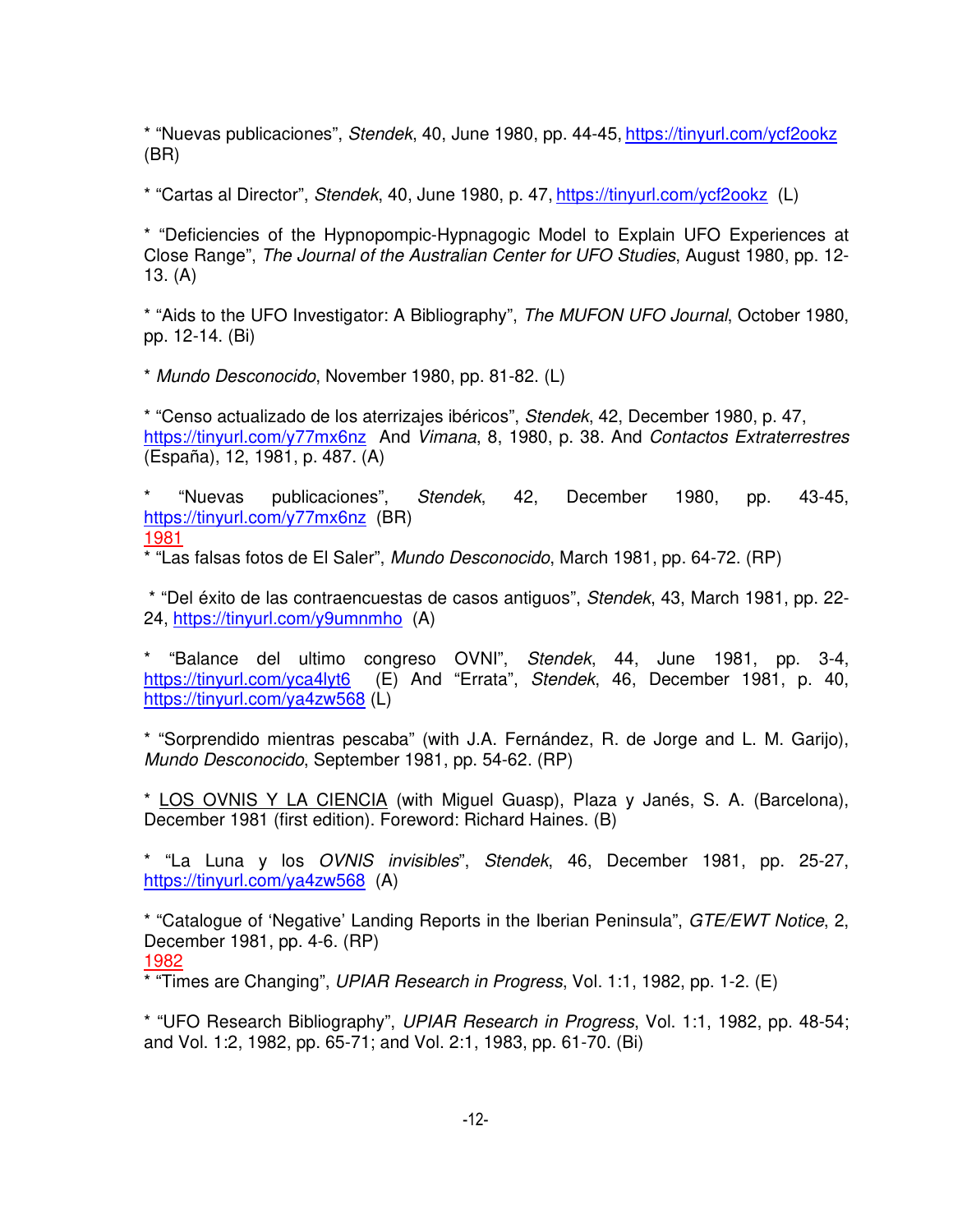\* "UFOs, Sociability and ETI" (with Miguel Guasp), UPIAR Research in Progress, Vol. 1:2, 1982, pp. 35-40.

Translation: "UFO, Sociabilitá ed ET", Nova Astronautica, Vol.4, No. 19, January-March 1989, pp. 23-26. (RP)

\* "New Catalogue of UFO Landing Reports in the Iberian Peninsula (Spain and Portugal)", UPIAR Research in Progress, Vol. 1:2, 1982, pp. 75-77. (RP)

\* "New Spanish Book" (with Miguel Guasp), Flying Saucer Review, Vol. 28:1, August 1982, pp. 25-26, https://tinyurl.com/y9qb6ato (L)

\* "¿OVNI o misil?" Mundo Desconocido, September-October 1982, pp. 35-41. (A) 1983

\* "De los testigos de los aterrizajes de OVNIS", Cuadernos de Ufología (I), 1, 1983, pp. 9- 11, https://tinyurl.com/ya73toll (A)

\* "Against Winds and Tides", UPIAR Research in Progress, Vol. 2:1, 1983, pp. 1-4. (E)

\* "Reply from co-author of commented paper", UPIAR Research in Progress, Vol. 2:1, 1983, p. 74. (L)

\* "On Spiked Ball Lightning", UPIAR Research in Progress, Vol. 2:1, 1983, p. 75-76. (S)

\* "Una investigación OVNI metódica: objetivo para el ufólogo actual", Cuadernos de Ufología (I), 2, 1983, pp. 4-9, https://tinyurl.com/y7l3qwqx And Karma-7, April 1983, pp. 10-13. (A)

\* "El enigma del rayo globular", Cuadernos de Ufología (I), 4, 1983, pp. 15-22, https://tinyurl.com/y938w9h5 (S)

\* "Investigación de los encuentros cercanos", Karma-7, June 1983, pp. 9-12. (A)

\* "El falso avistamiento OVNI de Sanlúcar la Mayor" (with José Ruesga), Karma-7, July 1983, pp. 5-9. (RP)

\* "El aterrizaje OVNI que nunca ocurrió" (with Juan A. Fernández and Juan M. Gascón), Karma-7, October 1983, pp. 5-8. (RP)

\* "Medida de la subjetividad de un testimonio" (with Miguel Guasp), UFO Press, 18, October 1983, pp. 17-23, https://tinyurl.com/yaot5xon (RP) 1984

\* OVNIS: EL FENÓMENO ATERRIZAJE, Plaza y Janés, S.A. (Barcelona), March 1979 (paperback edition.) Foreword: Jacques Vallée. Collection Realismo Fantástico. (B)

\* "URIP and the Panorama of Ufology" (with Roberto Farabone), UPIAR Research in Progress, Vol. 2:3/4, 1984, pp. 3-4. (E)

\* INVESTIGACIÓN OVNI, Plaza y Janés, S.A. (Barcelona), April 1984. Foreword: J. Allen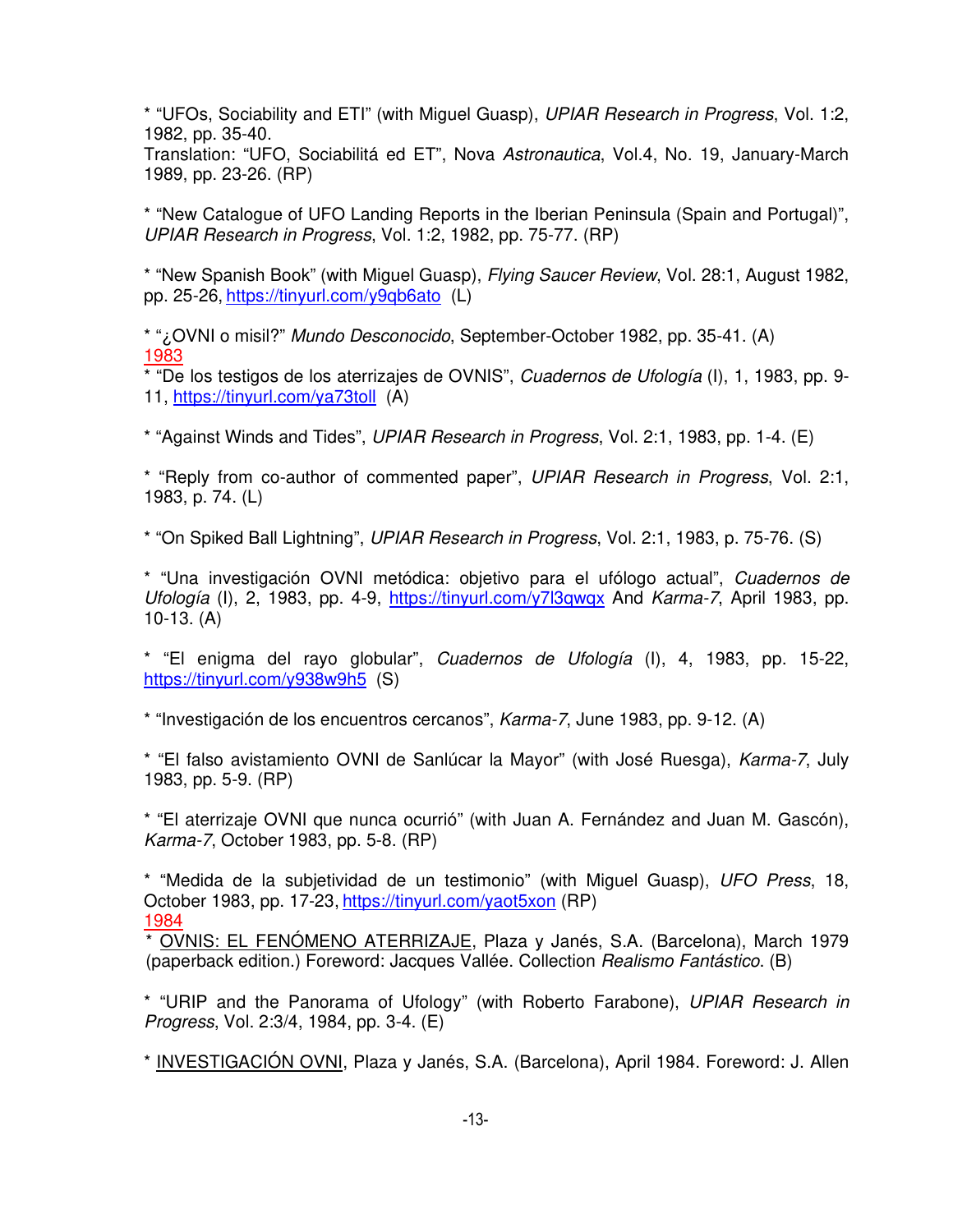Hynek. Collection: Horizonte. (B)

\* "La influencia de los mass media en el avistamiento OVNI", Cuadernos de Ufología (I), 6, June 1984, pp. 12-13, https://tinyurl.com/y7tcsubu And Karma-7, May 1985, p. 23. (L)

\* "Hacia una nueva forma de ufología", Cuadernos de Ufología (I), 6, June 1984, pp.39-44, https://tinyurl.com/y7tcsubu And UFO Press, 20, April-June 1984, pp. 22-26. And Karma-7, May 1985, pp. 19-22. (A)

\* "Sobre la validez del análisis de gabinete", Cuadernos de Ufología (I), 6, June 1984, offprint. (A)

\* "Bases científicas de la ufología (No es OVNI todo lo que reluce)", Muy interesante, August 1984, pp. 40-45. (A)

\* "The Extraterrestrial Hypothesis" (with Miguel Guasp), The APRO Bulletin, Vol. 32:5, August 1984, pp. 6-8; Vol. 32:7, September 1984, pp. 7-8; and Vol. 32:8, December 1984, pp. 3-4. (A)

\* "La positiva crisis de la ufología española", Cuadernos de Ufología (I), 7, September 1984, pp. 1-2, https://tinyurl.com/y7vqh7p2 (E)

\* "Análisis computarizados de fotografías OVNI por GSW, Inc.", Cuadernos de Ufología (I), 7, September 1984, p. 20, https://tinyurl.com/y7vqh7p2 (L)

\* "Primera inspección estadística de la casuística andaluza (1908-1967)" (with José Ruesga), Cuadernos de Ufología (I), 7, September 1984, pp. 23-26, https://tinyurl.com/y7vqh7p2 (RP) 1985

\* "Estudio científico del fenómeno OVNI", Nuestra opinión, June 1985, pp. 5-8. And Nueva Dimensión, September 1986. (A)

\* "Algunas reflexiones personales", Cuadernos de Ufología (I), 13-14, December 1985, pp. 69-70, https://tinyurl.com/ybmjseqr (L)

\* "Introducción al análisis del caso de Mañeru", Cuadernos de Ufología (I), 13-14, December 1985, p. 71, https://tinyurl.com/ybmjseqr MIZAR, Summer 2000, pp. 14-15. (RP)

\* "Análisis computarizado del OVNI de San Carlos de Málaga", Karma-7, December 1985, pp. 15-19. (RP)

\* "Modulación social de las oleadas", Cuadernos de Ufología (I), 15, March 1986, pp. 18- 20, https://tinyurl.com/y7tazzan (RP)

\* "Actitud de las autoridades españolas sobre los OVNIS" (with Juan A. Fernández & Joan Plana), Cuadernos de Ufología (I), 15, March 1986, pp. 41 and following. And Karma-7, July 1986, pp. 21-24; and August 1986, pp. 17-20. (RP)

<sup>1986</sup>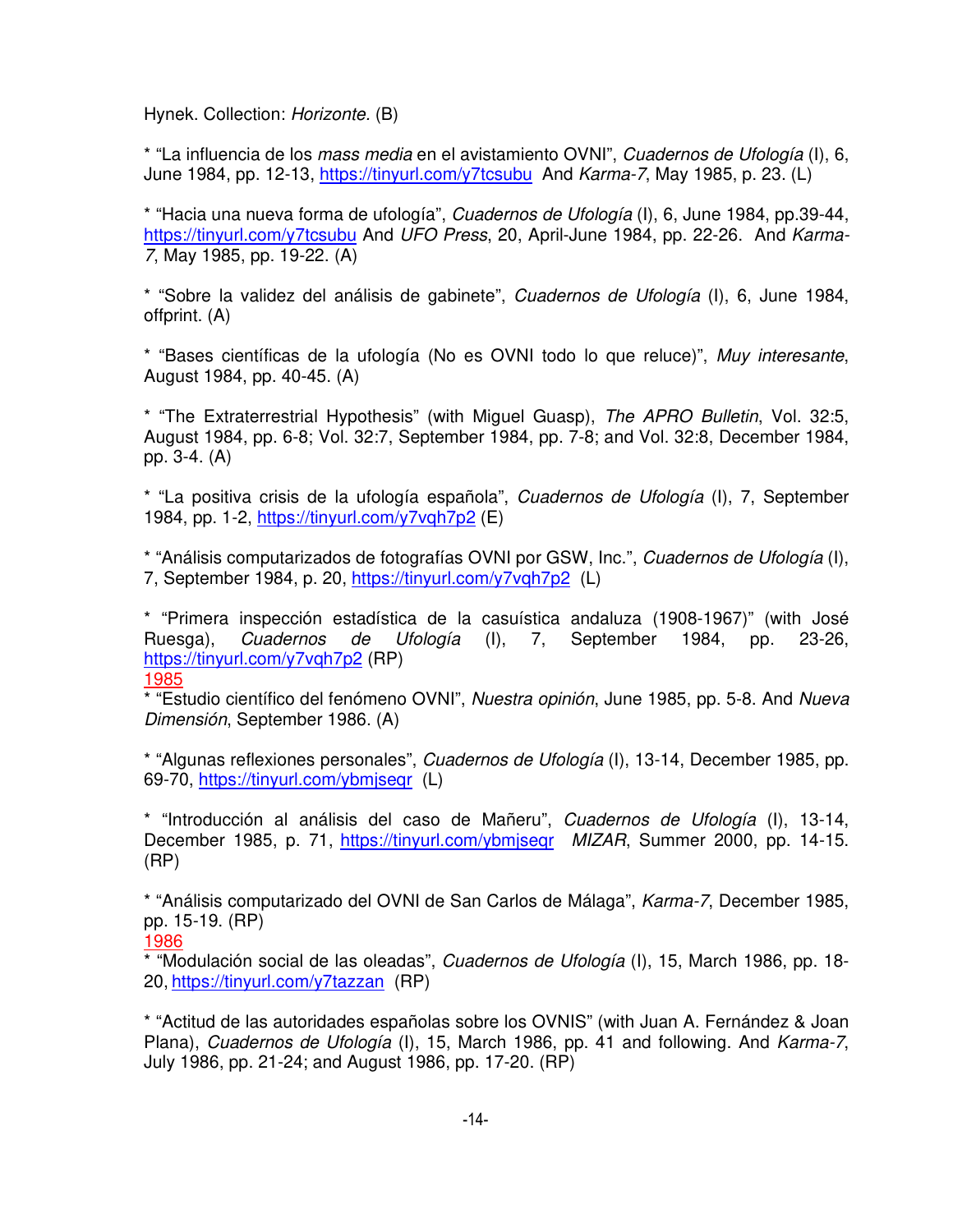Translation: "Comportemént des autorités espagnoles à propos des OVNI", Lumières Dans La Nuit, 265-266, July-August 1986, pp. 22-27,

http://files.afu.se/Downloads/Magazines/France/LDLN/LDLN%20-%20No%20265-266.pdf Translation: "The Attitude of the Spanish Authorities towards the UFOs", Flying Saucer Review, Vol. 32:3, 1987, pp. 3-7, https://tinyurl.com/ydekfkej

\* "Un caso ambiguo: ¿OVNI o helicóptero?" (with Juan A. Fernández, Antonio Bueno and Jaime Servera), Karma-7, December 1986, pp. 12-19. (RP) 1987

\* "La realidad transformada. (No es OVNI todo lo que reluce)", Karma-7, January 1987, pp. 7-8. (A)

\* "Estudio de los aterrizajes negativos" (with Juan A. Fernández), La Alternativa Racional, January 1987, pp. 8-14, http://www.escepticos.es/node/3504 (RP)

\* "Carta abierta a los medios de comunicación", Karma-7, February 1987, p. 8. (L)

\* ENCICLOPEDIA DE LOS ENCUENTROS CERCANOS CON OVNIS (with Juan A. Fernández), Plaza y Janés, S.A. (Barcelona), March 1987.Collection: Otros Horizontes. (B)

https://www.academia.edu/41625252/ENCICLOPEDIA\_DE\_LOS\_ENCUENTROS\_CERC ANOS\_CON\_OVNIS

\* "Investigating the UFO", in UFOs 1947-1987. The 40-Year Search for an Explanation, Hilary Evans, and John Spencer (editors), Fortean Tomes (London), 1987, pp. 175-181.  $(CB)$ 

\* "Banco de datos sobre aterrizajes OVNI" (with Juan A. Fernández), Karma-7, May 1987, p. 57. And Al encuentro de..., February-March 1988, pp. 3-7. (A)

\* "Characteristics of Close Encounters in Spain" (with Juan A. Fernández), Fund for UFO Research (Washington, D.C.), June 1987,

https://www.academia.edu/9079211/Characteristics\_of\_Close\_Encounters\_in\_Spain (RP) Translation: "Características de los encuentros cercanos en España", Cuadernos de Ufología (II), 2, November 1987-March 1988, pp. 32-45, https://tinyurl.com/2f84bxzz

\* "OVNIS que dejan huella", MUY interesante, August 1987, pp. 44-48. (A)

\* "La figura del ocupante es de tipo humanoide" (with Juan A. Fernández), Karma-7, August 1987, pp. 11-13. Al encuentro de..., 13, August-September 1989. (A)

\* "Facheuses escortes: Les cas de poursuite" (with Juan A. Fernández), Lumières Dans La Nuit, 279-280, September-October 1987, pp. 23-26, http://files.afu.se/Downloads/Magazines/France/LDLN/LDLN%20-%20No%20279-280.pdf Translation: "Incómodas escoltas: los casos de persecución", Al encuentro de..., 17, April-May 1990, pp. 3-11. (A)

\* "Gli atterragi iberici", UFO, December 1987, pp. 11-15. (A)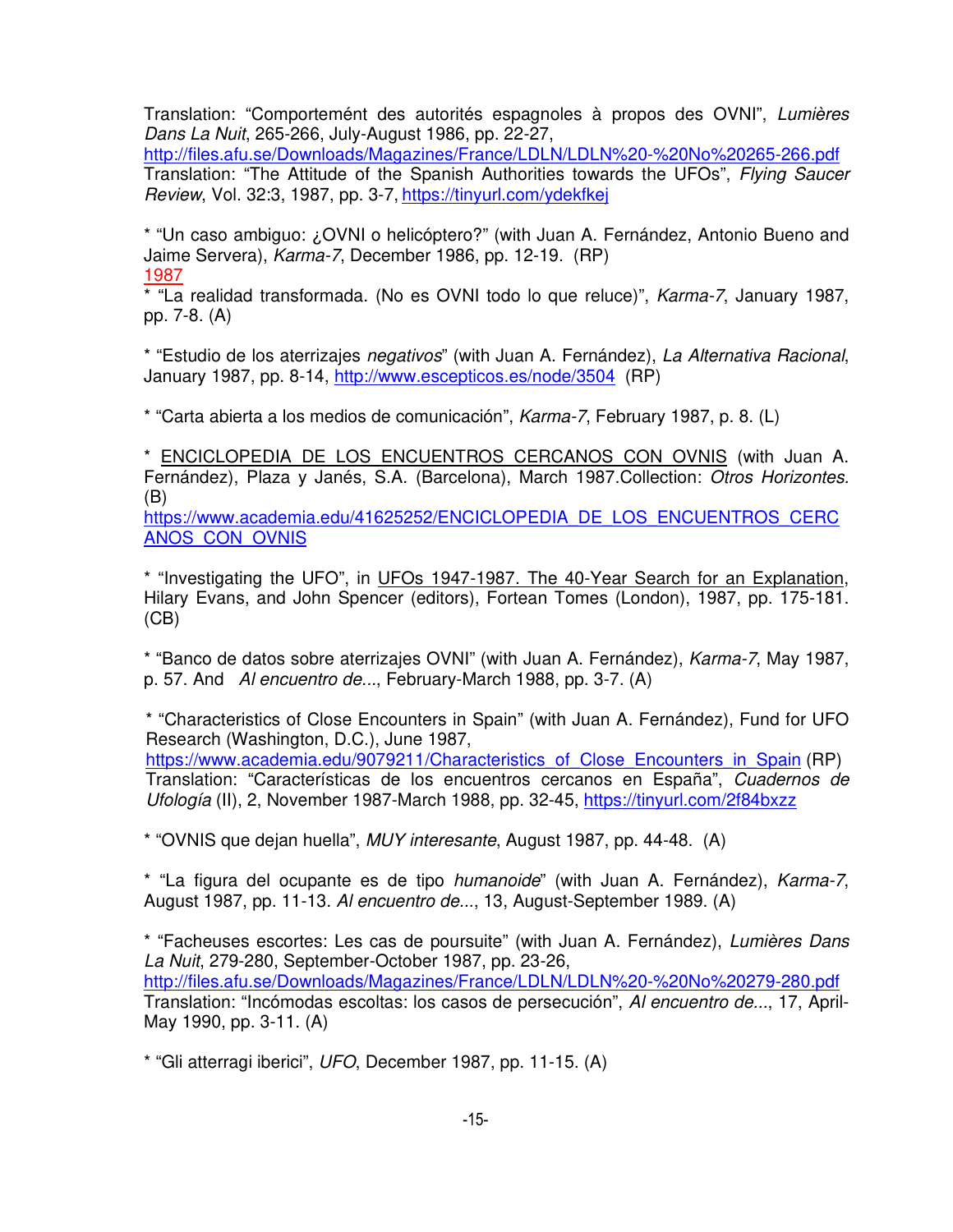**\*** "Efectos electromagnéticos en los encuentros cercanos con OVNIS" (with Juan A. Fernández), Al encuentro de..., 9, December 1987-January 1988, pp. 3-10. (A) 1988

\* "Impresiones personales sobre el simposio del MUFON", Cuadernos de Ufología (II), 2, November 1987-March 1988, pp. 6-14, https://tinyurl.com/2f84bxzz (A)

\* "Los OVNI-misiles de Canarias" (with Joan Plana), Karma-7, March 1988, pp. 17-19. (RP)

\* "El mayor congreso OVNI de la historia", Karma-7, April 1988, pp. 12-15. (A)

\* "Fundación Anomalía", Magonia ETH Bulletin, 2, April 1988, pp. 3-4. (L)

\* "El bólido del 2 de febrero de 1988" (with Juan A. Fernández & Jaime Servera), Universo secreto, April 1988, p. 15. Cuadernos de Ufología (II), 3, September 1988, pp. 4-8, https://tinyurl.com/2etj33kz (RP)

**\*** "Investigación de campo y análisis de casuística OVNI", in "I Simposio Nacional de Ufología", Special dossier Karma-7 No. 1 (Barcelona), June 1988, pp. 3-13. (CB)

**\*** "Testigos y testimonios: ¿objetivos o subjetivos? in "I Simposio Nacional de Ufología", Special dossier Karma-7 No. 1 (Barcelona), June 1988, pp. 15-25. (CB)

\* "Falsos OVNIS sobre Madrid", Universo secreto, July 1988, p. 13. And Karma-7, August 1988, p. 8. And Cuadernos de Ufología (II), 3, September 1988, pp. 30-31, https://tinyurl.com/2etj33kz (A)

Translation: "Faux ovnis sur Madrid", Ovni-Présence, 41, March 1989, p. 24.

\* "OVNIS: la respuesta biológica" (with Juan A. Fernández), Universo secreto, July 1988, pp. 12-13. And Siddharta, 4, May-June 1989, pp. 21-24. (A)

\* "UFO-Abductions. A Dangerous Game (Philip Klass)", Cuadernos de Ufología (II), 3, September 1988, pp. 82-87, https://tinyurl.com/2etj33kz (BR)

\* "Los informes de abducción. Análisis de las presuntas experiencias en el interior de los OVNIS" (with Juan A. Fernádez), Cuadernos de Ufología (II), 4, December 1988, pp. 66- 73, https://tinyurl.com/2fas77f9 And Cuadernos de Ufología, 5, April 1989, p.84, https://tinyurl.com/2cckfea3 (RP)

\* "The UFOs as a Material Phenomenon" (with Juan A. Fernández), Flying Saucer Review, Vol. 33:4, December 1988, pp. 17-18 and 24, https://tinyurl.com/y9amashj Translation: "Los OVNIS como fenómeno material", Al encuentro de..., 20, October-November 1990, pp. 3-11. (A)

\* "The Luminous Properties of UFOs" (with Juan A. Fernández), Flying Saucer Review, Vol. 33:4, December 1988, pp. 19-20, https://tinyurl.com/y9amashj (A) 1989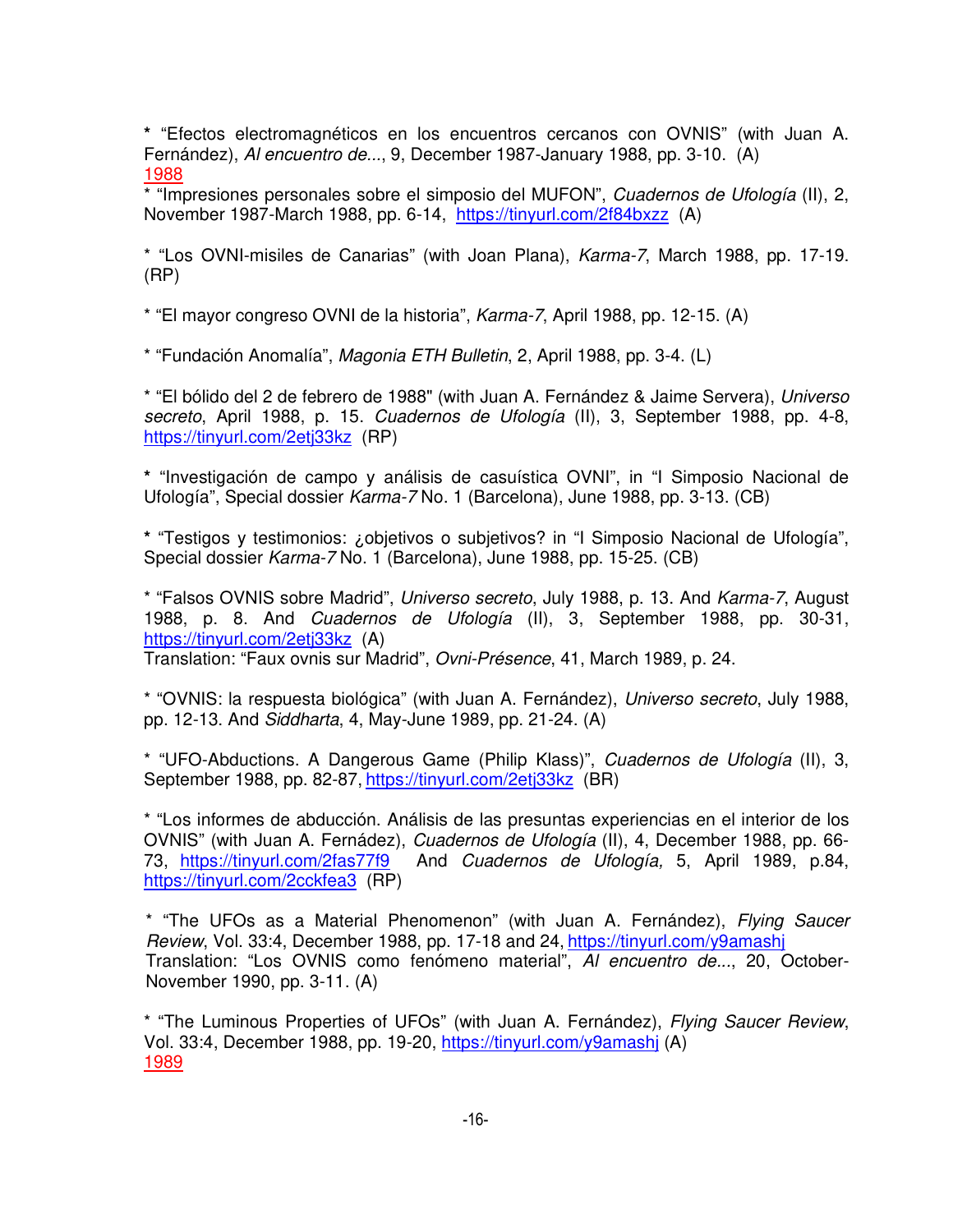\* LOS OVNIS Y LA CIENCIA (with Miguel Guasp), Plaza y Janés, S. A. (Barcelona), April 1989 (second edition). Foreword: Richard Haines. Collection Otros Horizontes. (B) The section on the Turís landing is to be found at: https://bit.ly/3xC7cYL (See also: April 2009)

\* "El legado ufológico", Cuadernos de Ufología (II), 5, April 1989, p. 3, https://tinyurl.com/2cckfea3 (E)

\* "El mito de UMMO y las sectas, hoy" (with Carles Berché), Cuadernos de Ufología (II), 5, April 1989, pp. 41-45, https://tinyurl.com/2cckfea3 (RP)

\* "OVNIS vs fenómenos naturales", Cuadernos de Ufología (II), 5, April 1989, p. 51, https://tinyurl.com/2cckfea3 (A)

\* "¿Son los OVNIS fenómenos naturales?" Cuadernos de Ufología (II), 5, April 1989, pp. 73-75, https://tinyurl.com/2cckfea3 Estigia, 75, May-June 1989, pp. 14-20. (A)

\* "Los OVNIS y la Ciencia" (with Miguel Guasp), Cuadernos de Ufología (II), 5, April 1989, p. 105, https://tinyurl.com/2cckfea3 (L)

\* "Un enfoque escéptico de la ufología: El síndrome de transgresión de la realidad" (with Juan A. Fernández), Siddharta, 4, May-June 1989, pp. 53-55. (A)

\* "Información complementaria", Karma-7, August 1989, p. 72. (L)

\* "Investigación retrospectiva o el pseudo-aterrizaje de El Plantío de 1968", Cuadernos de Ufología (II), 6, September 1989, p. 37, https://tinyurl.com/3u3d5xc7 (RP)

\* "El OVNI era un misil", MUY interesante, November 1989, p. 31. (A) 1990

 $*$  "230 aterrizajes ibéricos: resultados estadísticos básicos" (with Juan A. Fernández), Al encuentro de..., 15, December 1989-January 1990, pp. 3-11. (RP)

\* "Voronezh (CCCP)", Cuadernos de Ufología (II), 7, January 1990, pp. 19-25, https://tinyurl.com/83jpa67e (A)

\* "Journal of UFO Studies", Cuadernos de Ufología (II), 7, January 1990, pp. 96-97, https://tinyurl.com/83jpa67e (BR)

\* Contribution of Spanish terms for the UFO Lexicon, Hilary Evans, and John Spencer (editors), British UFO Research Association (Burguess Hill, Sussex), April 1990. (CB)

\* "NORAD y OVNIS", Cuadernos de Ufología (II), 8, May 1990, p. 28, https://tinyurl.com/kekphvv2 (A)

\* "Ecología de los aterrizajes OVNI", Cuadernos de Ufología (II), 8, May 1990, pp. 44-87, https://tinyurl.com/kekphvv2 And 9-10, September-December 1990, p. 158, https://tinyurl.com/yb3z5wy5 (RP)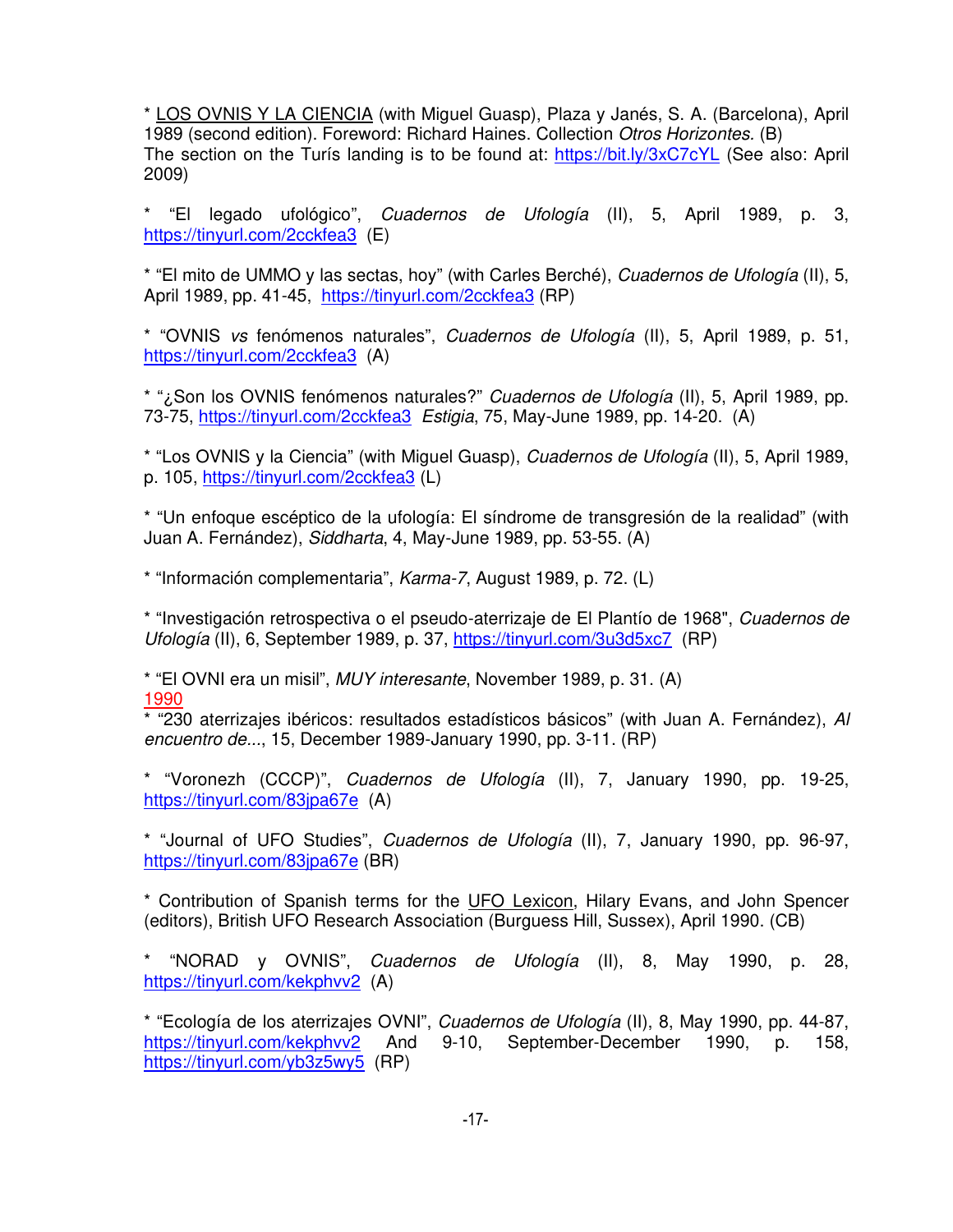\* "Rastros luminosos en el cielo: Operación Naja" (with Manuel Borraz), Cuadernos de Ufología (II), 8, May 1990, pp. 95-98, https://tinyurl.com/kekphvv2 (RP)

\* "La NASA se prepara para el contacto extraterrestre", Año Cero, September 1990, pp. 34-37. (S)

\* "Fiasco ufológico: El caso del Polvorín de Talavera (1976)", Cuadernos de Ufología (II), 9-10, September-December 1990, pp. 117-121, https://tinyurl.com/yb3z5wy5 And 11, 1991, p. 102, https://tinyurl.com/y7ylmbdw (RP)

\* "Hungarian Ball Lightning Observations", Cuadernos de Ufología (II), 9-10, September-December 1990, p. 151, https://tinyurl.com/yb3z5wy5 (BR) 1991

**\*** "¿Qué era el OVNI estrellado en Roswell?" Año Cero, October 1991, pp. 46-49. (A)

\* "El último suceso que Charles Fort hubiera coleccionado" (with F.J. Oliver Bayona), Cuadernos de Ufología (II), 11, 1991, pp. 34-37, http://anomalia.hypermart.net/fort.htm And 12, 1992, p. 104, https://tinyurl.com/y9kvgyvv (A)

\* "UFO Lexicon", Cuadernos de Ufología (II), 11, 1991, p. 99, https://tinyurl.com/y7ylmbdw (BR)

1992

\* "Advanced Aerial Devices Reported during the Korean War", Cuadernos de Ufología (II), 12, 1992, pp. 99-100, https://tinyurl.com/y9kvgyvv (BR)

\* "Journal of UFO Studies", Cuadernos de UfologÍa (II), 12, 1992, p. 100, https://tinyurl.com/y9kvgyvv (BR)

\* "Informes OVNI y Defensa" (with Joan Plana), Cuadernos de Ufología (II), 13, 1992, pp. 3-4, https://tinyurl.com/ybt9cpqr (E)

\* "OVNIS: materia reservada" (with Joan Plana), Cuadernos de Ufología (II), 13, 1992, pp. 37-52, https://tinyurl.com/ybt9cpqr (RP)

\* "A los pilotos testigos de fenómenos OVNI" (with Joan Plana), Cuadernos de Ufología (II), 13, 1992, p. 13, https://tinyurl.com/ybt9cpqr And Karma-7, September 1992, p. 74. And Revista Aérea, December 1992-January 1993, p. 70. (L)

\* "El meteorito del 25 de noviembre de 1991", Gaceta de Ayamonte, June 1992, p. 18. (L)

\* "Gorizont 21: el ovni de chatarra", Karma-7, July 1992, pp. 48-53. (A)

\* "El Ejército Español desclasifica su información sobre OVNIS" (with Joan Plana), Más Allá, July 1992, pp.60-67. (A)

\* "Reentradas. El peligro que viene del cielo", Karma-7, November 1992, pp. 16-20. (A)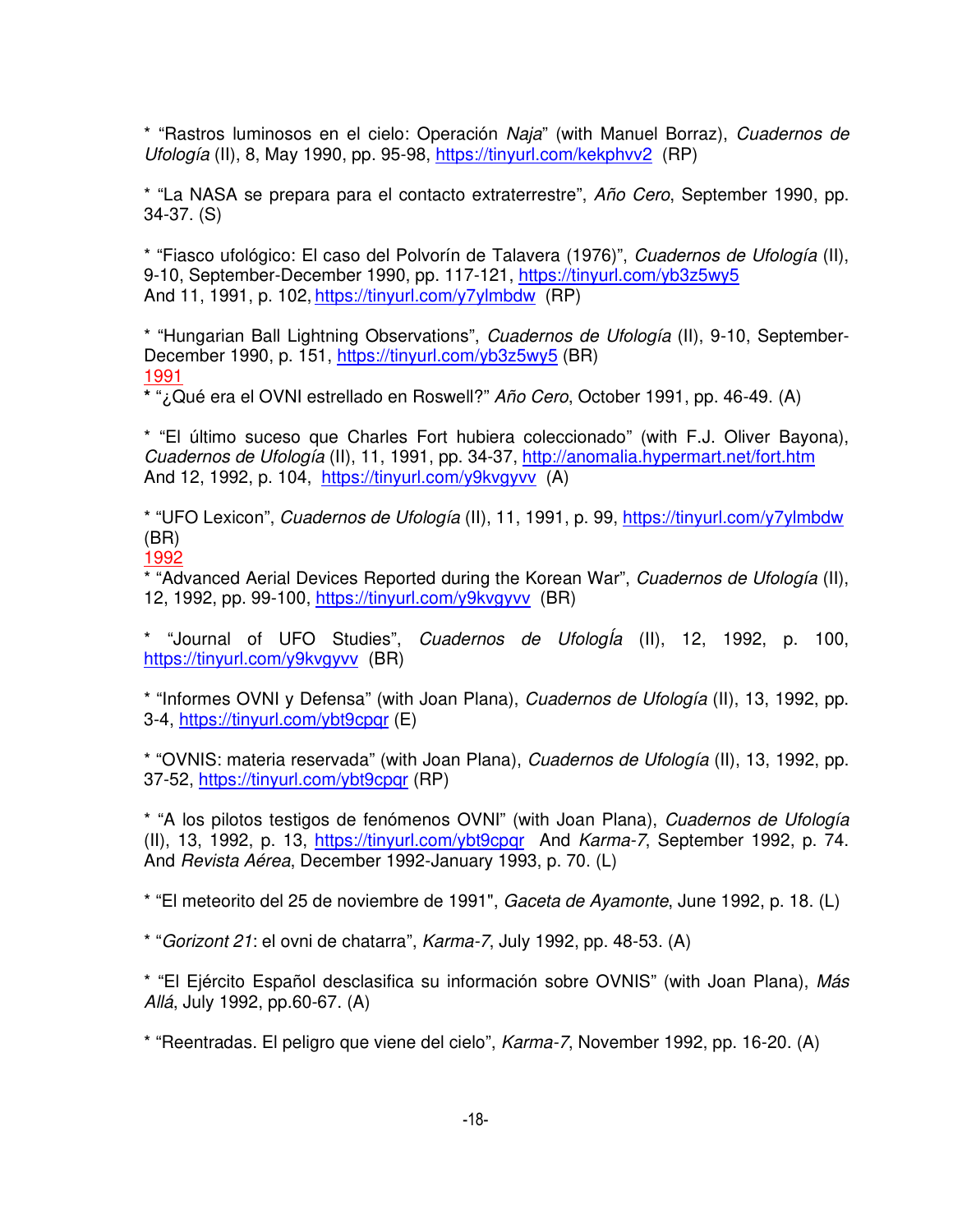\* "El Ejército del Aire busca los casos perdidos", Más Allá, December 1992, pp. 28-31. (A) 1993

\* "Mon ami Aimé Michel", Cuadernos de Ufología (II), 14, 1993, pp. 78-80, https://tinyurl.com/yc2n4vgj (A)

\* "Ciencia soviética e investigación OVNI", Cuadernos de Ufología (II), 14, 1993, pp. 98- 99, https://tinyurl.com/yc2n4vgj (BR)

\* "The Spanish Air Force UFO Files", International UFO Reporter, January-February 1993, pp. 13-14. And Flying Saucer Review, Vol. 38:2, Summer 1993, pp. 20-21, https://tinyurl.com/ycyxbtvv

Translation: "Les Forces Aériennes Espagnoles ouvrent leurs archives", Phénomèna, March-April 1993, pp. 19-21. (A)

**\*** "Carta abierta" (with Joan Plana), Guardia Civil, March 1993, p. 2. (L)

\* "Observación OVNI desde Cataluña, 31/3/93", Cuadernos de Ufología (II), 15, 1993, p. 28, https://tinyurl.com/y75ne3p6 And La Alternativa Racional, Summer 1993, pp. 43-44, http://www.escepticos.es/webanterior/publicaciones/lar29.html (A)

\* "El suceso que nunca ocurrió," Cuadernos de Ufología (II), 15, 1993, p. 32-33, https://www.academia.edu/35757844/El\_suceso\_que\_nunca\_ocurri%C3%B3.pdf (RP)

\* "Forbidden Science: Journals 1957-1969," Cuadernos de Ufología (II), 15, 1993, pp. 104- 105, https://tinyurl.com/y75ne3p6 (BR)

\* "Spanish Air Force UFO Files: The Secret´s End", in MUFON 1993 International UFO Symposium Proceedings (Ufology: The Emergence of a New Science), Walter H. Andrus, Jr. and Irena Scott (editors), Mutual UFO Network, Inc. (Seguin, Texas), July 1993, pp. 127-168,

https://www.academia.edu/35786573/Spanish\_Air\_Force\_UFO\_Files\_The\_Secrets\_End.pdf (CB) Translation: "Die UFO-Akten der spanischen Luftwaffe. Das Ende des Geheimnisses", UFO-Kurier, June 1995, pp. 11-31.

\* "Pilotos y OVNIS: hacia una psicología de la percepción", Más Allá, July 1993, p. 26. (RP)

\* "Encuesta OVNI a los miembros de la Guardia Civil", La Alternativa Racional, Summer 1993, p. 44, http://www.escepticos.es/webanterior/publicaciones/lar29.html (A) 1994

**\*** "Alleged Experiences Inside UFOs: An Analysis of Abduction Reports", Journal of Scientific Exploration, Vol. 8, No. 1, 1994, pp. 91-105, http://www.scientificexploration.org/docs/8/ise\_08\_1\_olmos.pdf (RP) See also: http://fotocat.blogspot.com.es/2010\_09\_30\_archive.html

\* "Todo lo que el Ejército sabe de OVNIS y usted quería conocer", MUY Interesante, February 1994, p. 28. (A)

\* "Los OVNIS del 31 de marzo fueron los restos del cohete Ciclón", Más Allá, March 1994,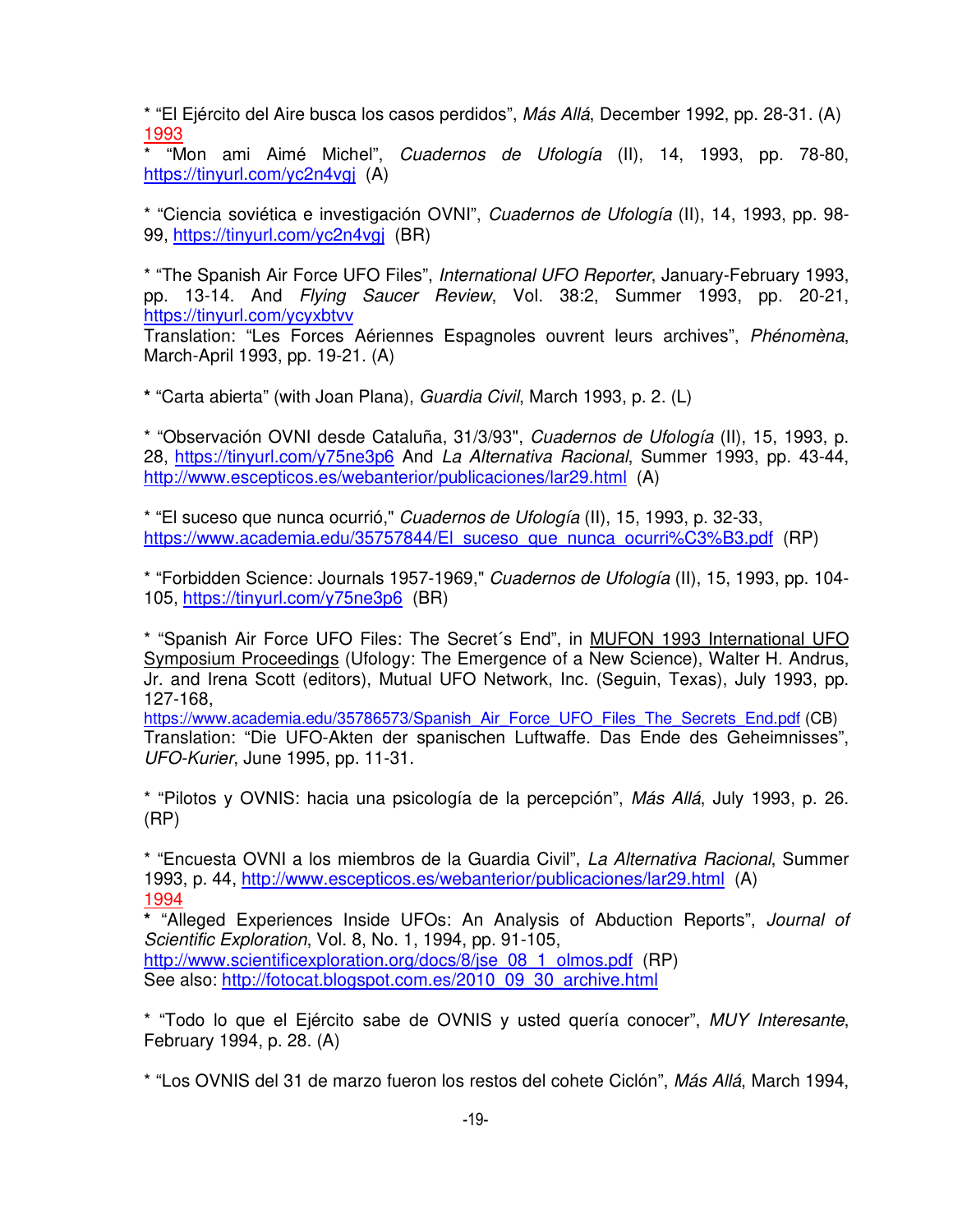pp. 16-17. (RP)

\* "Fenómenos luminosos", Karma-7, May 1994, pp. 41-45. (RP)

\* "Bólidos en el cielo", Estigia, July-August 1994, pp. 9-13. (RP)

\* "Los archivos OVNI militares son ya de dominio público", Cuadernos de Ufología (II), 16- 17, 1994, pp. 5-13, https://tinyurl.com/y74k3do4 (A)

\* "Notas sobre la velocidad del proceso de desclasificación", Papers d'OVNIS, September 1994, pp. 76-77, https://tinyurl.com/ydxdo9ox (RP)

**\*** "El misterio de los OVNIS troncocónicos", Estigia, September-October 1994, pp. 33-36. (RP)

\* "Correspondencia entre investigadores OVNI y el Ejército del Aire", Papers d'OVNIS, October 1994, p. 83, https://tinyurl.com/ybfkd72f (A)

\* "El caso del avión estrellado que nadie reclamó" (with Ricardo Campo), Espacio y Tiempo, October 1994, pp. 44-49. (RP)

\* "Pilotos y fenómenos aeroespaciales anómalos" (with Joan Plana), Mach 82, December 1994, pp. 22-30. And Estigia, January-February 1995, pp. 21-28. (RP)

### 1995

\* "UFO-Phänomene in Spanien", in UFOs-Zeichen und Zeugen, Illobrand von Ludwiger (editor), Edition q (Berlin), 1995, pp. 126-139. (CB)

\* "Secretos militares al descubierto", Paraciencia, December 1994-January 1995, p. 44. (A)

\* "Avistamiento aeronáutico múltiple", Karma-7, January 1995, pp. 38-41. (RP)

\* "La falacia de la manipulación", Cuadernos de Ufología (II), 18, 1995, pp. 59-63, https://tinyurl.com/y7myg3n3 (RP)

**\*** EXPEDIENTES INSÓLITOS, Temas de Hoy (Madrid), May 1995. Foreword: Javier Sierra. Epilogue: Jacques Vallée. Collection España Hoy. (B)

\* "UFO Declassification in Spain (Military UFO Files Available to the Public: A Balance)", in UFOs: Examining the Evidence, Mike Wooten (editor), British UFO Research Association Ltd. (Bantley, West Yorkshire), August 1995, pp. 51-56. (CB) https://www.academia.edu/30444424/UFO\_Declassification\_in\_Spain.\_Military\_UFO\_File s Available to the Public A Balance.pdf

**\*** "La apertura del Ejército del Aire", Próximo Milenio, October 1995, pp. 8-11. (A)

\* "OVNIS: ¿verdad o mentira?" Próximo Milenio, October 1995, pp. 22-23. (A)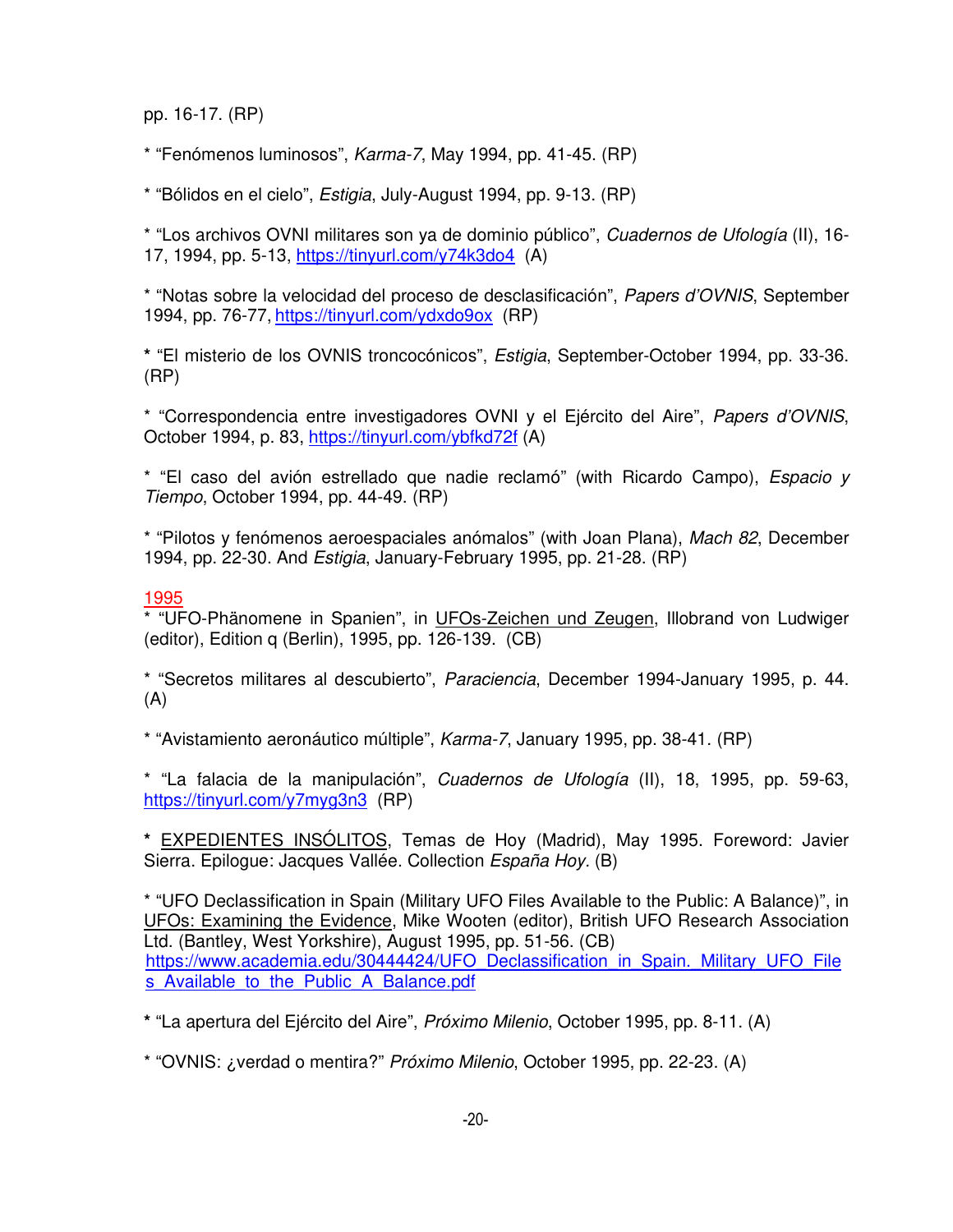\* "Roswell, 1947: el globo sigue deshinchándose", Papers d'OVNIS, November-December 1995, pp. 181-183, https://tinyurl.com/y82ofose (A)

\* "8º congreso internacional de BUFORA (Diario de un ponente)", Cuadernos de Ufología (II), 19-20, 1995, pp. 58-65, https://tinyurl.com/y9qvyzd9 (A)

\* "Éxtasis ante una película muda", Cuadernos de Ufología (II), 19-20, 1995, p. 136-140, https://tinyurl.com/y9qvyzd9 (A)

\* "Informe GAO sobre Roswell: negativo", Cuadernos de Ufología (II), 19-20, 1995, p. 178, https://tinyurl.com/y9qvyzd9 (A)

1996

\* "Termales" (with Miguel Guasp, 1989), Perspectivas Ufológicas, February 1996, p. 54, https://tinyurl.com/y6wbcq3p (RP) 1997

\* "Actitudes ufológicas", Papers d'OVNIS, January-February 1997, pp. 17-18, https://tinyurl.com/yatyns5j La Nave de los Locos, July 2000, pp. 37-39, https://tinyurl.com/yc42agat (A)

\* "Una desclasificación transparente", Papers d'OVNIS, March-April 1997, pp. 10-14, https://tinyurl.com/ycpfap2q (A)

\* "Culmina la desclasificación oficial", Cuadernos de Ufología (III), 1 (21), 1997, pp. 76-81, https://tinyurl.com/y88rf6bw (A)

\* "Declassification! (Military UFO Records Released: The Spanish Experience)", in UFO 1947-1997. Fifty Years of Flying Saucers, Hilary Evans, and Dennis Stacy (editors), John Brown Publishing Ltd. (London), May 1997, pp. 177-184. And in The UFO Mystery, Hilary Evans, and Dennis Stacy (editors), John Brown Publishing Ltd. (London), April 1998, pp. 259-270. https://bit.ly/31fse34 The full version of the original paper in Spanish, "¡Desclasificación! Archivos OVNI militares al descubierto", is available in https://bit.ly/3ojN8Y5 (CB)

\* "Monitoring Air Force Intelligence (Spain's 1992-1997 UFO Declassification Process)", in MUFON 1997 International UFO Symposium Proceedings (50th Anniversary of Ufology), Walter H. Andrus, Jr. and Irena Scott (editors), Mutual UFO Network, Inc. (Seguin, Texas), July 1997, pp. 139-178,

https://www.academia.edu/29413366/MONITORING\_AIR\_FORCE\_INTELLIGENCE.pdf (CB)

\* "A 37.000 pies (El congreso del MUFON 1997, memorias cándidas)", Papers d'OVNIS, September-October 1997, pp. 6-11, https://tinyurl.com/y7vpoyxr (A)

\* "Fenómenos aéreos inusuales. Un libro de Roberto E. Banchs", Papers d'OVNIS, September-October 1997, p. 15, https://tinyurl.com/y7vpoyxr (BR)

**\*** Contribution of terms for the Diccionario Temático de Ufología, Matías Morey (editor),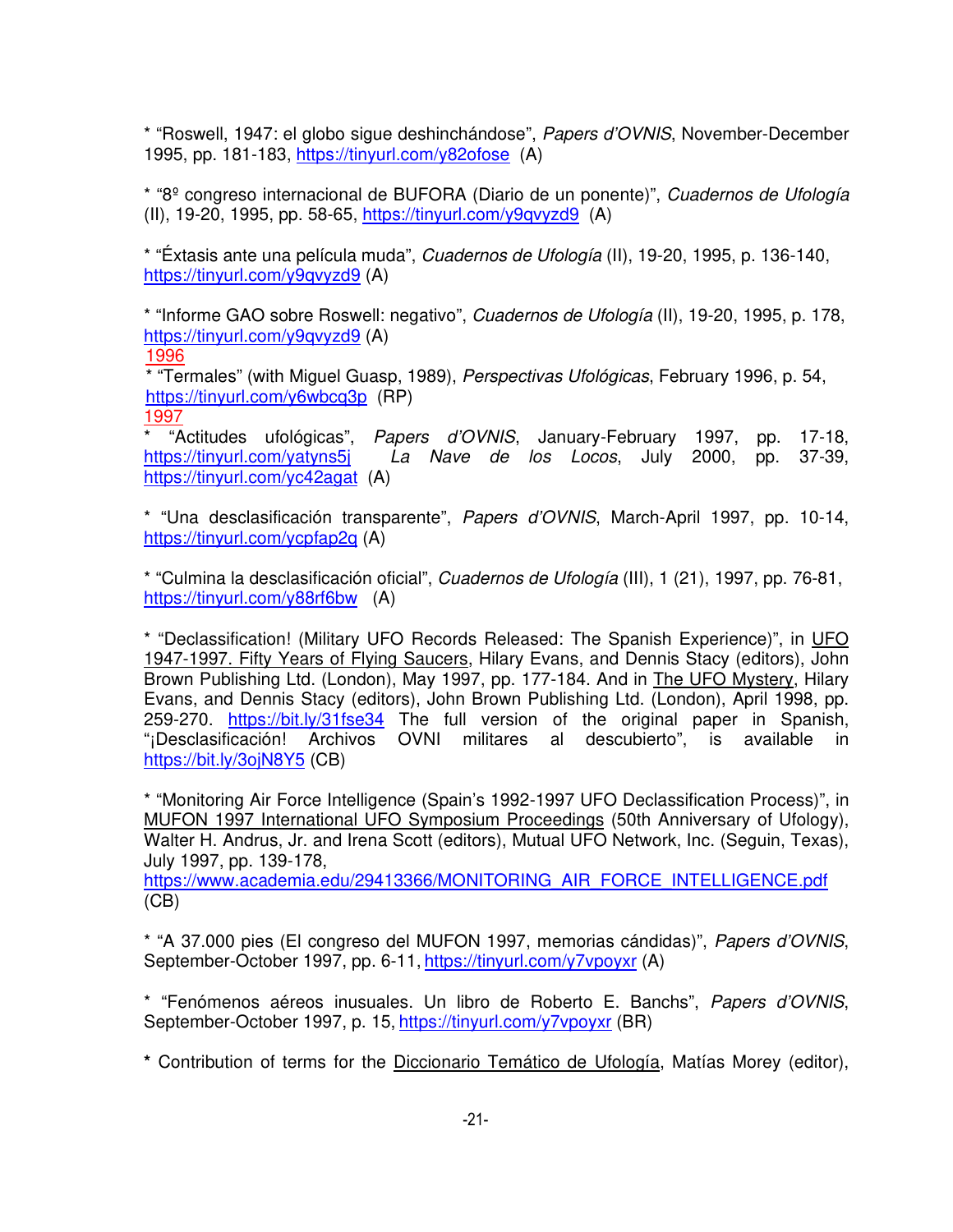Fundación Anomalía (Santander), November 1997. (CB) 1998

\* "Mirage III rumbo a Valencia" (with Manuel Borraz & Joan Plana), Cuadernos de Ufología (III), 22-23, 1998, pp. 4-19. (RP)

Revised 2011: https://www.academia.edu/36897206/MIRAGE\_III\_RUMBO\_A\_VALENCIA

\* "El Dr. Craig rememora el informe Condon", Cuadernos de Ufología (III), 22-23, 1998, Addenda 2, pp. 3-6, https://tinyurl.com/y7z39nfw (BR)

\* "Hystories, por Elaine Showalter", Cuadernos de Ufología (III), 22-23, 1998, Addenda 2, pp. 6-7, https://tinyurl.com/y7z39nfw (BR)

\* "Índices mayestáticos", Cuadernos de Ufología (III), 22-23, 1998, Addenda 2, pp. 13 and 12, https://tinyurl.com/y7z39nfw (BR)

\*"Anomaly Foundation", Magonia ETH Bulletin, 2, April 1998. (L)

\* "Réplica de Ballester Olmos", Enigmas, October 1998, p. 6. (L)

\* "El caso del compact-disc volante", Papers d´OVNIS, September-October 1998, pp. 3-4, https://tinyurl.com/y9v6lxc4 (RP)

\* "Bienvenidas", El escéptico, Autumn 1998, p. 65. http://www.escepticos.es/repositorio/elesceptico/articulos\_pdf/ee\_02/ee\_02\_bienvenidas.p  $df(L)$ 

\* "Desclasificación OVNI", Karma-7, December 1998, pp. 12-13. (L)

\* "Penúltimo encuentro cercano con OVNIS" (with Jaime Servera), Papers d´OVNIS, November-December 1998, pp. 5-6, https://bit.ly/3G7hVNz (RP)

\* "Punto final a la desclasificación OVNI", Cuadernos de Ufología (III), 24, 1998, pp. 4-10, https://tinyurl.com/y8ur8r7w (A)

\* "Multiple Identities & False Memories", Cuadernos de Ufología (III), 24, 1998, pp. 96-98, https://tinyurl.com/y8ur8r7w (BR)

\* "Left at East Gate", Cuadernos de Ufología (III), 24, 1998, pp. 99-103, https://tinyurl.com/y8ur8r7w (BR)

\* "UFO 1947-1997", Cuadernos de Ufología (III), 24, 1998, pp. 104-105, https://tinyurl.com/y8ur8r7w (BR) 1999

\* "¿OVNIS o chatarra espacial?" Karma-7, July 1999, pp. 36-37. (RP) Revised, November 2019: "¿Qué ocurrió en Kandi? (Reentrada espacial sobre África)", https://www.academia.edu/41096531/ Que ocurrio en Kandi

\* "UFO Declassification - The Spanish Model", European Journal of UFO and Abduction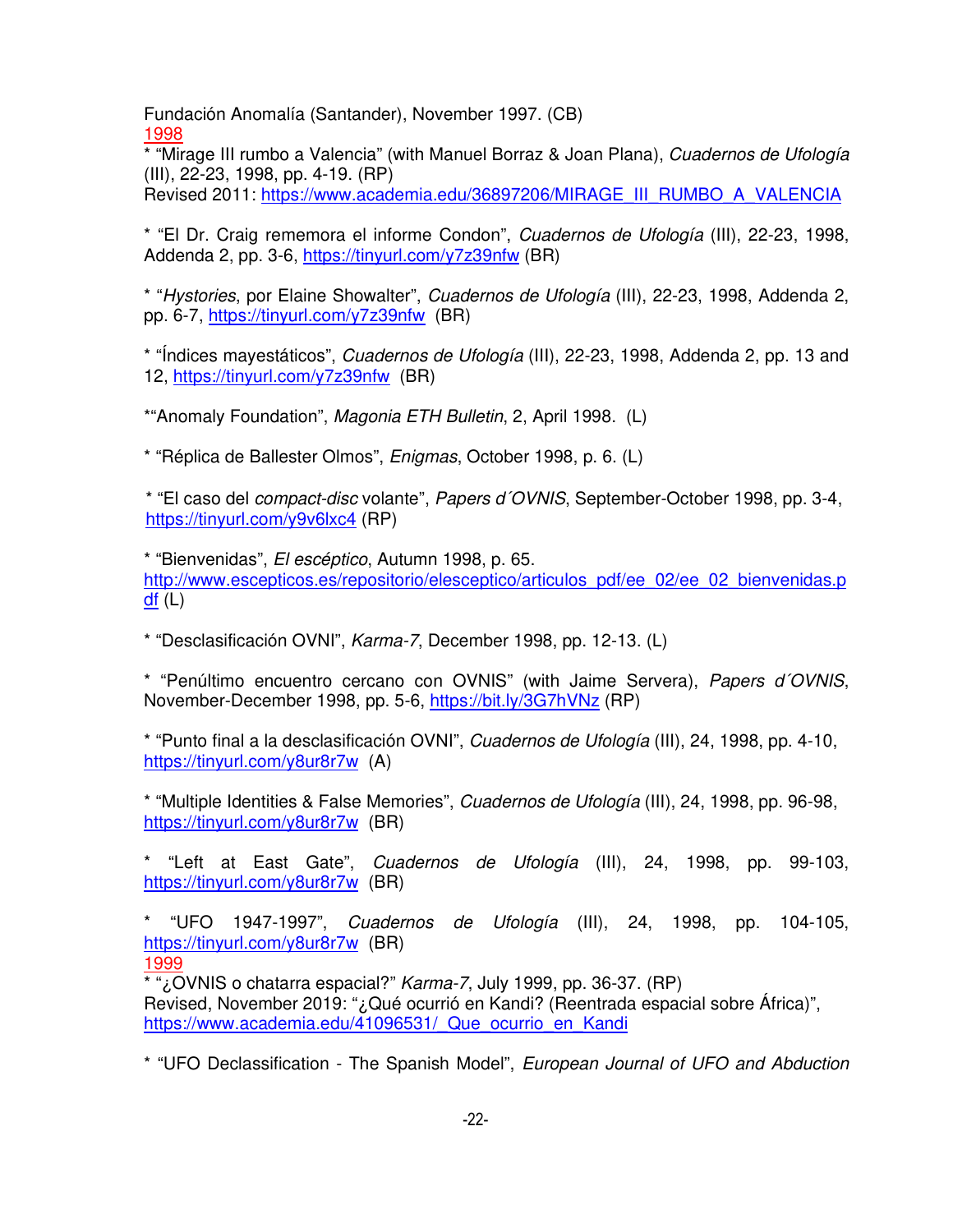Studies, launch volume, September 1999, pp. 30-41. (RP) https://www.academia.edu/28130360/UFO\_Declassification\_The\_Spanish\_Model

\* "Un 'avistamiento' inusual", Papers d' OVNIS, May-December 1999, p. 13, https://tinyurl.com/ycl2jlnh (A)

\* Sobre los 'avistamientos' OVNI en la Academia General del Aire", Papers d'OVNIS, May-December 1999, pp. 20-21, https://tinyurl.com/ycl2jlnh (RP) 2000

\* "Última hora del caso Manises. V.J. Ballester Olmos responde a Benítez", Karma-7, January 2000, pp. 50-51. (RP) (See updated version: October 2009.)

\* "OVNIS. El enigma que nunca existió", MUY especial, January-February 2000, pp. 28- 33. (A)

\* "Un avistamiento anunciado," https://web.archive.org/web/20161231061334/http://www.ikaros.org.es/soller.htm (RP)

\* "Something in the Air", Cuadernos de Ufología (III), 25-26, 2000, pp. 175-179, https://tinyurl.com/y8czyxzz (BR)

\* "UFO Sightings: The Evidence", Cuadernos de Ufología (III), 25-26, 2000, pp. 182-189, https://tinyurl.com/y8czyxzz (BR)

\* "Top Secret/MAJIC", Cuadernos de Ufología (III), 25-26, 2000, pp. 190-191, https://tinyurl.com/y8czyxzz (BR)

\* "European Journal of UFO and Abduction Studies (EJUFOAS)", Cuadernos de Ufología (III), 25-26, 2000, Addenda 4, pp. 5-7, https://tinyurl.com/y7q23ufo (BR)

\* "Color y luz en la naturaleza," Cuadernos de Ufología (III), 25-26, 2000, Addenda 4, pp. 7 and 12, https://tinyurl.com/y7q23ufo (BR)

\* "Flammarión, el verdadero precursor del estudio de las anomalías", La Nave de los Locos, April 2000, p. 25. (A) Reprint: @nomalía, (I), 3, September 2001, pp. 7-8, https://tinyurl.com/536f4y6x

\* " $\lambda$ ; Testigos fiables?" Karma-7, May 2000, p. 12. (L)

\* "Prólogo", in El Expediente Manises, Juan Antonio Fernández Peris, Fundación Anomalía (Santander), August 2000. (F)

 $*$  @nomalía, (I), 1, September 2000, pp. 12-13, https://tinyurl.com/y68k638k (L)

\* "Cartas de tres herejes", @nomalía, (I), 1, September 2000, pp. 52-53, https://tinyurl.com/y68k638k (BR)

\* "A Realistic Approach to a Degrading Subject", Entry #3 to the UFOIN Abduction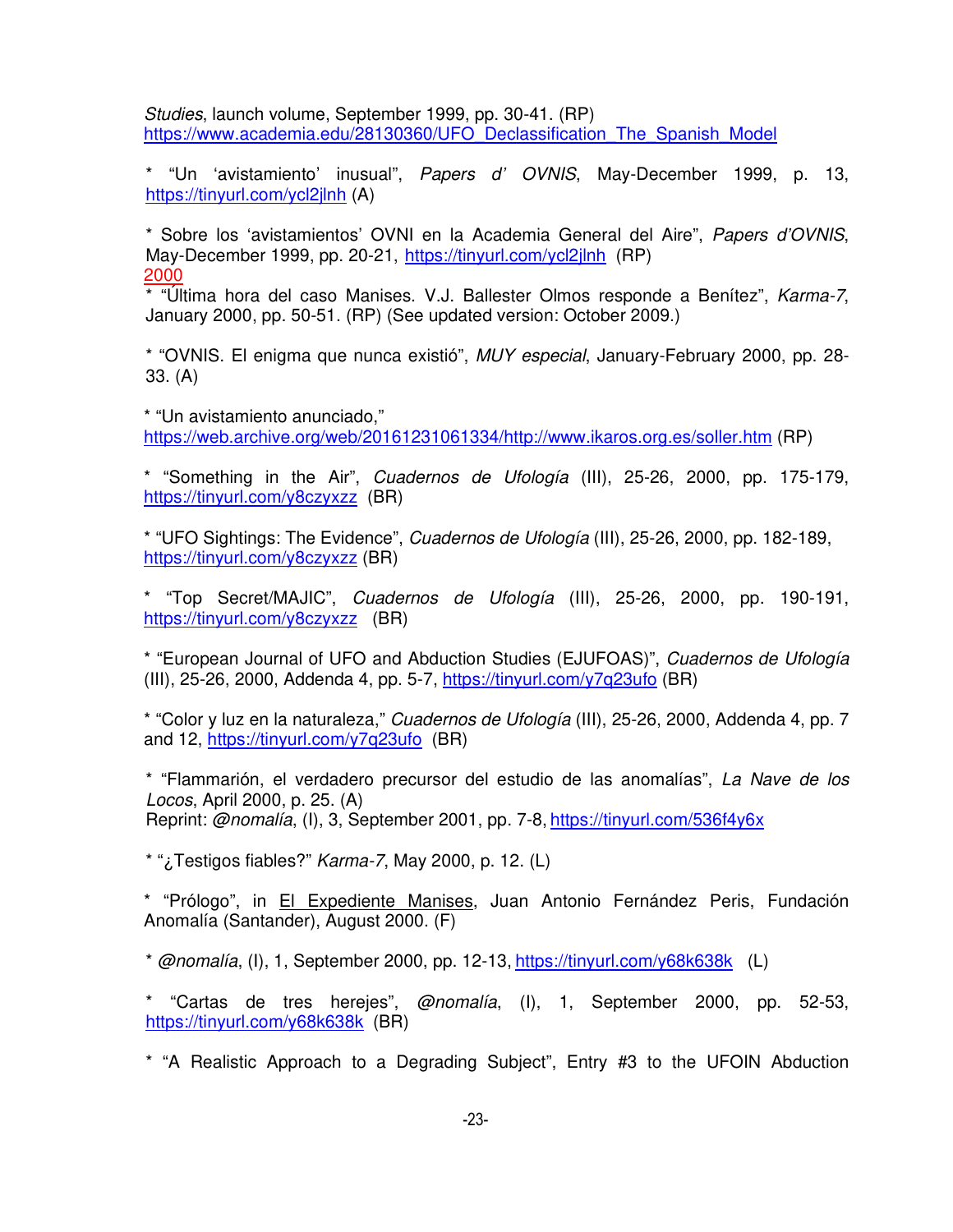Competition, September 2000.

Translation: "Un approcio realistico a un argumento degradato", UFO Forum, August 2001, p. 12. (A)

\* "Foreword" to "The Manises UFO File", Juan Antonio Fernández Peris, European Journal of UFO and Abduction Studies, Vol. 1:2, September 2000, p. 83. (F)

\* "Una sorprendente observación de Júpiter", @nomalía, (I), 2, December 2000, pp. 17- 19, https://bit.ly/3xKZMCA (S)

See video at: http://fotocat.blogspot.com.es/2008\_12\_15\_archive.html

\* "27 noviembre 1999: ¿La última reentrada del milenio?" (with Matías Morey), @nomalía, (I), 2, December 2000, pp. 29-39, https://bit.ly/3loVQlP (RP) See also: http://fotocat.blogspot.com.es/2009\_10\_21\_archive.html

\* El Faro Información, 7 December 2000. (L) 2001

 $*$  "Por sus hijos, mi teniente, no nos acerquemos", Karma-7, January 2001, pp. 22-27, https://bit.ly/3D9yeaP

Translation: "Spanish Military UFO Encounter", International UFO Reporter, Volume 28, Number 1, Spring 2003, pp. 7-9. (RP)

\* "¡Identificados! Los OVNIS de Canarias fueron misíles Poseidón" (with Ricardo Campo), Revista de Aeronáutica y Astronáutica, March 2001, pp. 200-207, https://www.academia.edu/16027101/Identificados\_Los\_OVNIS\_de\_Canarias\_fueron\_mis iles Poseidon Cuadernos de ufología (III), 27, 2001, pp. 2-28.

Translation: "Les Essais de Missiles de la Marine U.S. et les Observations d'OVNI aux Isles Canaries", La Gazette Fortéenne, Vol. I, August 2002, pp. 229-246.

Translation: "Navy Missiles Tests and the Canary Islands UFOs", International UFO Reporter, Volume 29, Number 4, July 2005, cover, pp. 3-9 and 26. (RP)

\* Encuentro de clase militar en Mazarrón" (with Manuel Borraz), June 2001, http://anomalia.hypermart.net/mazarron.pdf (RP) Translation: "Rencontre militaire à Mazarrón," http://ovni.science.actuel.free.fr/Espagne/Mazarron/Mazarron.html

\* "Morón, sensacionalismo y respuestas oficiales," September 2001, https://bit.ly/318Wddx (RP)

\* "The Golden Age of UFOs," @nomalía, (I), 4, December 2001, pp. 22-23, https://tinyurl.com/3dud4u3z (BR)

\* "Despliegue luminoso sobre Canarias en noviembre de 1997" (with Ricardo Campo), @nomalía, (I), 4, December 2001, pp. 31-41,

https://www.academia.edu/43363854/Despliegue\_luminoso\_sobre\_Canarias\_en\_noviemb re\_de\_1997 (RP)

See video at: http://fotocat.blogspot.com.es/2009\_04\_13\_archive.html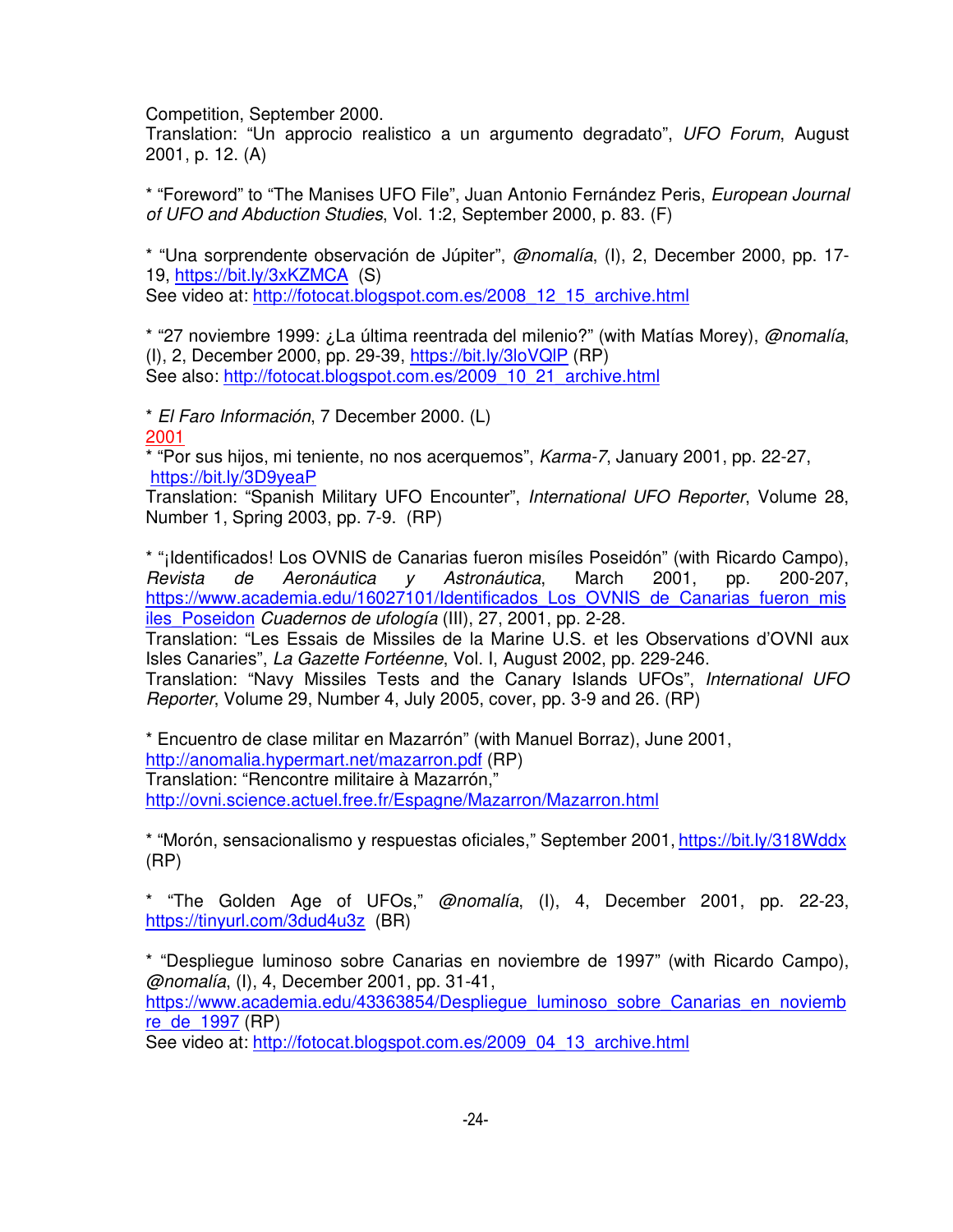\* "Scientific Ufology (Ufología Científica)", @nomalía, (I), 4, December 2001, pp. 55-59, https://tinyurl.com/3dud4u3z (BR)

2002

\* "Los misiles de Canarias, 25 años después..." (with Ricardo Campo), Atlantes, September 2002, pp. 18-10. (RP)

\* Weather Picture of the Day, Photograph of a glory released on "10.01.02". (P)

\* Weather Picture of the Day, Photograph of a lunar halo released on "10.07.02". (P)

\* "Worldwide UFO Photo Catalog", International UFO Reporter, Summer 2002, p. 30. Fortean Times, January 2003, p. 52. European Journal of UFO and Abduction Studies, March 2003, p. 39. (L)

\* "Proyecto FOTOCAT", November 2002, https://bit.ly/3d2RQD5 (RP)

\* "Anecdotario de una entrevista", Límites de la Realidad, 4, December 2002, pp. 8-9. (L) 2003

\* "FOTOCAT Cases by Country," March 2003, http://fotocat.blogspot.com.es/2003\_03\_02\_archive.html (RP) Translation: "Casos de FOTOCAT por país," http://fotocat.blogspot.com/2003\_03\_02\_archive.html#es

\* "Venus, jotra vez tú!"  $@nomalía (II), 2$ , May 2003 (CD Edition), https://ia801408.us.archive.org/17/items/venus\_20211121/VENUS.pdf (RP) See video at: http://fotocat.blogspot.com.es/2008\_12\_15\_archive.html

\* "Spaceships of the Visitors", @nomalía (II), 2, May 2003 (CD edition), https://tinyurl.com/y8y3l25b (BR)

\* "Avistamientos en la Sierra norte de Sevilla", Papers d'Ovnis, July-September 2003, pp. 11-12, https://tinyurl.com/y8al8jxh (L)

\* "¿Por qué no pueden existir los OVNIS?" Papers d'Ovnis, July-September 2003, p. 12, https://tinyurl.com/y8al8jxh (L)

\*"Prólogo," in Luces en los cielos, Ricardo Campo Pérez, Editorial Benchomo (Tenerife), September 2003. (F)

\* "Espagne. Les dossiers militaires qui dérangent," SVD Hors-Série, 6, November 2003, pp. 20-29. (A) 2004 \* "FOTOCAT Distributed by Year and Country," http://fotocat.blogspot.com.es/2004\_02\_17\_archive.html (RP) Translation: "FOTOCAT por año y por país,"

http://fotocat.blogspot.com/2004\_02\_17\_archive.html#es

\*"Avistamientos del 2/6/2004: el Ejército del Aire informa", July 2004,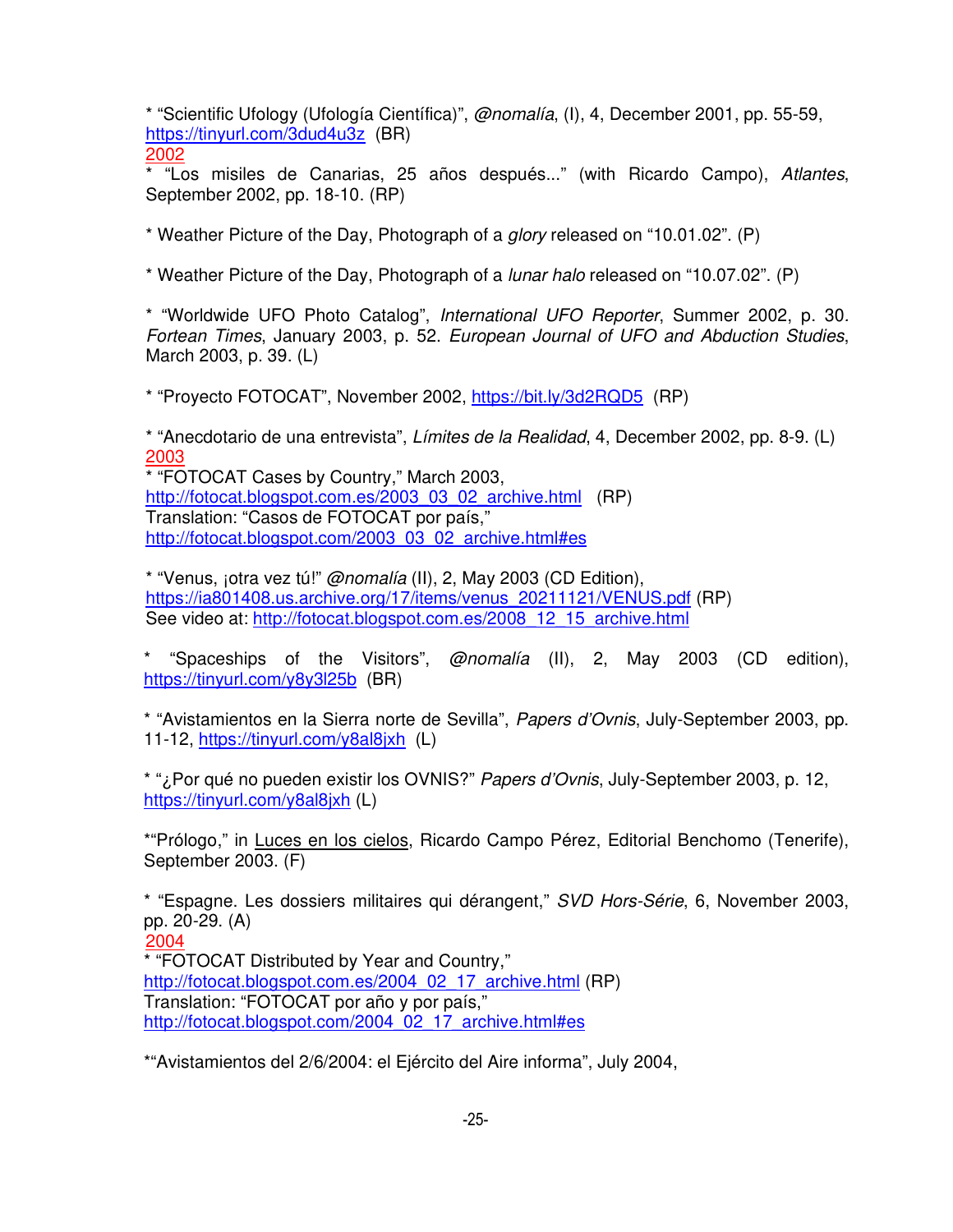https://archive.md/TWvTz (RP)

See also: "New Data on the June 2, 2004 Fireball," October 2006,

http://fotocat.blogspot.com.es/2006\_10\_27\_archive.html

Translation: "Nuevos datos sobre la bola de fuego del 2 de junio de 2004,"

http://fotocat.blogspot.com/2006\_10\_27\_archive.html#es

And: "New Witness to June 2, 2004 Missile Fireball January 2007," http://fotocat.blogspot.com.es/2007\_01\_29\_archive.html Translation: "Nuevo testigo del meteoro del 2 de junio de 2004,"

http://fotocat.blogspot.com/2007\_01\_29\_archive.html#es

\*"The Year 1954 in Photos" (FOTOCAT Report #1), August 2004. (1<sup>st</sup> version). https://bit.ly/3pl50kG (RP)

See 2<sup>nd</sup> version: In Il quinto cavaliere dell' Apocalisse, Giuseppe Stilo, UPIAR (Turin, Italy), 2006, pp. 601-640 (Book orders: http://www.upiar.com/index.cfm?artID=149)

See 3<sup>rd</sup> version (including pictures): "El año 1954 en fotos," @nomalía (II), 5, May 2005 (CD edition).

See 4<sup>th</sup> version, (including pictures): "L'Année 1954 en Photos," La Gazette Fortéenne, Vol. IV, 2005, pp. 99-133

\* "UFO Landing Patterns", International UFO Reporter, winter 2003-2004, pp. 27-28. (L)

\* "Fuerza Aérea mexicana y sus ovnis petroleros" (with Manuel Borraz, Heriberto Janosch, Kentaro Mori & Luís Ruiz Nóguez), Anuario Cuadernos de Ufología, 30, 2004, pp. 134- 159, https://tinyurl.com/y8ffdpo7 (RP) 2005

\* "Extraño objeto fotografiado en Morón de la Frontera (Sevilla)," Misterios y fenómenos insólitos, March 2005. (L)

Reprint: Estigia, April-June 2005.

Reprint: El Ojo Crítico, 50, Summer 2006, p. 60.

See summary: "Looking for an Unknown Photographer,

http://fotocat.blogspot.com.es/2005\_03\_27\_archive.html

Translation: "Se busca fotógrafo desconocido," March 2005,

http://fotocat.blogspot.com/2005\_03\_27\_archive.html#es

\* "Photo Example, Panama December 19, 2004," March 2005, http://fotocat.blogspot.com.es/2005\_03\_27\_archive.html (A) Translation: "Ejemplo de fotografía, Panamá, 19 de diciembre de 2004," http://fotocat.blogspot.com/2005\_03\_27\_archive.html#es

\* "El joven que debería ir más de discotecas," March 2005, http://cdufo.info/tra/g022.pdf (RP)

\* "Objets Volants Non Identifiés", @nomalía (II), 5, May 2005 (CD edition), https://tinyurl.com/y7x2v2lk (BR)

\* "Round in Circles", @nomalía (II), 5, May 2005 (CD edition), https://tinyurl.com/y7x2v2lk (BR)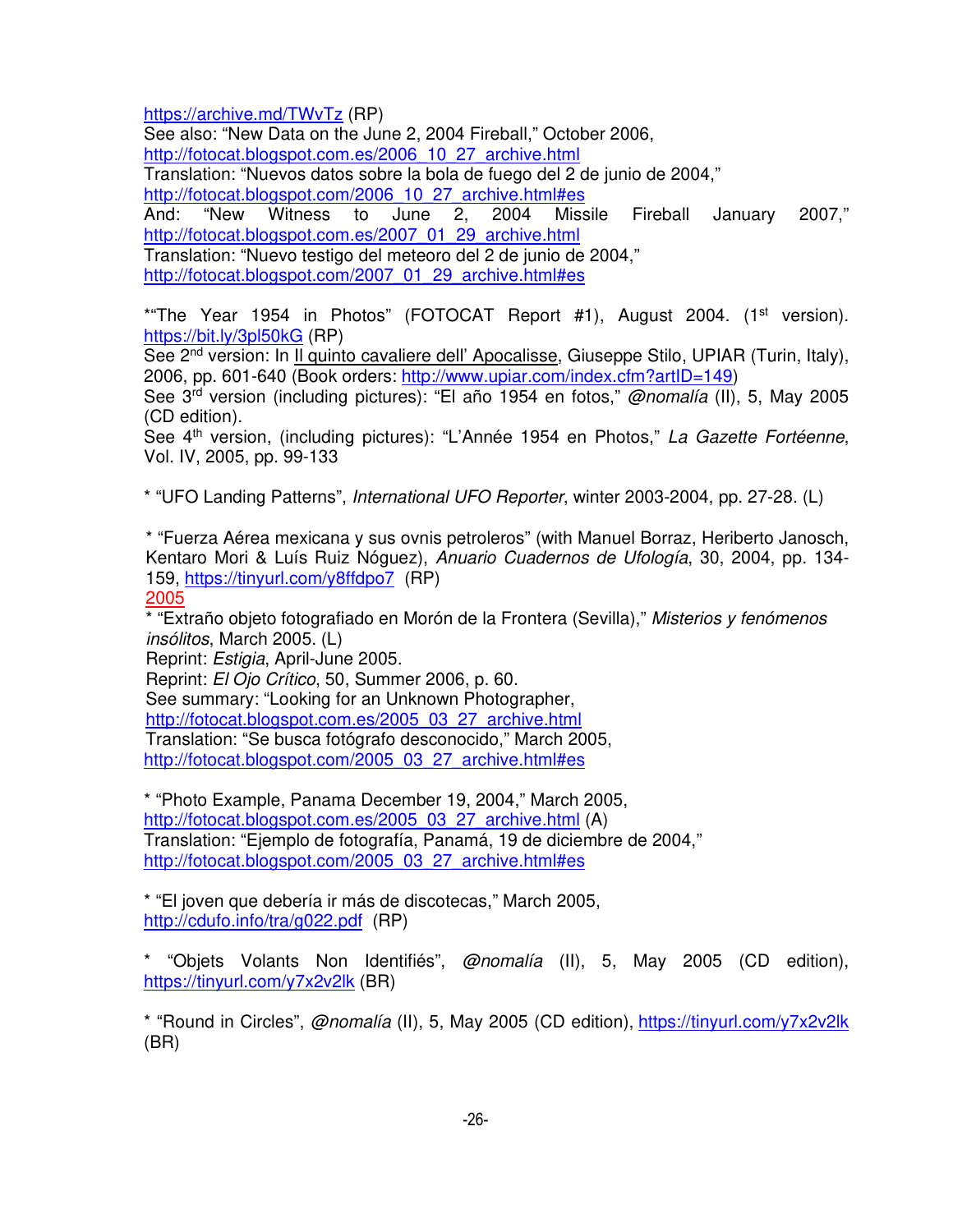\* "US Reports By State," July 2005,

http://fotocat.blogspot.com.es/2005\_07\_16\_archive.html (RP) Translation: "Distribución de informes en Estados Unidos por Estado," http://fotocat.blogspot.com/2005\_07\_16\_archive.html#es

\* "Pseudo-Photographic UFOs Produced by the Sun," July 2005, http://fotocat.blogspot.com.es/2005\_07\_16\_archive.html (RP) Translation: "Falsos ovnis fotográficos producidos por el Sol," http://fotocat.blogspot.com/2005\_07\_16\_archive.html#es

\*"An Overview of FOTOCAT Project", October 2005, https://bit.ly/3ojPvdr (A)

**\*** "UFOs Down Under," October 2005, http://fotocat.blogspot.com.es/2005\_10\_12\_archive.html (RP) Translation: "OVNIs en las antípodas," http://fotocat.blogspot.com/2005\_10\_12\_archive.html#es

\* "Coloquio de EuroUFO, Châlons (Francia), octubre de 2005," December 2005, https://archive.md/fHVkv (A) Reprint: @nomalía (II), 6, December 2006 (CD edition). Translation: "European Ufology Organizes," Internacional UFO Reporter, Volume 30, Number 2, January 2006, p 27. See summary: http://fotocat.blogspot.com.es/2006\_02\_19\_archive.html

\* "Encuentros cercanos con Ray Stanford", December 2005, https://archive.md/wHezX  $(A)$ 

2006

\* "Comunicado de Vicente-Juan Ballester Olmos," El Ojo Crítico, 48-49, Winter 2006, p. 37. (L)

\* "FOTOCAT. The Largest Photographic UFO Catalogue in the World", UFO Monthly.com, #23, April 2006, pp. 13 and 24. (A)

\* "UFO versus IFO Cases in Countries with Largest Share in FOTOCAT," February 2006, http://fotocat.blogspot.com.es/2006\_02\_19\_archive.html (RP) Translation: "Ovnis explicados versus inexplicados en los países con mayor número de casos," http://fotocat.blogspot.com/2006\_02\_19\_archive.html#es

\* "Photo Example, Tulsa, August 2, 1965," April 2006, http://fotocat.blogspot.com.es/2006\_04\_19\_archive.html (A) Translation: "Ejemplo de fotografía, Tulsa, 2 de agosto de 1965," http://fotocat.blogspot.com/2006\_04\_19\_archive.html

\* "Repeaters in the XXI Century," April 2006, http://fotocat.blogspot.com.es/2006\_04\_19\_archive.html (RP) Translation: "No hay dos sin tres," http://fotocat.blogspot.com/2006\_04\_19\_archive.html

\* "UFO Footage or Science-Fiction Movie?" June 2006,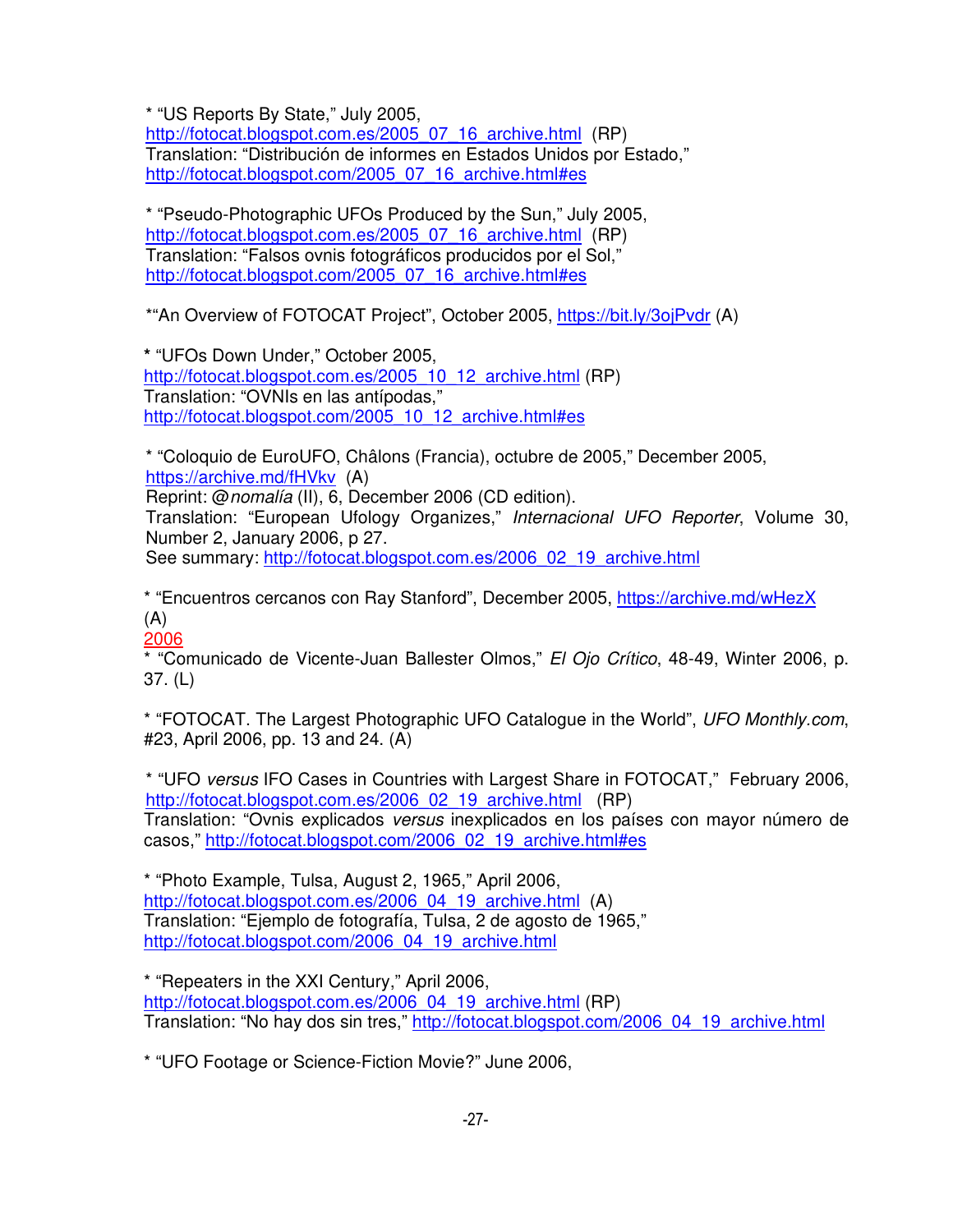http://fotocat.blogspot.com.es/2006\_06\_30\_archive.html (A) Translation: "¿OVNI filmado o cine de Ciencia Ficción?" http://fotocat.blogspot.com/2006\_06\_30\_archive.html#es

\* "Avrocar and a 1968 Photograph," June 2006, http://fotocat.blogspot.com.es/2006\_06\_30\_archive.html (A) Translation: "El Avrocar y una fotografía de 1968," http://fotocat.blogspot.com/2006\_06\_30\_archive.html#es

\* "Photo Example, Zdany, January 8, 2006,"June 2006, http://fotocat.blogspot.com.es/2006\_06\_30\_archive.html (A) And October 2006: http://fotocat.blogspot.com.es/2006\_10\_27\_archive.html And March 2021: http://fotocat.blogspot.com/2021\_03\_06\_archive.html Translation: "Ejemplo de fotografía, Zdany, 8 de enero de 2006," http://fotocat.blogspot.com/2006\_06\_30\_archive.html#es http://fotocat.blogspot.com/2006\_10\_27\_archive.html#es http://fotocat.blogspot.com/2021\_03\_06\_archive.html#es

\* "FOTOCAT By Image Mode," June 2006, http://fotocat.blogspot.com.es/2006\_06\_30\_archive.html (RP) Translation: "FOTOCAT por tipo de soporte fotográfico," http://fotocat.blogspot.com/2006\_06\_30\_archive.html#es

\* "They Hover Above Us," June 2006, http://fotocat.blogspot.com.es/2006\_06\_30\_archive.html (BR)

\*"A Review of Johnny Cash's American V: A Hundred Highways", Amazom.com, July 2006. (M)

https://www.amazon.com/gp/review/R225WR8VU7Q6CS?ref =qlimp\_1rv\_cl

\* "Argentina, The Year 1965 in Photos" (FOTOCAT Report #2), October 2006, https://www.academia.edu/39623230/ARGENTINA\_THE\_YEAR\_1965\_IN\_PHOTOS (RP) Translation: "Argentina, El año 1965 en fotos," https://www.academia.edu/39623170/ARGENTINA\_EL\_ANO\_1965\_EN\_FOTOS Translation: "Argentine, L'année 1965 en photos," La Gazette Fortéenne, Volume V (2011), June 2012, pp. 211-238. (RP)

\* "Proyectos en curso," Archivos Forteanos Latinoamericanos. Gacetilla de Información, 6, October 23, 2006. (L)

\* "Spain by Province," October 2006, http://fotocat.blogspot.com.es/2006\_10\_27\_archive.html (RP) Translation: "España por provincial," http://fotocat.blogspot.com/2006\_10\_27\_archive.html#es

\* "A Myriad of UFOs Overfly Madrid," October 2006, http://fotocat.blogspot.com.es/2006\_10\_27\_archive.html (A) Translation: "Una miríada de ovnis sobre Madrid,"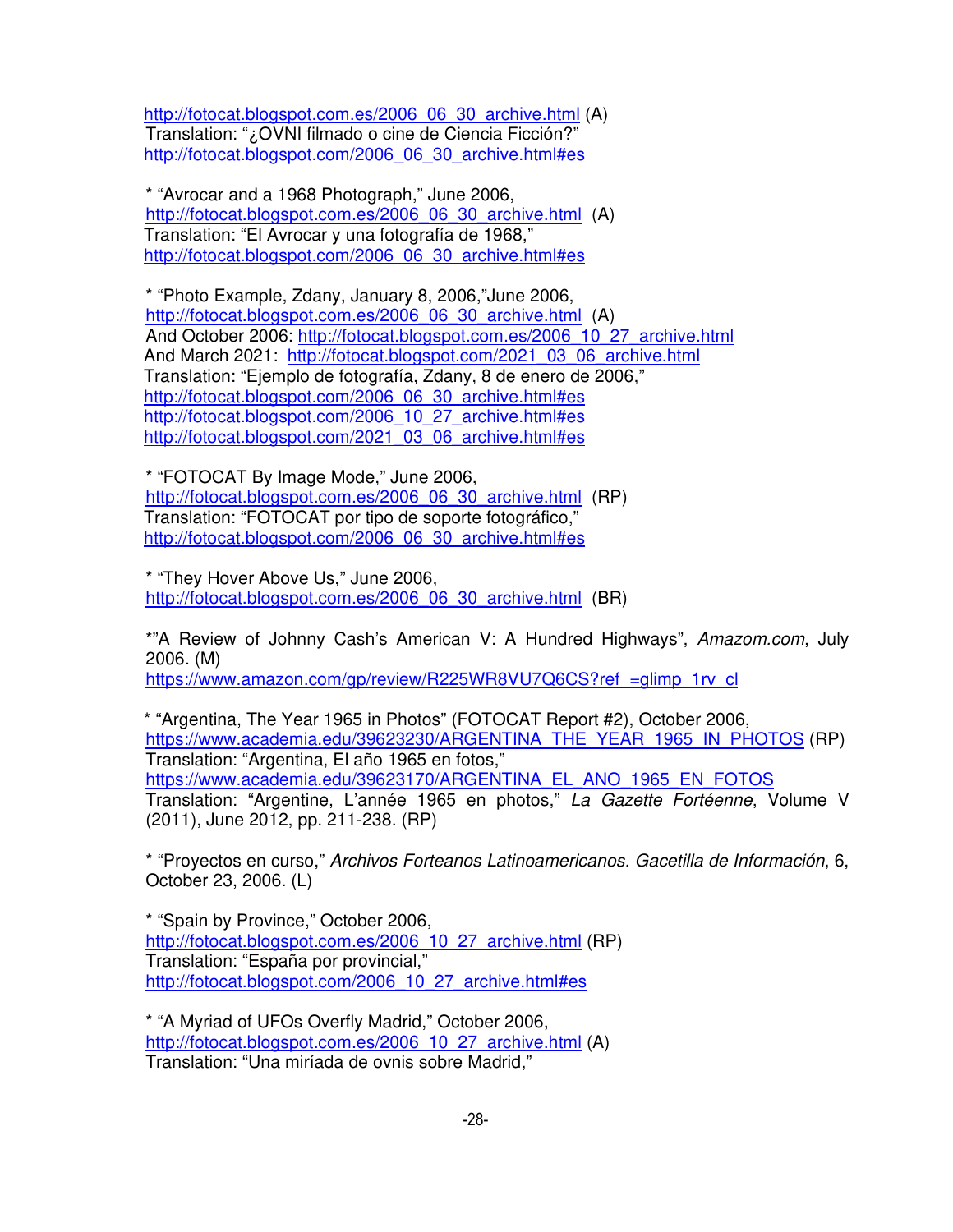http://fotocat.blogspot.com/2006\_10\_27\_archive.html#es

\* "Documentos oficiales online (I): La monografía de Antonio Munáiz Ferro-Sastre", December 2006,

https://www.academia.edu/31516261/La\_Monografia\_de\_Antonio\_Munaiz\_Ferro-Sastre (A)

See also:

https://www.academia.edu/31515332/Metodo\_para\_la\_Investigacion\_de\_Fenomenos\_Aer oespaciales.\_A.\_Munaiz\_Ferro-Sastre.pdf

2007

\* **"**Lunar Enigma," January 2007, http://fotocat.blogspot.com.es/2007\_01\_29\_archive.html (A)

Translation: "Enigma lunar," http://fotocat.blogspot.com/2007\_01\_29\_archive.html#es

\* "Stereo Photos Made in Spain," January 2007, http://fotocat.blogspot.com.es/2007\_01\_29\_archive.html (A) Translation: "Fotos ovni estéreo hechas en España," http://fotocat.blogspot.com/2007\_01\_29\_archive.html#es

\* "Revision of the 60s Decade," January 2007, http://fotocat.blogspot.com.es/2007\_01\_29\_archive.html (RP) Translation: "Somero repaso a la década de los 60," http://fotocat.blogspot.com/2007\_01\_29\_archive.html#es

\* "Foreword", in When Saucers Came to Earth, Maurizio Verga, UPIAR (Turin, Italy), January 2007. (F) (Book orders: http://www.upiar.com/index.cfm?artID=161)

\* "¿Ha visto usted el rayo en bola?" (with Heriberto Janosch González), March 2007, http://fotocat.blogspot.com.es/2007\_03\_26\_archive.html (S)

Among others, the following newspapers, magazines, journals, web sites and blogs also published this press release: El Periódico de Catalunya, February 27, 2007; Muy Interesante, April 2007, p. 40; Más Allá, April 2007, p. 12; Enigmas, April 2007, p. 29; Revista del Aficionado a la Meteorología, May 2007, p. 45; GEO, June 2007, p. 12: El Ojo Crítico, May 2007, p. 47.

http://algoflota.blogspot.com/2007/02/proyecto-de-investigacin-de-rayos-en.html http://micromegas2.wordpress.com/2007/02/22/%c2%bfha-visto-vd-el-rayo-enbola/#more-31

http://www.electronicafacil.net/ciencia/Article6918.html http://xenologia.blogspot.com/2007/02/enquesta-sobre-els-llamps-globulars.html http://cei-bloc.blogspot.com/2007\_02\_01\_archive.html

\* "Online Questionnaire to Report Ball Lightning Observations"/"Formulario online para informar observaciones de rayo en bola" (with Alexander Keul & Heriberto Janosch González), March 2007. Erased, 2011. (S)

\* "Letter to the Editor", MUFON UFO Journal, April 2007, p. 11. (L)

\* "Reviewing the Decade of 50s," July 2007,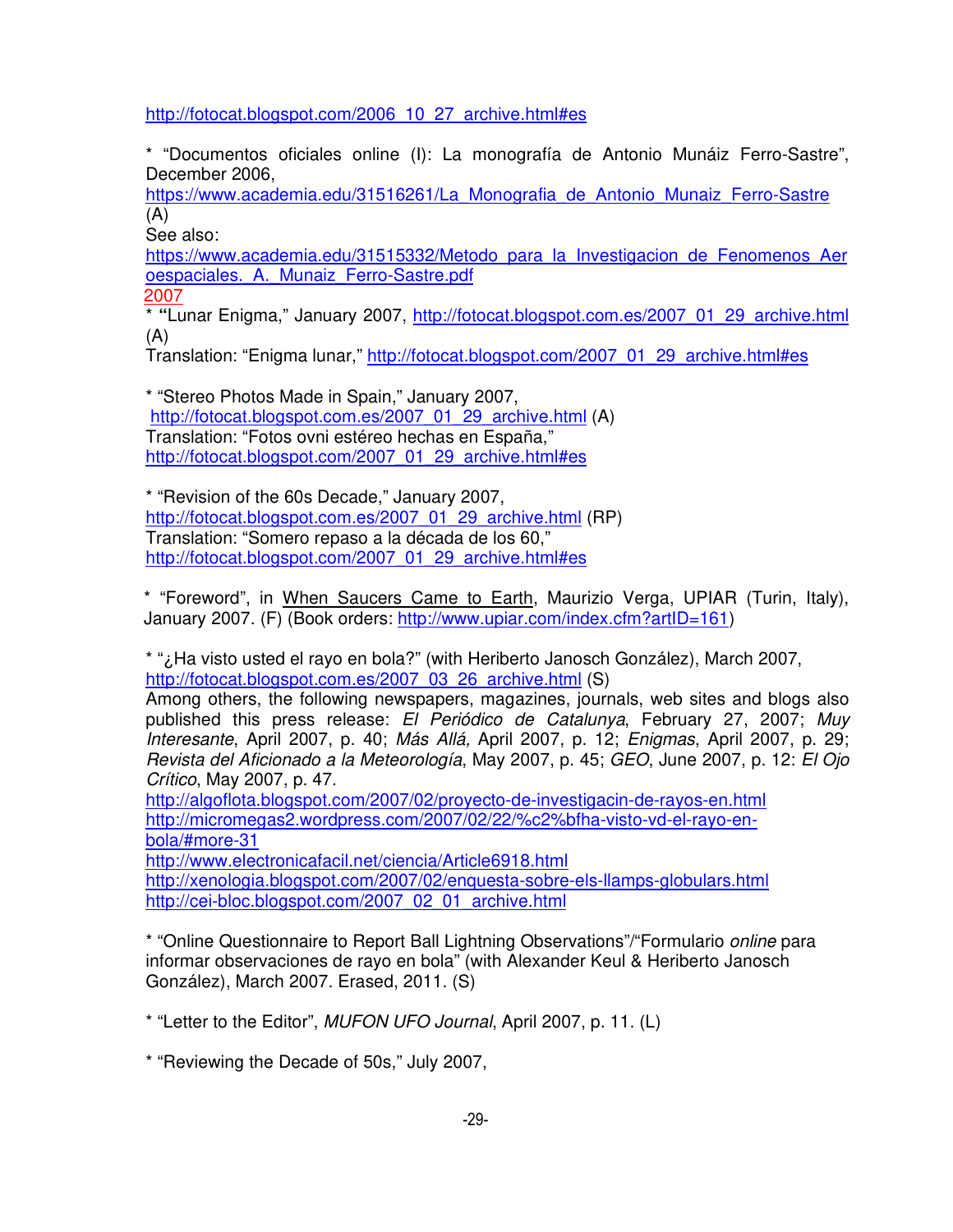http://fotocat.blogspot.com.es/2007\_07\_14\_archive.html (RP) Translation: "Revisando la década de los 50," http://fotocat.blogspot.com/2007\_07\_14\_archive.html#es

\* "Recovering Sahara Desert Photographs," July 2007, http://fotocat.blogspot.com.es/2007\_07\_14\_archive.html (A) Translation: "Recuperando fotografías desde el Sahara español," http://fotocat.blogspot.com/2007\_07\_14\_archive.html#es

\* "Airliners and UFOs over Japan," July 2007, http://fotocat.blogspot.com.es/2007\_07\_14\_archive.html (A) Translation: "Aviones y ovnis en el Japón," http://fotocat.blogspot.com/2007\_07\_14\_archive.html#es

\* "Congreso del CISU en los Alpes italianos, junio de 2007," https://archive.md/ILXQi (A) Translation: "Congrès de St-Vincent d´Aoste, Italia," UFOmania, 53, December 2007, p. 10.

\* "Norway in UFO Photographs: The First Catalogue" (FOTOCAT Report #4) (with Ole Jonny Brænne), in Proceedings of the 7<sup>th</sup> European SSE Meeting, Erling P. Strand (editor), Skjeberg (Norway), August 2007, pp.102-124 (condensed paper). The full paper (132 pages) is in the accompanying Proceedings CD. (RP)

\* "Canary Islands 2007," September 2007, http://fotocat.blogspot.com.es/2007\_09\_30\_archive.html (A) Translation: "Canarias 2007,"http://fotocat.blogspot.com/2007\_09\_30\_archive.html#es

\* "(Lenticular) Cloud Story," September 2007, http://fotocat.blogspot.com.es/2007\_09\_30\_archive.html (A) Translation: "Historia de una nube (lenticular)," http://fotocat.blogspot.com/2007\_09\_30\_archive.html#es

\* "The Panorama of UFO Photographs in Finland," September 2007, http://fotocat.blogspot.com.es/2007\_09\_30\_archive.html (A) Translation: "Panorama de las fotos ovni en Finlandia," http://fotocat.blogspot.com/2007\_09\_30\_archive.html#es

\* "The J.A. Hynek Center for UFO Studies Requires Assistance," http://fotocat.blogspot.com.es/2007\_09\_30\_archive.html (A) Translation: "Solicitamos ayuda para el J.A. Hynek Center for UFO Studies," http://fotocat.blogspot.com/2007\_09\_30\_archive.html#es Reprint: El Ojo Crítico, September 2007, p. 41.

\* "OVNI en RED EYE", Más Allá, 226, December 2007, pp. 42-45. (A) Reprint: El Ojo Crítico, 76, July 2014, pp. 32-37. A longer version, including official correspondence and questionnaires, is to be found in the link https://bit.ly/3ElE8Hj 2008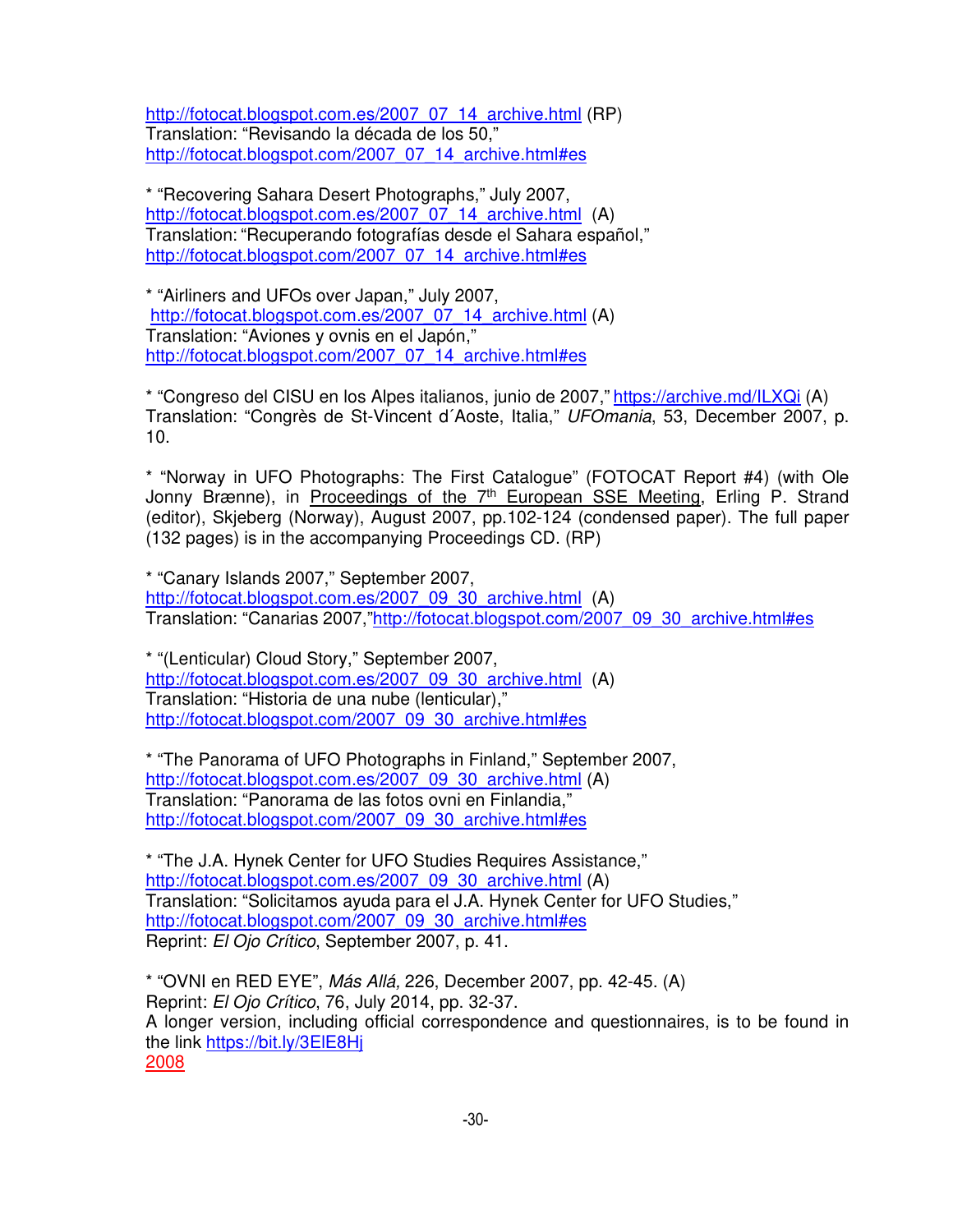\*"Response of Vicente-Juan Ballester Olmos," in Ricardo Campo, "Encuesta. A 60 años del caso Arnold," Cuadernos de Ufología, 32, 2007 (published 2008), pp. 160-163, https://tinyurl.com/y9tkc29q (A)

\*"Caso RED EYE", Más Allá, 227, January 2008, p. 44. (L)

\*"Ángel Bastida: El general y los OVNIS"**,** Año Cero, 210, January 2008, pp. 70-73. Complete version with documents: "El hombre del M.O.A.", @nomalía (II), 9, June 2008 (CD edition). https://www.academia.edu/31131375/EL\_HOMBRE\_DEL\_M.O.A (A)

\* "Latest UFO Videos Taped in Spain," April 2008, http://fotocat.blogspot.com.es/2008\_04\_09\_archive.html (A) Translation: "Los últimos videos ovni en España," http://fotocat.blogspot.com/2008\_04\_09\_archive.html#es

\* "Norway in UFO Photographs: The First Catalogue (Extended)" (FOTOCAT Report #4) (with Ole Jonny Brænne), April 2008. The full version of the paper, with 206 pages and including all the photographs, is online at these two links: http://www.ufo.no/files/norway.pdf (RP)

https://www.academia.edu/12870685/NORWAY\_IN\_UFO\_PHOTOGRAPHS\_THE\_FIRST **CATALOGUE** 

The related FOTOCAT catalogue's spreadsheet for Norway, on which this research is based, can be consulted at http://www.ufo.no/files/norway.xls

\* "The Year 1954 in Photos (Expanded)" (FOTOCAT Report #1), April 2008 (5th version): https://www.academia.edu/43961635/THE\_YEAR\_1954\_IN\_PHOTOS\_Expanded Translation: "El año 1954 en fotos (Versión Ampliada)," https://www.academia.edu/43962453/EL\_ANO\_1954\_EN\_FOTOS\_Version\_Ampliada (RP)

\* "Letters," British Antarctic Survey Club Newsletter, No 59, May 2008, p. 32. (L)

\* "UAP Imaged from Aircraft" (with Dr. Richard F. Haines), June 1, 2008, https://www.academia.edu/31544043/UAP\_Imaged\_from\_Aircraft (RP)

\* "La paradoja del cómputo de casos en el catálogo FOTOCAT", in Heriberto Janosch's blog, "Espacio Exterior", July 2008,

https://www.academia.edu/32091074/La paradoja del computo de casos en el catalo go\_FOTOCAT (A)

\* "The Niotti Photograph," August 2008, http://fotocat.blogspot.com.es/2008\_08\_07\_archive.html (A) Translation: "La fotografía Niotti," http://fotocat.blogspot.com/2008\_08\_07\_archive.html#es

\* "Reviewing the Decade of 1970s,", August 2008, http://fotocat.blogspot.com.es/2008\_08\_07\_archive.html (RP) Translation: "Revisando la década de los 70," http://fotocat.blogspot.com/2008\_08\_07\_archive.html#es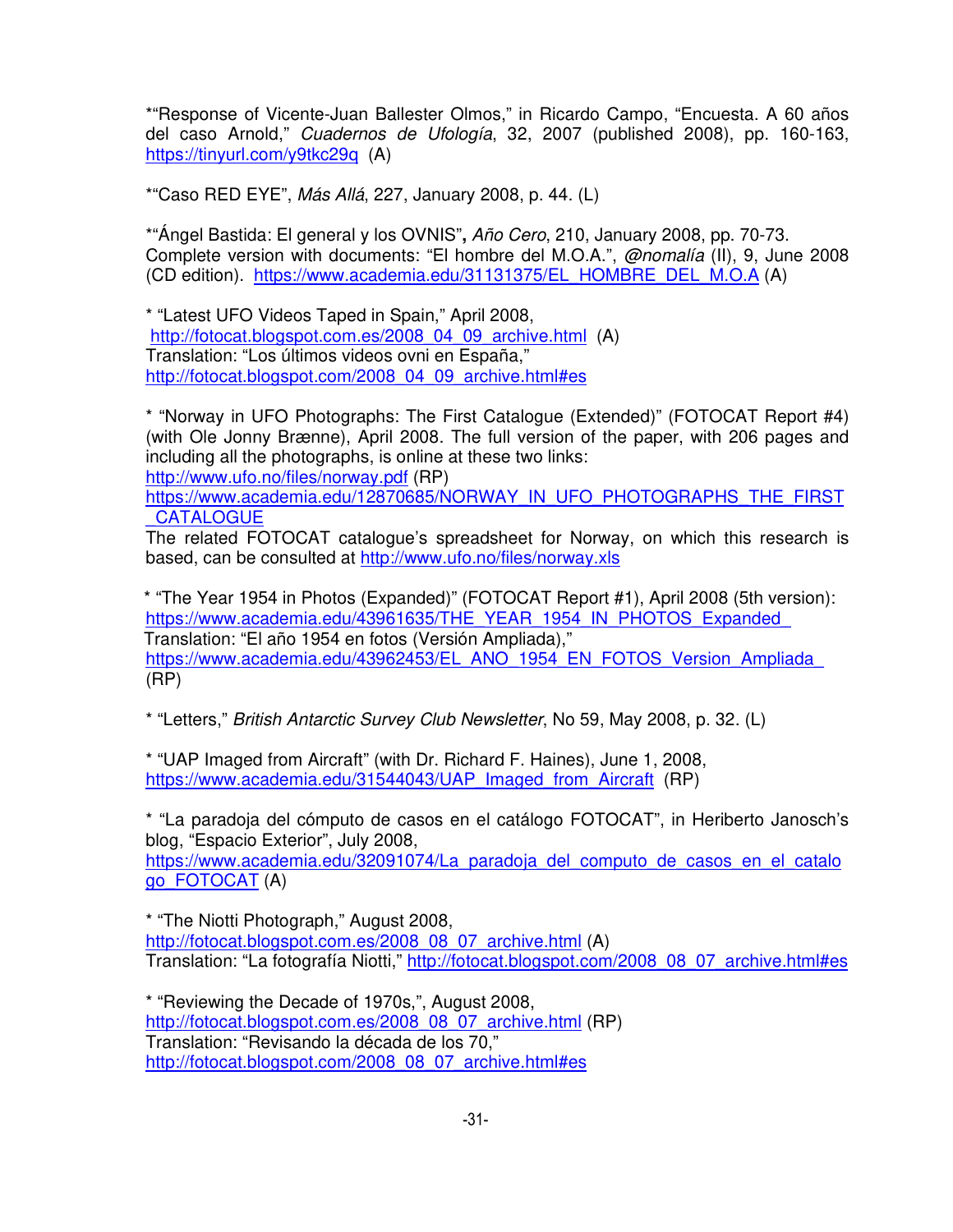\* "Project FOTOCAT France," UFOmania, 56, September 2008, pp.18-19, https://bit.ly/3rtpytE See also: http://fotocat.blogspot.com.es/2008\_12\_15\_archive.html (L)

\* NORWAY IN UFO PHOTOGRAPHS: THE FIRST CATALOGUE (with Ole Jonny Brænne). UPIAR (Turin, Italy), September 2008. (B) Book orders: http://www.upiar.com/index.cfm?language=en&artID=174&st=1

\* "Lo que dicen de El Ojo Crítico," El Ojo Crítico, 59, October 2008, p. 2 (L)

\* "Haz de luz sobre Villamarchante (Valencia)," November 2008, https://bit.ly/3DhExZW (RP) See also: http://fotocat.blogspot.com.es/2008\_12\_15\_archive.html (with added videos) Translation (summary): "Beam of Light over Villamarchante," http://fotocat.blogspot.com.es/2008\_12\_15\_archive.html Reprint: http://www.uapsg.com/2009/04/beam-of-light-over-villamarchante.html

\* "Imágenes de la conjunción" (author's planetary pictures released in the blog by Juan Carlos Victorio Uranga), December 3, 2008, http://misteriosdelaire.blogspot.com.es/2008/12/imgenes-de-la-conjuncin.html (P)

\* "Project FOTOCAT France. Rapport de Situation #1," UFOmania, 57, December 2008, pp. 18-19, http://files.afu.se/Downloads/Magazines/France/UFOmania/UFOmania%20- %20No%2057.pdf (A)

2009

\* "Investigação OVNI" (1995), January 2009: http://ufosnosceus.blogspot.com/2009/01/investigao-ovni.html (RP)

\* "Foreword", in Extraterrestres ante las cámaras. Volumen 1, Luis Ruiz Nóguez. Lulu (Raleigh, North Carolina), 2009. (F) http://marcianitosverdes.haaan.com/2009/03/marcianitos-verdes-la-enciclopedia/

Book orders: http://tinyurl.com/lo7ddyxand http://tinyurl.com/l984q92

\* "Project FOTOCAT France. Rapport de Situation #2," UFOmania, 58, March 2009, pp. 28,

http://files.afu.se/Downloads/Magazines/France/UFOmania/UFOmania%20-%20No%2058.pdf (A)

**\*** "El OVNI de Turís. Revivimos, 30 años después, un caso increíble,, Más Allá, 242, April 2009, pp. 42-48.

http://actualidad-ovni.blogspot.com/2009/04/reencuesta-al-caso-turis.html (RP) See October 2009 highly illustrated version: "¿Imaginación o realidad? El aterrizaje de Turís (Valencia)",

https://www.academia.edu/39622667/IMAGINACION\_O\_REALIDAD.\_EL\_ATERRIZAJE\_DE\_TURIS Translation: "Imagination or Reality? The Landing at Turís", International UFO Reporter, Volume 33, Number 1, March 2010, cover and pp. 3-7 & 22-24. https://www.academia.edu/39927304/IMAGINATION\_OR\_REALITY\_THE\_LANDING\_AT\_TURIS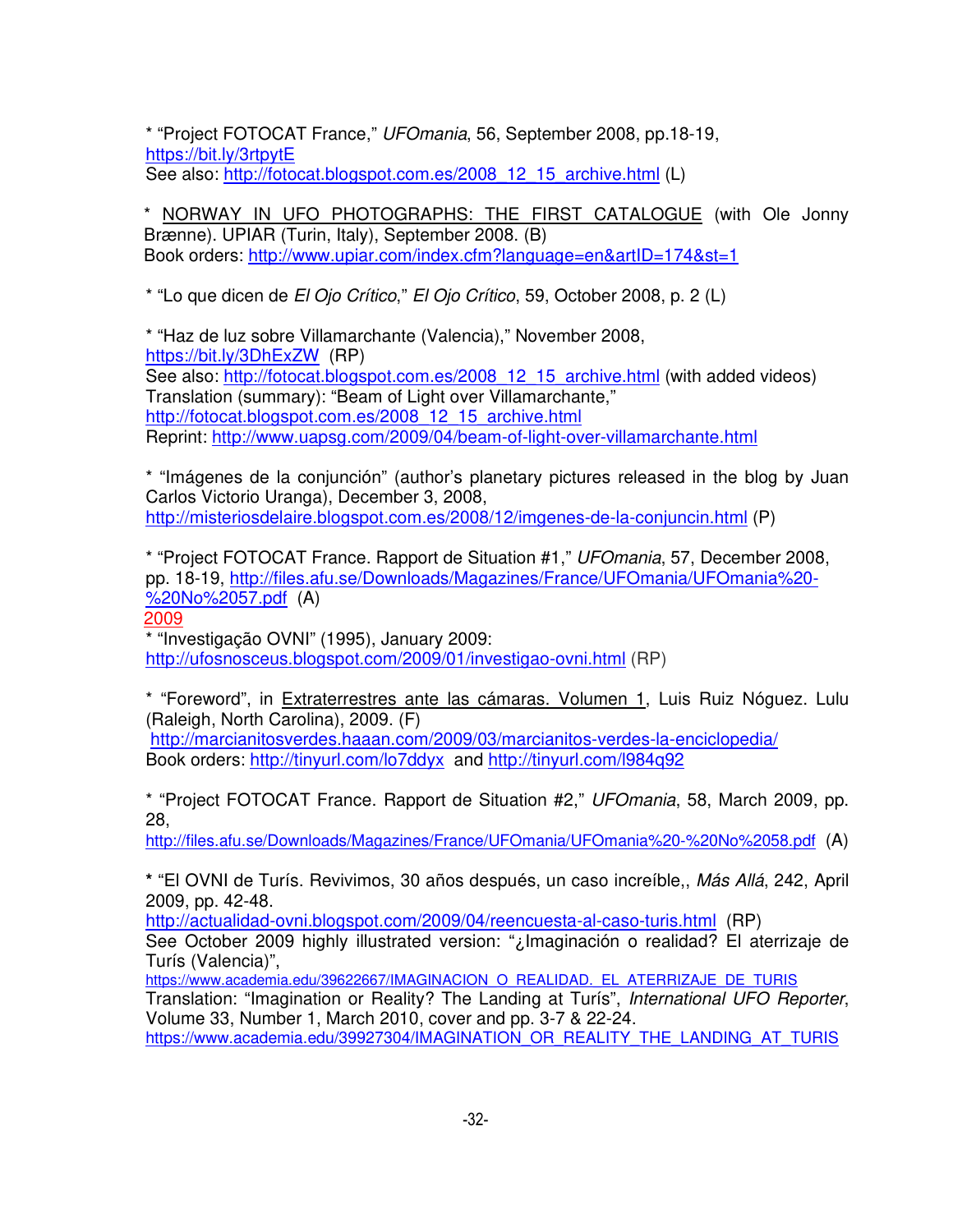\* "The Battelle T67 94769 Secret Report," April 2009, http://fotocat.blogspot.com.es/2009\_04\_13\_archive.html (A) Translation: "El informe secreto Battelle T67 94769," http://fotocat.blogspot.com/2009\_04\_13\_archive.html#es

\* "Reviewing the Decade of the 1980s", April 2009, http://fotocat.blogspot.com.es/2009\_04\_13\_archive.html (RP) Translation: "Revisión de la década de los 80," http://fotocat.blogspot.com/2009\_04\_13\_archive.html#es

\* "State-of-the-Art in UFO Disclosure Worldwide," May 2009, https://bit.ly/3pnNdcw (RP)

Paper's preface at: http://fotocat.blogspot.com.es/2009\_11\_01\_archive.html Translation: "Estado actual de la desclasificación de información OVNI en el mundo," https://bit.ly/3dfjMDG

Reprint: El Ojo Crítico, 63, December 2009, pp. 14-18.

Reprint: @nomalía (II), 10, March 2010 (CD edition).

Translation: "La publication de documents officiels sur les OVNIS dans le monde: Un état sur la question", La Gazette Fortéenne, Volume V (2011), June 2012, pp. 167-183.

\* "Project FOTOCAT France. Rapport de Situation #3," UFOmania, 59, June 2009, pp. 28- 30,

http://files.afu.se/Downloads/Magazines/France/UFOmania/UFOmania%20-%20No%2059.pdf (A)

\* "La foto de Sóller, un ejemplo de la sinrazón", October 2009, https://web.archive.org/web/20160915153601/http://www.ikaros.org.es/fotocat/fotosoller.pdf See also: http://fotocat.blogspot.com.es/2009\_10\_21\_archive.html (RP)

\* "Reviewing the Decade of the 1990s," October 2009, http://fotocat.blogspot.com.es/2009\_10\_21\_archive.html (RP) Translation: "Revisando la década de los 90," http://fotocat.blogspot.com/2009\_10\_21\_archive.html#es

\* "State-of-the-Art in UFO Disclosure Worldwide" (update), December 2009, https://bit.ly/31kZaY2 Translation: "Frigivelse af ufoarkiver Jorden rundt", UFO-NYT, 4, 2010, pp. 16-23. (RP)

\* "Spheres in Airborne UAP Imagery" (FOTOCAT Report #5) (with Martin Shough), November 2009,

http://www.narcap.org/Projsphere/narcap\_ProjSph\_3.2.1\_Olmos-Shough.pdf Revised 2011: https://www.academia.edu/39625130/SPHERES\_IN\_AIRBORNE\_UAP\_IMAGERY (RP)

\* "Infrared Photographs of Alleged 'UFOs'" (with Miguel Guasp, 1989), November 2009, http://www.narcap.org/reports/narcap\_Invest-Rept-02.pdf (RP) See "Comments and Reply" in: http://fotocat.blogspot.com.es/2010\_04\_29\_archive.html

\* "Project FOTOCAT France. Rapport de Situation #4," UFOmania, 61, December 2009, pp. 18-21,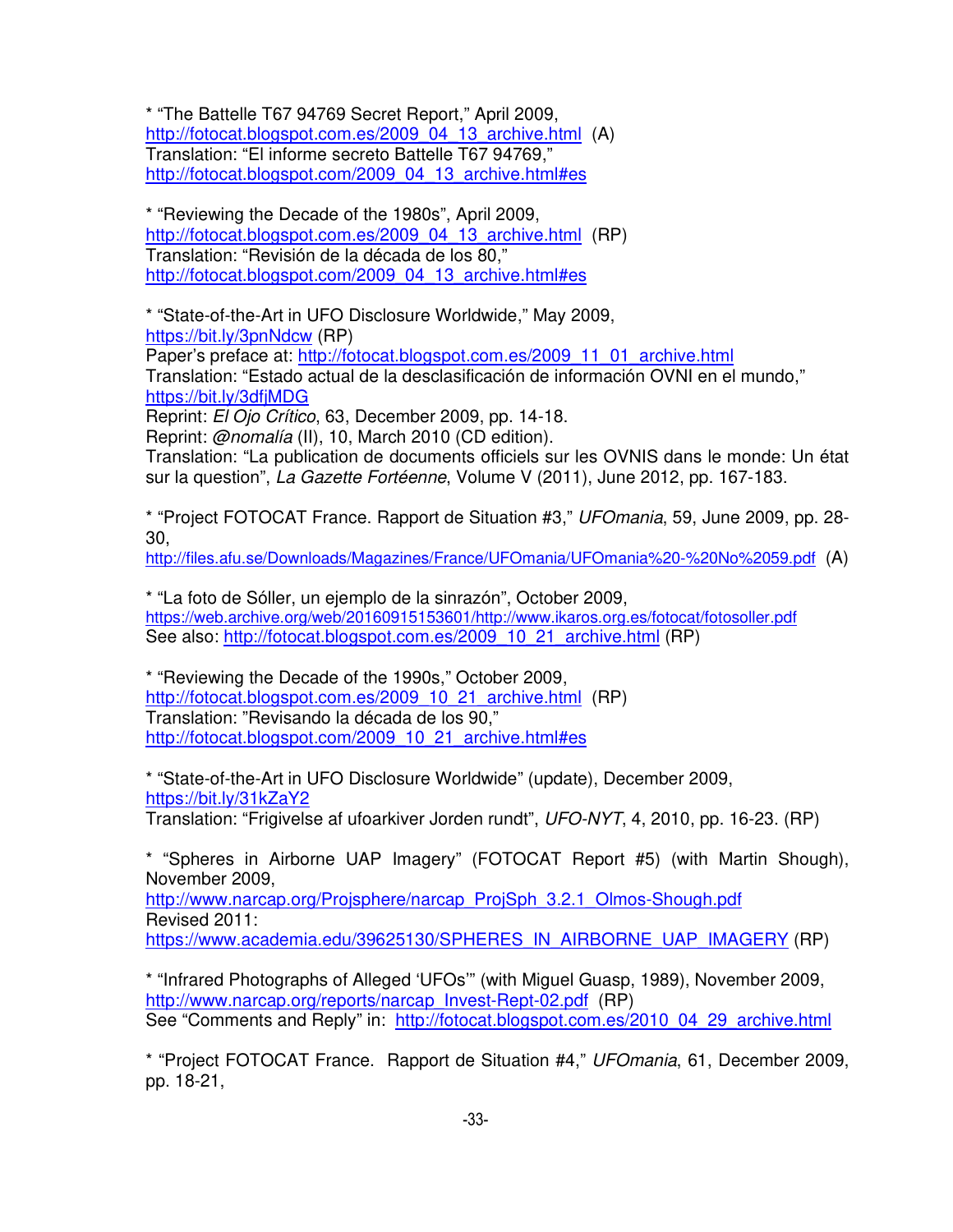http://files.afu.se/Downloads/Magazines/France/UFOmania/UFOmania%20-%20No%2061.pdf (A) 2010

\* "10,000 FOTOCAT Cases distributed by Year," April 2010, http://fotocat.blogspot.com.es/2010\_04\_29\_archive.html (RP) Translation: "10.000 casos FOTOCAT distribuidos por año," http://fotocat.blogspot.com/2010\_04\_29\_archive.html#es

\* "Project FOTOCAT France. Rapport de Situation #5," UFOmania, 62, Spring 2010, pp. 28-30,

http://files.afu.se/Downloads/Magazines/France/UFOmania/UFOmania%20-%20No%2062.pdf (A)

 \* "An Approach to UFO Pictures in France" (FOTOCAT Report #6), September 2010, https://www.academia.edu/39627765/An Approach to UFO Pictures in France (RP)

\* "Project FOTOCAT France. Rapport de Situation #6," UFOmania, 63, 2010, pp. 28-30, http://files.afu.se/Downloads/Magazines/France/UFOmania/UFOmania%20-%20No%2063.pdf (A)

\* "Book Review of A Tale of Two Cities (Peter Sturrock)," September 2010, http://fotocat.blogspot.com.es/2010\_09\_30\_archive.html (BR) 2011

\* "Documentos oficiales online (II): Escuadrón de Vigilancia Aérea  $N<sup>o</sup>$  5: Los informes perdidos de 1975," May 2011,

https://www.academia.edu/31802317/EVA-5 Los\_informes\_perdidos\_de\_1975 (RP) See also: Historia del EVA-5, 1957-2000. Chapter on 3 UFO sightings (1975 and 1981): https://www.academia.edu/39629804/Historia\_del\_EVA5\_1957-2000.\_OVNIS

\* "1950-1999: Comparing 5 Decades of UFO Phenomena," July 2011, http://fotocat.blogspot.com.es/2011\_07\_21\_archive.html (RP) Translation: "1950-1999: Comparando cinco décadas de fenómenos ovni," http://fotocat.blogspot.com/2011\_07\_21\_archive.html#es

\* "State-of-the-Art in UFO Disclosure Worldwide" (2nd update), September 2011, https://www.academia.edu/32053531/STATE-OF-THE-ART\_IN\_UFO\_DISCLOSURE\_WORLDWIDE (RP)

\* "Reports by Time of the Day: 1947 to 1999"/"Informes por hora del día: 1947 a 1999", October 2011, http://fotocat.blogspot.com.es/2011\_10\_01\_archive.html (RP) 2012

\* "The Latest Photograph of a Ball Lightning?" June 2012, http://www.fotocat.blogspot.com.es/2012\_05\_29\_archive.html (RP) Translation: "¿La última foto de rayo en bola?" http://fotocat.blogspot.com/2012\_05\_29\_archive.html#es

\* "The Little Blue Humanoid" (with Andrés Duarte), June 2012, http://www.fotocat.blogspot.com.es/2012\_05\_29\_archive.html (RP) Translation: "El pequeño humanoide azul," http://fotocat.blogspot.com/2012\_05\_29\_archive.html#es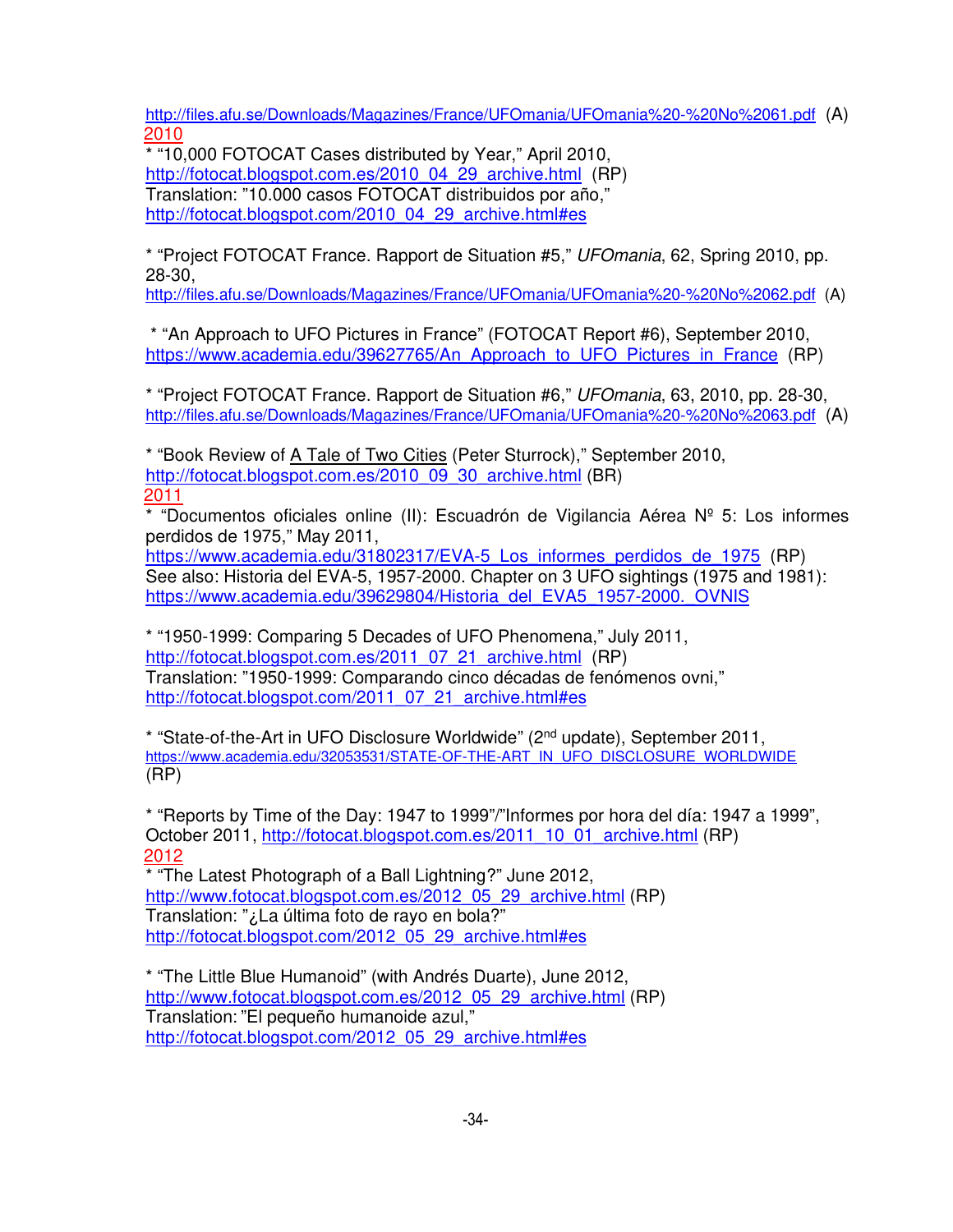\* "Reports by Time of the Day: 2000 to 2005," June 2012, http://www.fotocat.blogspot.com.es/2012\_05\_29\_archive.html (RP) Translation: "Informes por hora del día: 2000 a 2005," http://fotocat.blogspot.com/2012\_05\_29\_archive.html#es

\* "UFO Secrecy and Disclosure in Spain," in UFOs AND GOVERNMENT (with Michael Swords & Robert Powell, Clas Svahn, Bill Chalker, Barry Greenwood, Richard Thieme, Jan Aldrich and Steve Purcell), Anomalist Books (San Antonio, Texas), July 2012, pp. 423-438 & 513-529. (B)

Anomalist Books: http://www.anomalistbooks.com/book.cfm?id=64 Amazon Kindle: https://www.amazon.com/UFOs-Government-Historical-Michael-Swords-ebook/dp/B01JJ9JF7Q/

\* "Avistamientos OVNI en la Antártida en 1965" (FOTOCAT Report #3) (with Manuel Borraz, Heriberto Janosch & J.C. Victorio Uranga), December 2012, https://www.academia.edu/31467521/AVISTAMIENTOS\_OVNI\_EN\_LA\_ANTARTIDA\_EN\_1965.pdf (RP)

\* "Mr. Templeton's Invisible Humanoid" (with Andrés Duarte), December 2012, http://fotocat.blogspot.com.es/2012\_12\_27\_archive.html (RP) Translation: "El humanoide invisible de Mr. Templeton," http://fotocat.blogspot.com/2012\_12\_27\_archive.html#es

\* "The FOTOCAT Database: A Tool for the Present and the Future," December 2012, http://tinyurl.com/fotocat-tool-presentation (RP)

\* "UFO Photographs – Portraits of a Myth?" 2007. Revised, 2012, https://www.academia.edu/32088673/UFO\_PHOTOGRAPHS-\_PORTRAITS\_OF\_A\_MYTH\_.ppt (A)

2013 **\*** "UFO Reports by Time of the Day," April 2013,

https://www.academia.edu/32089490/UFO\_Reports\_by\_Time\_of\_the\_Day (RP)

\* "A Weird Spacecraft" (with Andrés Duarte), June 2013, http://fotocat.blogspot.com.es/2013\_06\_12\_archive.html (RP) Translation: "Una peculiar nave espacial," http://fotocat.blogspot.com/2013\_06\_12\_archive.html#es Reprint: UFO Today, 2, February 2014, pp. 14-17.

\* "Ball of Light in Daniel's Park," June 2013, http://fotocat.blogspot.com.es/2013\_06\_12\_archive.html (RP) Translation: "Bola de fuego en Daniel's Park," http://fotocat.blogspot.com/2013\_06\_12\_archive.html#es

\* "Near-landing in Austria in 1960" (with Paolo Bertotti), June 2013, http://fotocat.blogspot.com.es/2013\_06\_12\_archive.html (RP) Translation: "Cuasi-aterrizaje en Austria en 1960," http://fotocat.blogspot.com/2013\_06\_12\_archive.html#es

\* AVISTAMIENTOS OVNI EN LA ANTÁRTIDA EN 1965 (with Manuel Borraz, Heriberto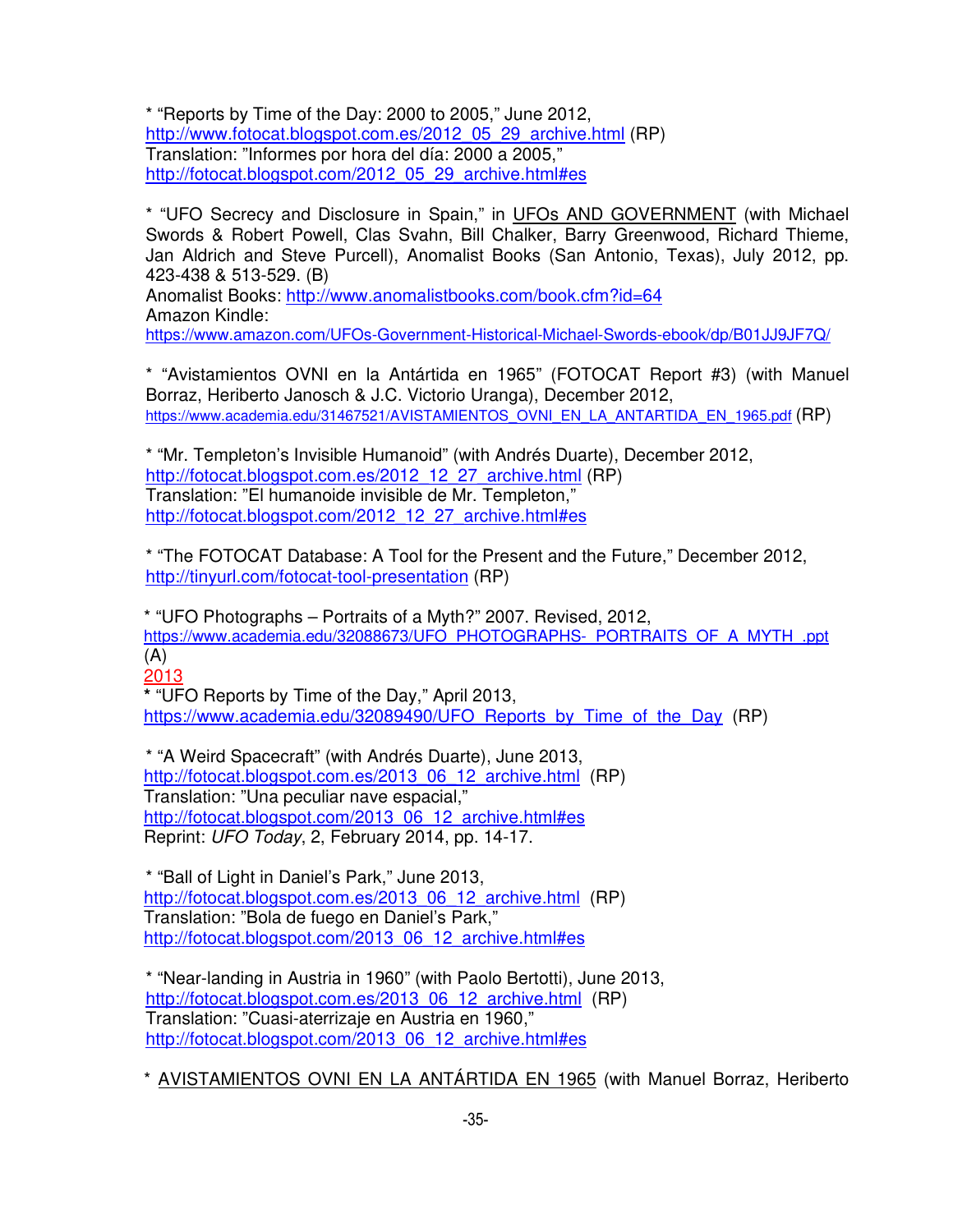Janosch & Juan Carlos Victorio Uranga). UPIAR (Turin, Italy), September 2013. (B) Book orders: http://www.upiar.com/index.cfm?language=en&artID=182&st=1

\* "Documentos oficiales online (III): La monografía OVNI del Capitán González de Boado," September 2013,

https://www.academia.edu/9237337/La\_monografia\_OVNI\_del\_Capitan\_Gonzalez\_de\_Bo ado (RP) See appendix, November 2014.

\* "La fotografía Niotti: Un Statu Quo cualitativo," September 2013, https://www.academia.edu/32089004/La\_Fotografia\_Niotti\_-\_ Un\_Statu\_Quo\_Cualitativo (RP)

\* "UFO Photograph from the 'El Infiernillo' Observatory" (with Andrés Duarte), November 2013, http://fotocat.blogspot.com.es/2013\_11\_04\_archive.html (RP) Translation: "Fotografía ovni desde el Observatorio 'El Infiernillo'," http://fotocat.blogspot.com/2013\_11\_04\_archive.html#es

\* "The Moon and UFOs," November 2013, http://fotocat.blogspot.com.es/2013\_11\_04\_archive.html (RP) Translation: "La Luna y los ovnis," http://fotocat.blogspot.com/2013\_11\_04\_archive.html#es

\* "Landings at Yuma" (with Andrés Duarte), November 2013, http://fotocat.blogspot.com.es/2013\_11\_04\_archive.html (RP) Translation: "Aterrizajes en Yuma," http://fotocat.blogspot.com/2013\_11\_04\_archive.html#es

\* "Sun King Descends over Alberti, Buenos Aires," November 2013, http://fotocat.blogspot.com.es/2013\_11\_04\_archive.html (RP) Translation: "El dios Sol desciende sobre Alberti, Buenos Aires," http://fotocat.blogspot.com/2013\_11\_04\_archive.html#es

\* "UFOs in Space?" November 2013, http://fotocat.blogspot.com.es/2013\_11\_04\_archive.html (RP) Translation: "¿Ovnis en el espacio?" http://fotocat.blogspot.com/2013\_11\_04\_archive.html#es

\* "Digital UFOs," November 2013, http://fotocat.blogspot.com.es/2013\_11\_04\_archive.html (RP) Translation: "Ovnis digitales," http://fotocat.blogspot.com/2013\_11\_04\_archive.html#es

\* "UFO Sightings in Antarctica in 1965", BAS Club Magazine, 70, December 2013, pp. 34- 38. (A)

2014

\* "UFOs with a Fin" (with Andrés Duarte), March 2014, http://fotocat.blogspot.com.es/2014\_03\_02\_archive.html (RP) Translation: "OVNIS con aleta incorporada," http://fotocat.blogspot.com/2014\_03\_02\_archive.html#es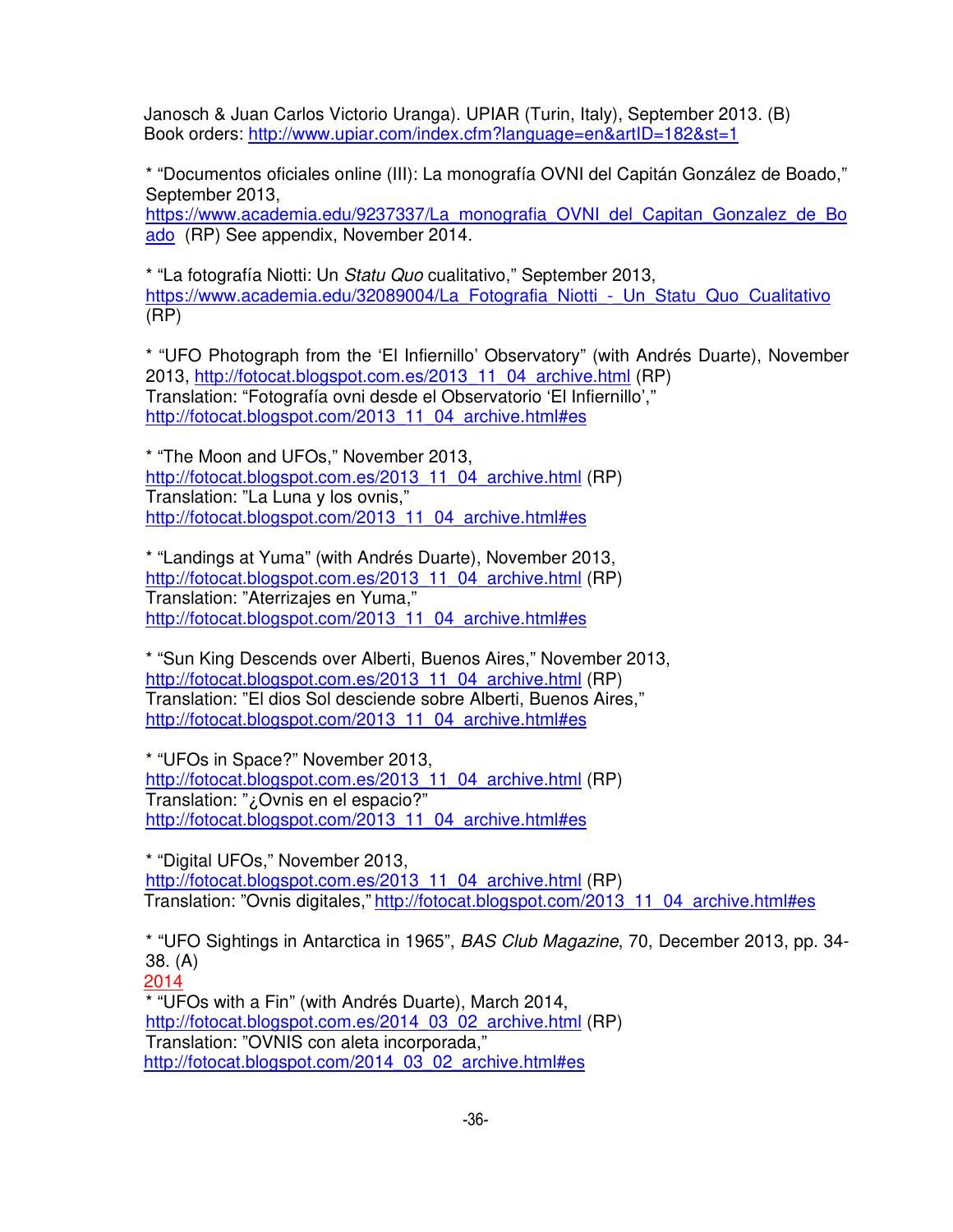\* "Contraption Flies over Gray Barker's Town" (with Andrés Duarte), March 2014, http://fotocat.blogspot.com.es/2014\_03\_02\_archive.html (RP) Translation: "Cachivache volador en la ciudad de Gray Barker," http://fotocat.blogspot.com/2014\_03\_02\_archive.html#es

\* "The Anchorage, Alaska UFO Photo," March 2014, http://fotocat.blogspot.com.es/2014\_03\_02\_archive.html (RP) Translation: "La foto OVNI de Anchorage, Alaska," http://fotocat.blogspot.com/2014\_03\_02\_archive.html#es

\* "The UFO and the Aircraft" (with Andrés Duarte & J.C. Victorio Uranga), March 2014, http://fotocat.blogspot.com.es/2014\_03\_02\_archive.html (RP) Translation: "El OVNI y el caza," http://fotocat.blogspot.com/2014\_03\_02\_archive.html#es

\* "An UFO over the Airport," March 2014, http://fotocat.blogspot.com.es/2014\_03\_02\_archive.html (A) Translation: "OVNI sobre el aeropuerto." http://fotocat.blogspot.com/2014\_03\_02\_archive.html#es

\* "UFOs by Continent," March 2014, http://fotocat.blogspot.com.es/2014\_03\_02\_archive.html (RP) Translation: "OVNIS por continente," http://fotocat.blogspot.com/2014\_03\_02\_archive.html#es

\* "Reseña de Encuentros entre pilotos y OVNIS en Argentina," March 2014, http://fotocat.blogspot.com.es/2014\_03\_02\_archive.html (BR)

\* "An Outstanding UFO Sighting in the Caribbean," September 2014, http://fotocat.blogspot.com.es/2014\_09\_25\_archive.html (RP) Translation: "Una impresionante observación ovni en el Caribe," http://fotocat.blogspot.com/2014\_09\_25\_archive.html#es

\* "The Conejo, California UFO Photograph under Analysis" (with Andrés Duarte), September 2014,

http://fotocat.blogspot.com.es/2014\_09\_25\_archive.html (RP) Translation: "Análisis de la fotografía tomada en la localidad de Conejo, California," http://fotocat.blogspot.com/2014\_09\_25\_archive.html#es

\* "A Gorgeous Space Junk Decay," September 2014, http://fotocat.blogspot.com.es/2014\_09\_25\_archive.html (A) Translation: "La terrible belleza de una reentrada espacial," http://fotocat.blogspot.com/2014\_09\_25\_archive.html#es

\* "A Strange Downed Cylinder," September 2014, http://fotocat.blogspot.com.es/2014\_09\_25\_archive.html (A) Translation: "Un extraño cilindro estrellado,"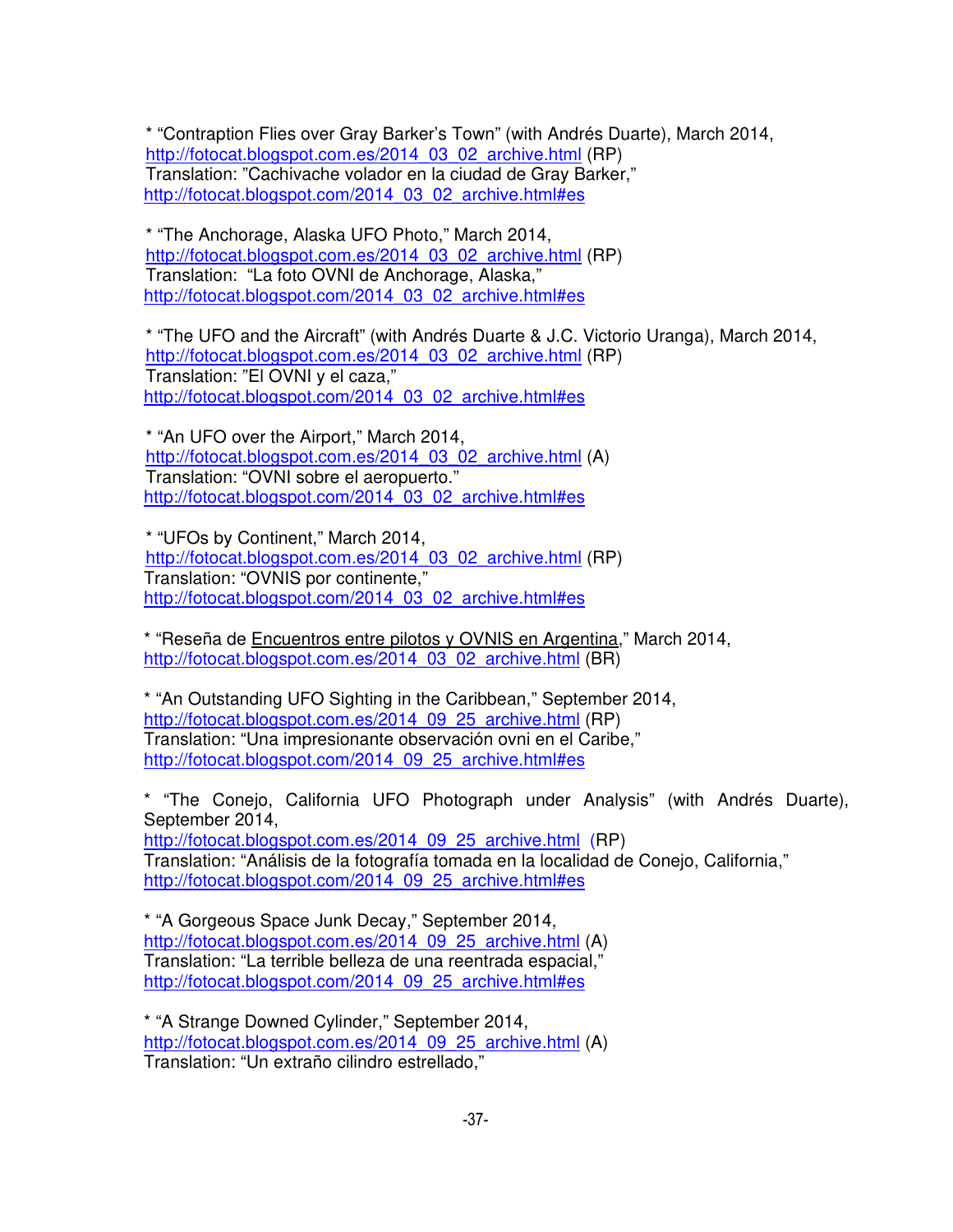http://fotocat.blogspot.com/2014\_09\_25\_archive.html#es

\* "Moon Addiction," September 2014,

http://fotocat.blogspot.com.es/2014\_09\_25\_archive.html (RP) Translation: "Adicción lunar," http://fotocat.blogspot.com/2014\_09\_25\_archive.html#es

\* "Los sucesos de Cabanes (1983)" (with Jaime Servera), October 2014, https://www.academia.edu/8940909/Los\_sucesos\_de\_Cabanes\_1983\_ (RP)

\* "Documentación oficial del accidente del Grumman AN.1-7 del 206 Escuadrón de las Fuerzas Aéreas españolas," November 2014, https://www.academia.edu/31179123/Documentacion\_Oficial\_del\_Accidente\_del\_Grumm an AN.1-7 del 206 Escuadron de las Fuerzas Aereas Espanolas (RP)

\* "OVNIS y militares, una fábrica de leyendas" (with Ricardo Campo), December 2014, http://naukas.com/2014/12/29/ovnis-y-militares-una-fabrica-de-leyendas/ Reprint: https://www.academia.edu/10363926/OVNIS\_y\_militares\_una\_fabrica\_de\_leyendas Reprint: Alternativa OVNI, 7, July 2016, pp. 38-56. (RP)

\* "Majestic 12 nuevamente," El Ojo Crítico, 77, December 2014, p 70. (A) 2015

\* "The Future of Ufology," February 2015, https://www.academia.edu/11170842/The\_Future\_of\_Ufology (RP) Translation: "El Futuro de la Ufología,"

http://fotocat.blogspot.com.es/2015\_03\_03\_archive.html#es

Reprint: UFO Today, #5, May 2015, pp. 70-74.

Reprint: In Anomalous Phenomena: Methodology and Practice in Research, A.S. Bilyk (editor), Polytechnica Publishing (Kiev, Ukraine), August 2015, pp. 12-15.

\* "A 5 km de la Base Aérea de Morón., April 2015, https://www.academia.edu/11928178/A\_5\_km\_de\_la\_Base\_Aerea\_de\_Moron (RP)

\* "El último Expediente X de Franco," Más Allá, May 2015, pp. 52-59. (A)

\* "Desclasificación OVNI: El último expediente," June 2015, https://www.academia.edu/12561888/DESCLASIFICACION\_OVNI\_EL\_ULTIMO\_EXPEDI ENTE (RP)

\* "Documentos oficiales online (IV): Desclasificación OVNI en España: El Mando Operativo Aéreo busca casos perdidos," June 2015, https://www.academia.edu/12717306/El\_Mando\_Operativo\_Aereo\_busca\_casos\_perdidos (RP)

\* "E-mail to the Editor," SUNlite, Vol. 7, No. 4, July-August 2015, p. 34. (L)

\* "Una respuesta oficial de alta puntuación," October 2015, http://fotocat.blogspot.com.es/2015\_10\_05\_archive.html#es (A)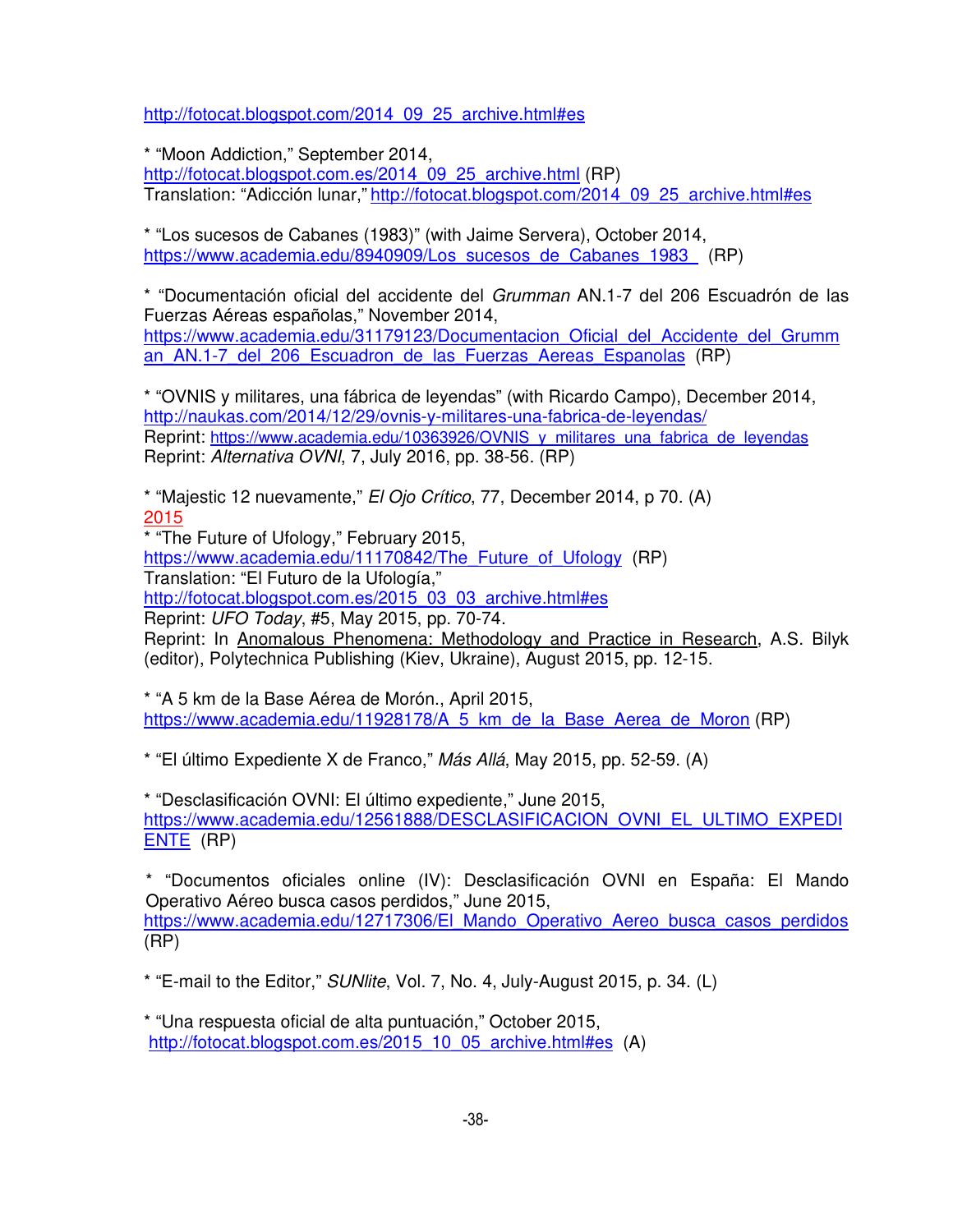\* "Los ovnis de diciembre de 1954" (with J.C. Victorio Uranga), October 2015, https://www.academia.edu/16786792/LOS\_OVNIS\_DE\_DICIEMBRE\_DE\_1954 (RP) Translation: "L'ondata spagnola del 1954", UFO, 41, July 2016, pp. 22-25.

\* "UFO Waves: An International Bibliography" (GEIPAN website), November 2015, https://www.cnesgeipan.fr/sites/default/files/UFO\_Waves. An\_International\_Bibliography\_November\_1\_\_\_2015.pdf (Bi) Introduction in Spanish: http://fotocat.blogspot.com.es/2015\_10\_05\_archive.html#es

\* "The UFO Waves Review Project," December 2015, https://www.academia.edu/19729160/The\_UFO\_Waves\_Review\_Project Translation: "Proyecto de revisión de la información sobre oleadas OVNI," December 2015, http://fotocat.blogspot.com.es/2015\_12\_18\_archive.html#es (RP)

### 2016

\* "Update on CEFAE (Argentina)," SUNlite, Vol. 8, No. 3, May-June 2016, p. 5, http://www.astronomyufo.com/UFO/SUNlite8\_3.pdf (L)

\* "Solving Mysteries from your Laptop," October 2016, http://fotocat.blogspot.com.es/2016\_10\_05\_archive.html (A) Translation: "Resolviendo casos desde el portátil," http://fotocat.blogspot.com/2016\_10\_05\_archive.html#es

\* "Return to MAGONIA: Investigating UFOs in History (Book Review)," October 2016, http://fotocat.blogspot.com.es/2016\_10\_05\_archive.html (BR)

\* "Bad UFOs. Critical Thinking about UFOs (Book Review)," October 2016, http://fotocat.blogspot.com.es/2016\_10\_05\_archive.html (BR)

\* "Los expedientes OVNI desclasificados–Online", October 2016/revised December 2017, https://www.academia.edu/35429868/Los\_expedientes\_OVNI\_desclasificados\_-Online Ministry of Defense Virtual Library (BVD) permanent link: http://bibliotecavirtualdefensa.es/BVMDefensa/i18n/consulta/registro.cmd?id=42382 El Ojo Crítico, 82, November 2016, pp. 6-9, http://elojocritico.info/los-expedientes-ovnidesclasificados-por-el-ejercito-del-aire-on-line-un-analisis-cientifico/ (A)

\* "INTA, October 5, 1966 UFO Sample Analysis," November 2016, https://www.academia.edu/29587515/INTA\_October\_5\_1966\_UFO\_Sample\_Analysis (IN)

\* "Introducción a Los OVNIS y el Ejército del Aire," November 2016, https://www.academia.edu/29862891/LOS\_OVNIS\_Y\_EL\_EJERCITO\_DEL\_AIRE  $(IN)$ 

\* "El video de Llandoso (Asturias), 1 de abril de 2004" (with M. Borraz, C. León, D.G. López, M. Pullman & J.C. Victorio Uranga), December 2016, https://www.academia.edu/30503118/EL\_VIDEO\_DE\_LLANDOSO\_ASTURIAS\_1\_DE\_ABRIL\_DE\_2004 (RP) 2017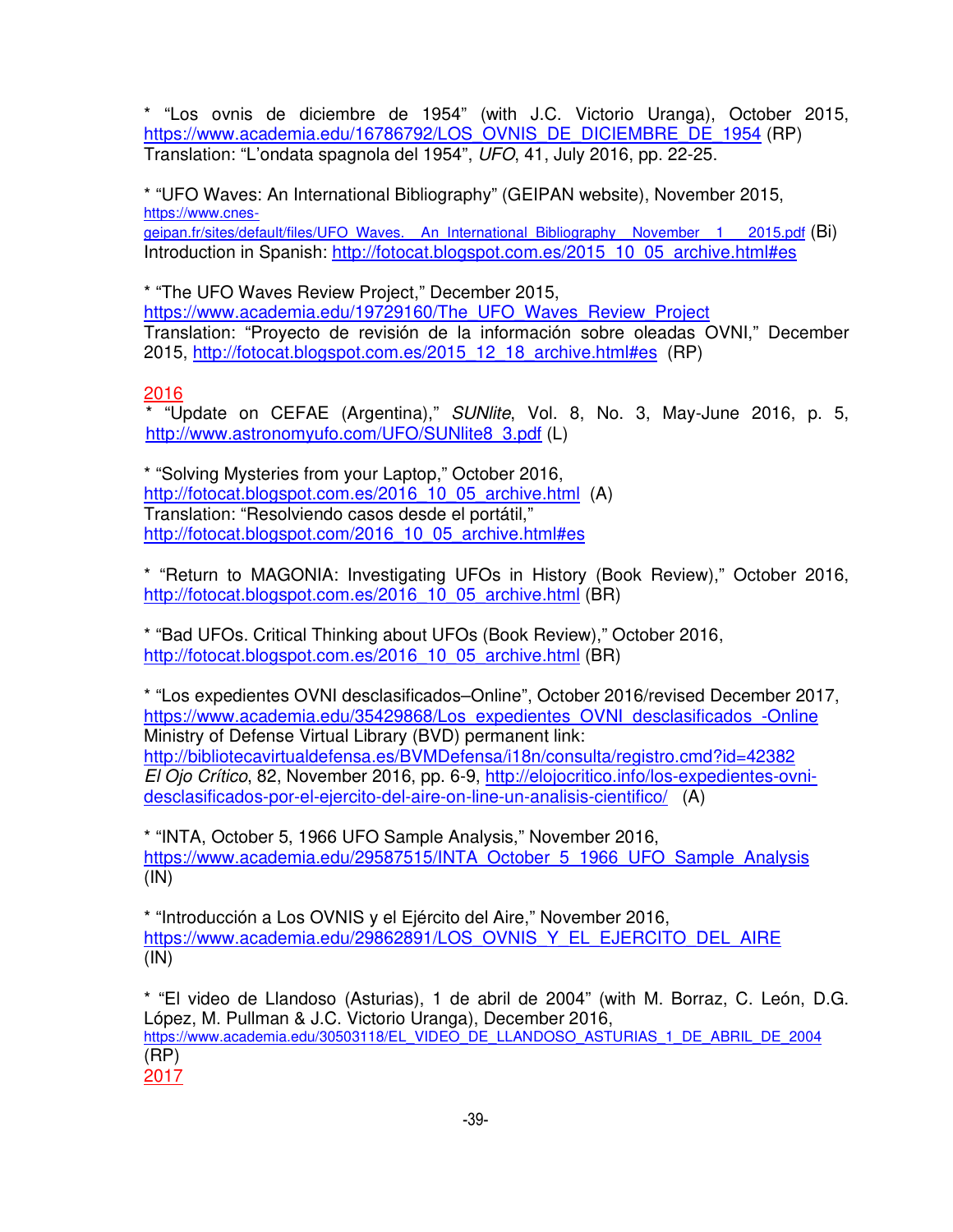\* "For the Record - An Old Photograph," April 2017, http://fotocat.blogspot.com.es/2017\_04\_17\_archive.html (A) Translation: "Revisión de una vieja fotografía," http://fotocat.blogspot.com/2017\_04\_17\_archive.html#es

\* "UFO Video Recording at Barcelona, Spain," April 2017, http://fotocat.blogspot.com.es/2017\_04\_17\_archive.html (A) Translation: "Ovni sobre Barcelona registrado en video," http://fotocat.blogspot.com/2017\_04\_17\_archive.html#es

\* "Marbella, January 1977," April 2017, http://fotocat.blogspot.com.es/2017\_04\_17\_archive.html (A) Translation: "Marbella, enero de 1977," http://fotocat.blogspot.com/2017\_04\_17\_archive.html#es

\* "Formulario OVNI de la Armada Argentina, 1963" and "Argentine Naval Intelligence UFO Report Form, 1963," May 2017, https://www.academia.edu/32940669/Formulario\_OVNI\_de\_la\_Armada\_Argentina\_1963  $(IN)$ 

\* "Formularios OVNI de la Armada Argentina, 1965" and "Argentine Naval Intelligence UFO Report Forms, 1965," May 2017, https://www.academia.edu/33007775/Formularios\_OVNI\_de\_la\_Armada\_Argentina\_1965  $(IN)$ 

\* "The Nature of UFO Evidence: Two Views" (with Thomas E. Bullard), June 2017, https://www.academia.edu/33352049/THE\_NATURE\_OF\_UFO\_EVIDENCE\_TWO\_VIEWS (RP) Translation: "La naturaleza de la evidencia ovni: Dos visions," https://www.academia.edu/33359363/LA\_NATURALEZA\_DE\_LA\_EVIDENCIA\_OVNI\_DOS\_VISIONES

\* "Finding Astro-UFOs," September 2017, http://fotocat.blogspot.com.es/2017\_08\_25\_archive.html (A) Translation: "Astro OVNIS," http://fotocat.blogspot.com/2017\_08\_25\_archive.html#es

\* "Maccabee and the Arnold Sighting", September 2017, http://fotocat.blogspot.com.es/2017\_08\_25\_archive.html (BR) Translation: "Maccabee y el avistamiento de Arnold," http://marcianitosverdes.haaan.com/2017/09/maccabee-y-el-avistamiento-de-arnold/

\* "OVNIS y militares, más desinformación," September 2017, https://www.academia.edu/34400045/OVNIS\_Y\_MILITARES\_MAS\_DESINFORMACION (RP)

\* BELGIUM IN UFO PHOTOGRAPHS. Volume 1 (1950-1988) (FOTOCAT Report #7) (with Wim van Utrecht), November 2017, https://www.academia.edu/35133835/BELGIUM\_IN\_UFO\_PHOTOGRAPHS.\_Volume\_1\_1950-1988 (B) UPIAR (Turin, Italy), book orders: http://www.upiar.com/index.cfm?language=en&artID=191&st=1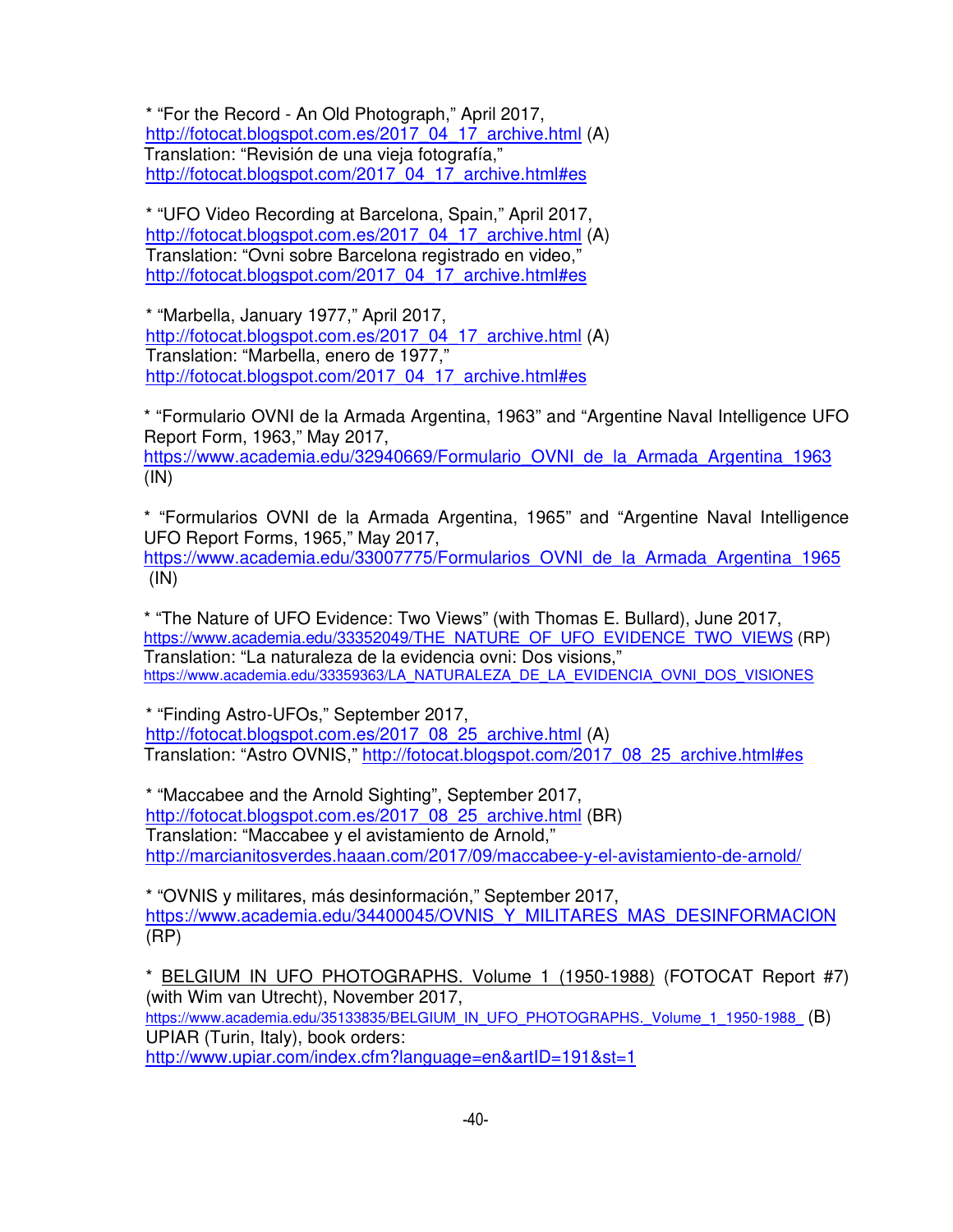\* "Listado de expedientes" (Ejército del Aire, April 21, 1999), November 2017, https://www.academia.edu/35175086/LISTADO\_DE\_EXPEDIENTES (IN)

\* "The Wanaque Reservoir 1966 UFO Pictures," December 2017. Revised and expanded, January 2018,

https://www.academia.edu/35633047/THE\_WANAQUE\_RESERVOIR\_1966\_UFO\_PICTURES (RP)

\* "¿Dónde fueron los aterrizajes de ovnis?" December 2017, http://fotocat.blogspot.com.es/2017\_12\_26\_archive.html#es (A)

\* "Resolución de un aterrizaje de los setenta," December 2017, http://fotocat.blogspot.com.es/2017\_12\_26\_archive.html#es (A) 2018 \* "Deconstructing a 1950 UFO Fake," February 2018,

https://www.academia.edu/35977269/DECONSTRUCTING\_A\_1950\_UFO\_FAKE (RP) Translation: "Deconstruyendo una foto falsa de 1950," https://www.academia.edu/36052967/DECONSTRUYENDO\_UNA\_FOTO\_FALSA\_DE\_1950

\* "El fenómeno OVNI en Canarias," March 2018, https://www.academia.edu/36102619/El fenomeno\_OVNI\_en\_Canarias (BR)

\* "Mysteries of the Marfa Lights Revealed," March 2018, http://fotocat.blogspot.com.es/2018\_03\_07\_archive.html (BR)

\* "La experiencia espacial del 22 de abril de 1966" (with Julio Plaza del Olmo), April 2018, https://www.academia.edu/36433365/La\_experiencia\_espacial\_del\_22\_de\_abril\_de\_1966  $(S)$ 

\* "Bright Track in Ireland, 1957," June 2018, http://fotocat.blogspot.com/2018\_06\_27\_archive.html (A) Translation: "Traza brillante en Irlanda en 1957", http://fotocat.blogspot.com/2018\_06\_27\_archive.html#es

\* "The Ponta de Farol Picture," June 2018, http://fotocat.blogspot.com/2018\_06\_27\_archive.html (A) Translation: "La foto de Ponta de Farol", http://fotocat.blogspot.com/2018\_06\_27\_archive.html#es

\* "Peter Rogerson Died," June 2018, http://fotocat.blogspot.com/2018\_06\_27\_archive.html (A)

\* "Remarks on Professor Knuth's "Are We Alone?" 5th International UFO Congress of Montreal, October 27-28, 2018, https://www.academia.edu/37728828/Remarks\_on\_Prof.\_Knuths\_Are\_We\_Alone\_ Translation: YouTube presentation (in French): https://www.youtube.com/watch?reload=9&v=gG7TrvmaBSI&t=0s

See also: De l'expérience à la science, Yann Vadnais (editor), Éditions GARPAN (Québec,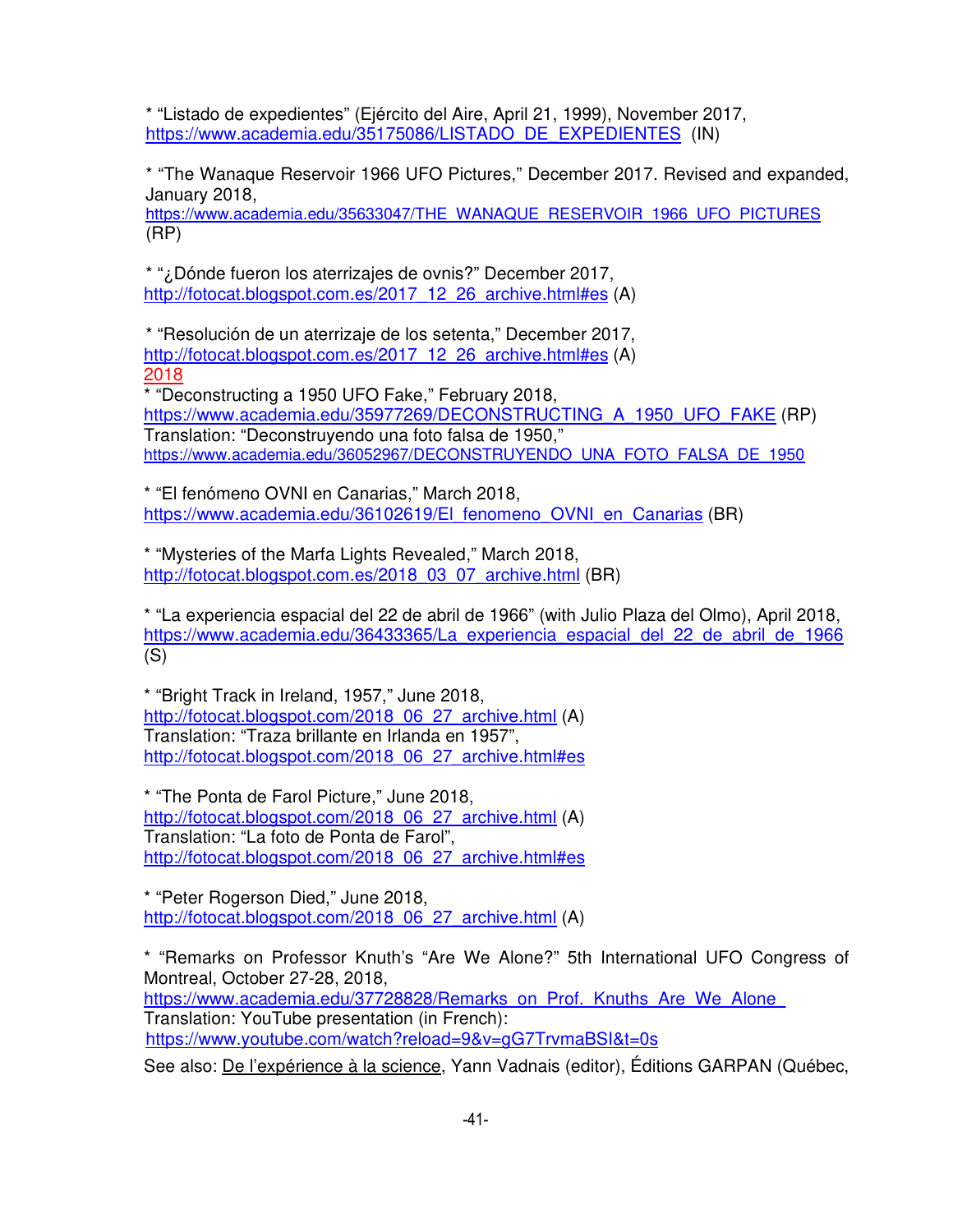Canada), 2021,

https://shop.garpan.ca/produit/de-lexperience-a-la-science-actes-de-colloque-620-p/ (CB)

\* "Expediente militar 660402, Carreira (A Coruña)" (with Julio Plaza del Olmo), November 2018, https://www.academia.edu/37772999/EXPEDIENTE\_MILITAR\_660402\_CARREIRA (RP)

\* "El OVNI de La Graña" (with Julio Plaza del Olmo & Mercedes Pullman), December 2018, https://www.academia.edu/37908857/El\_ovni\_de\_La\_Grana (RP)

\* "Historias de extraterrestres", December 2018, http://fotocat.blogspot.com.es/2018\_12\_14\_archive.html#es (BR)

\* "Vicente-Juan Ballester Olmos," September 2018, http://www.uapsg.com/2018/09/asurvey-among-uap-investigators-and 9.html (CB) See also: Aliens, Ships and Hoaxes, Milton Hourcade (editor), Amazon, 2019, https://tinyurl.com/y2cvof8l 2019

\* "Preface," in Aliens, Ships and Hoaxes, Milton Hourcade (editor), Amazon, 2019, https://tinyurl.com/y2cvof8l (F)

\* "Reseña de La Invasión Británica", March 2019, http://fotocat.blogspot.com/2019\_03\_29\_archive.html#es (BR)

\* "UFO Filmed in Manchester, Georgia, September 9, 1973", March 2019, http://fotocat.blogspot.com/2019\_03\_29\_archive.html (A)

\* "The Carbondale Underwater UFO Episode", March 2019, http://fotocat.blogspot.com/2019\_03\_29\_archive.html (A)

\* "Demasiado bonito para ser verdad", July 2019, http://fotocat.blogspot.com/2019\_07\_01\_archive.html#es (A)

\* "Port of Marseille, June 6, 1977," July 2019, http://fotocat.blogspot.com/2019\_07\_01\_archive.html (RP) Translation: "Puerto de Marsella, 6 de junio de 1977," http://fotocat.blogspot.com/2019\_07\_01\_archive.html#es

\* "Before Photographic Bugs Were Called UFOs," July 2019, http://fotocat.blogspot.com/2019\_07\_01\_archive.html (RP) Translation: "Antes de que llamáramos ovnis a los fallos en fotografía," http://fotocat.blogspot.com/2019\_07\_01\_archive.html#es

\* "Apuntes varios sobre la cosa ufológica", July 2019, http://fotocat.blogspot.com/2019\_07\_01\_archive.html#es (A)

\* "San Vicente Ferrer y yo," July 2019, http://fotocat.blogspot.com/2019\_07\_01\_archive.html#es (Bio)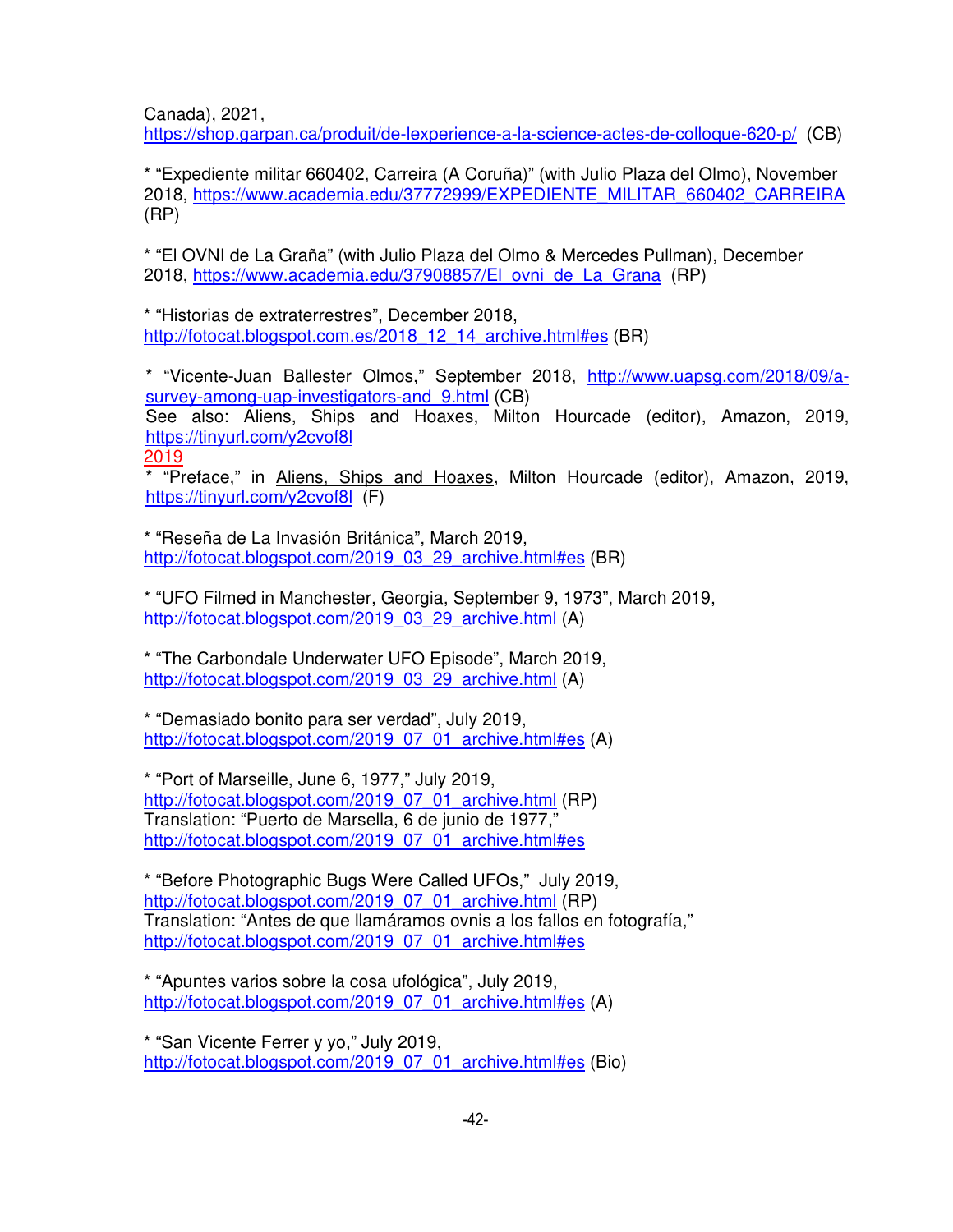\* "Lightning-Like Phenomenon on 1893 Photograph" (with Wim van Utrecht), July 2019, https://www.academia.edu/39936310/LIGHTNING-LIKE\_PHENOMENON\_ON\_1893\_PHOTOGRAPH (RP)

\* "¿Persiguió un caza español F-18 a un OVNI?" August 2019, https://www.academia.edu/40155045/PERSIGUIO\_UN\_CAZA\_ESPANOL\_F-18\_A\_UN\_OVNI (RP)

Translation: "Un avion de chasse espagnol F-18 a-t-il poursuivi un OVNI?", https://www.ovni-languedoc.com/wp-content/uploads/2019/09/N%C2%B010.pdf

\* "Fakes at the Baskatong Lake," September 2019, http://fotocat.blogspot.com/2019\_09\_21\_archive.html (A)

\* "U.S. April 1, 1967," September 2019, http://fotocat.blogspot.com/2019\_09\_21\_archive.html (A)

\* "Flying Object "Too Bright" to be Star," September 2019, http://fotocat.blogspot.com/2019\_09\_21\_archive.html (RP)

\* "Sobre casos inexplicados," September 2019, http://fotocat.blogspot.com/2019\_09\_21\_archive.html#es (A)

\* "The Alien Reports We Have," November 2019, https://www.academia.edu/40949180/The Alien Reports We Have (A) Translation: "¿De verdad tenemos informes de extraterrestres?" http://fotocat.blogspot.com/2019\_12\_18\_archive.html#es Translation: "Les rapports que nous avons sur les extraterrestres," Logosphères, No. 12, May 2000, pp. 4-7, https://www.ovni-languedoc.com/wp-content/uploads/2020/05/N%C2%B0-12.pdf

\* "Aterrizaje OVNI durante maniobras del Ejército de Tierra" (with J.C. Victorio Uranga), November 2019,

https://www.academia.edu/40986034/Aterrizaje\_OVNI\_durante\_maniobras\_del\_Ejercito\_de\_Tierra (RP)

\* "The Gay Fifties, March 1950," December 2019, http://fotocat.blogspot.com/2019\_12\_18\_archive.html (A)

\* "Portugal, First Day of Year 1977," December 2019, http://fotocat.blogspot.com/2019\_12\_18\_archive.html (A)

\* "History: UFO Investigation at NASA," December 2019, http://fotocat.blogspot.com/2019\_12\_18\_archive.html (A) 2020

\* "Pictures of aliens in USA, October 1973" (with Luis Ruiz Noguez), February 2020, https://www.academia.edu/42066503/PICTURES\_OF\_ALIENS\_IN\_USA\_OCTOBER\_1973 (RP)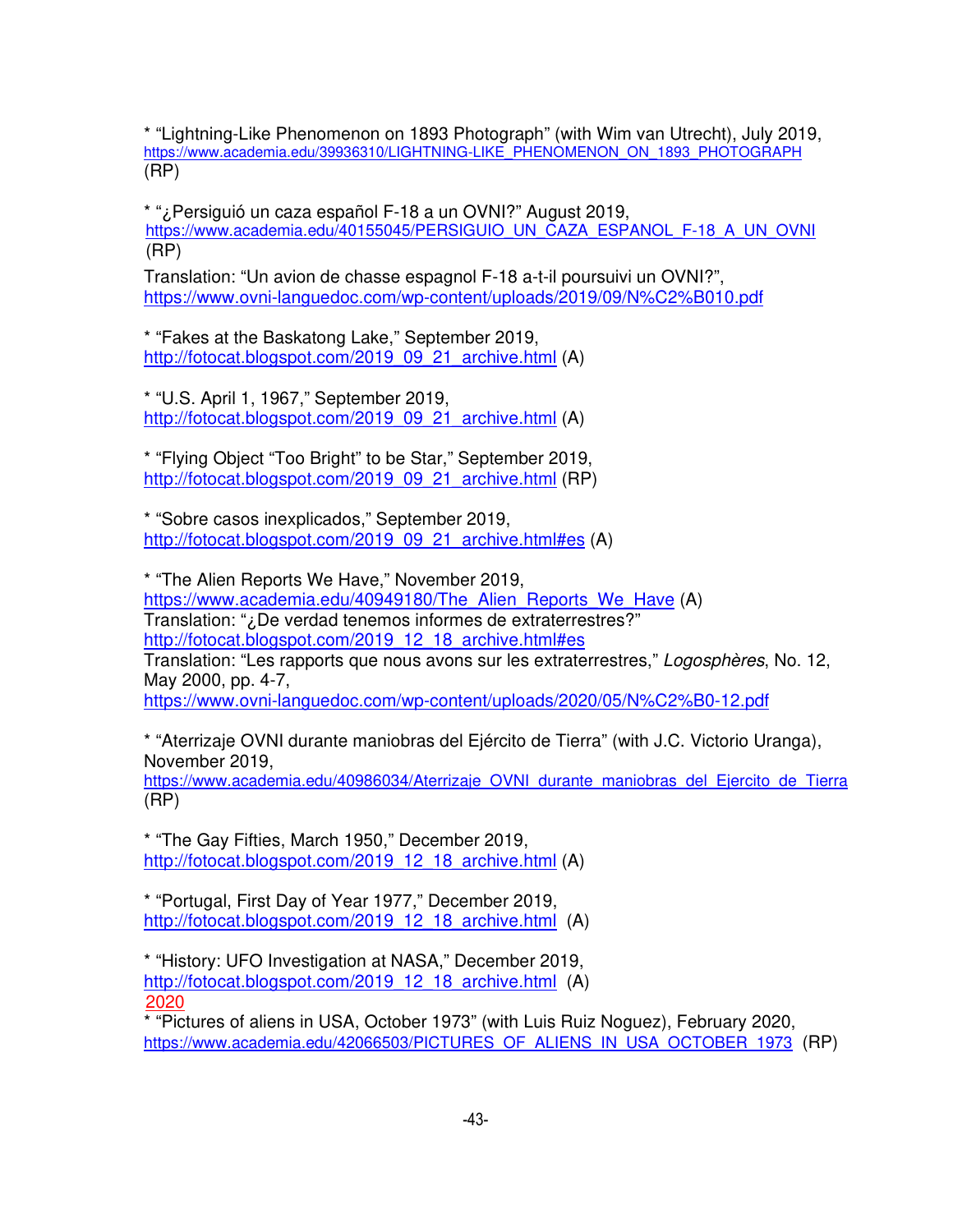\* "Examining A Peculiar Series of Photographs Shot During the Belgian UFO Wave of 1989-1991" (with Wim van Utrecht), March 2020,

https://www.academia.edu/42174608/The<sup>1990</sup> Moignelee UFO Photographs. By Wim van Utrecht (RP)

\* "An indispensable book yet to be written," March 2020, https://www.academia.edu/42220531/An\_indispensable\_book\_yet\_to\_be\_written (A)

\* "Mentiras y periodismo aficionado: Una combinación fatal," March 2020, http://fotocat.blogspot.com/2020\_03\_13\_archive.html#es (A)

\* "El OVNI del Batallón de Transmisiones Número 3" (with J.A. Fernández Peris), March 2020, http://fotocat.blogspot.com/2020\_03\_13\_archive.html#es (A)

\* "OVNIS: ¿Cuál es la Investigación prioritaria, hoy?," April 2020, https://www.academia.edu/42724005/OVNIS\_Investigacion\_prioritaria\_hoy (A) Translation : "OVNIS: Hoje, qual é a investigação prioritaria?" CIFA Nota Informativa, No. 2, August 2020, p. 4.

\* "An Illustrated Review of "The Close Encounters Man," April 2020, https://www.academia.edu/42856955/Book\_Review\_of\_The\_Close\_Encounters\_Man (BR) Translation: "El Hombre de los Encuentros Cercanos. Reseña Ilustrada de la Primera Biografía de J. A. Hynek," https://factorelblog.com/2020/05/07/hynek-primera-biografia/

\* "UFO Sponsorship – The Case of Fundación Anomalía" (with Matías Morey), May 2020, https://www.academia.edu/43205123/UFO\_Sponsorship.\_The\_Case\_of\_Fundacion\_Anomalia (A) Translation: "Mecenazgo OVNI: la Fundación Anomalía," https://www.academia.edu/43205665/Mecenazgo\_OVNI\_la\_Fundacion\_Anomalia

\* "Night-Spotted UFO," June 2020, http://fotocat.blogspot.com/2020\_06\_06\_archive.html (A)

\* "The 1917 Canadian UFO," June 2020, http://fotocat.blogspot.com/2020\_06\_06\_archive.html (A)

\* THE MARFA LIGHTS. Examining the Photographic Evidence (2003-2007) (FOTOCAT Report #8) (with Manuel Borraz), July 2020. https://www.academia.edu/43589341/THE\_MARFA\_LIGHTS.\_Examining\_the\_Photographic\_Evidence\_2003-2007 (B)

UPIAR (Turin, Italy) book orders:

http://www.upiar.com/index.cfm?language=en&artID=196&st=1

\* "Argentina: Desclasificación OVNI – UFO Declassification," July 2020, https://www.academia.edu/43711706/Argentina\_Desclasificacion\_OVNI\_-UFO\_Declassification  $(A)$ 

\* "Incidente en la costa de Ayamonte, marzo de 1987" (with Marcos A. Benítez), October 2020,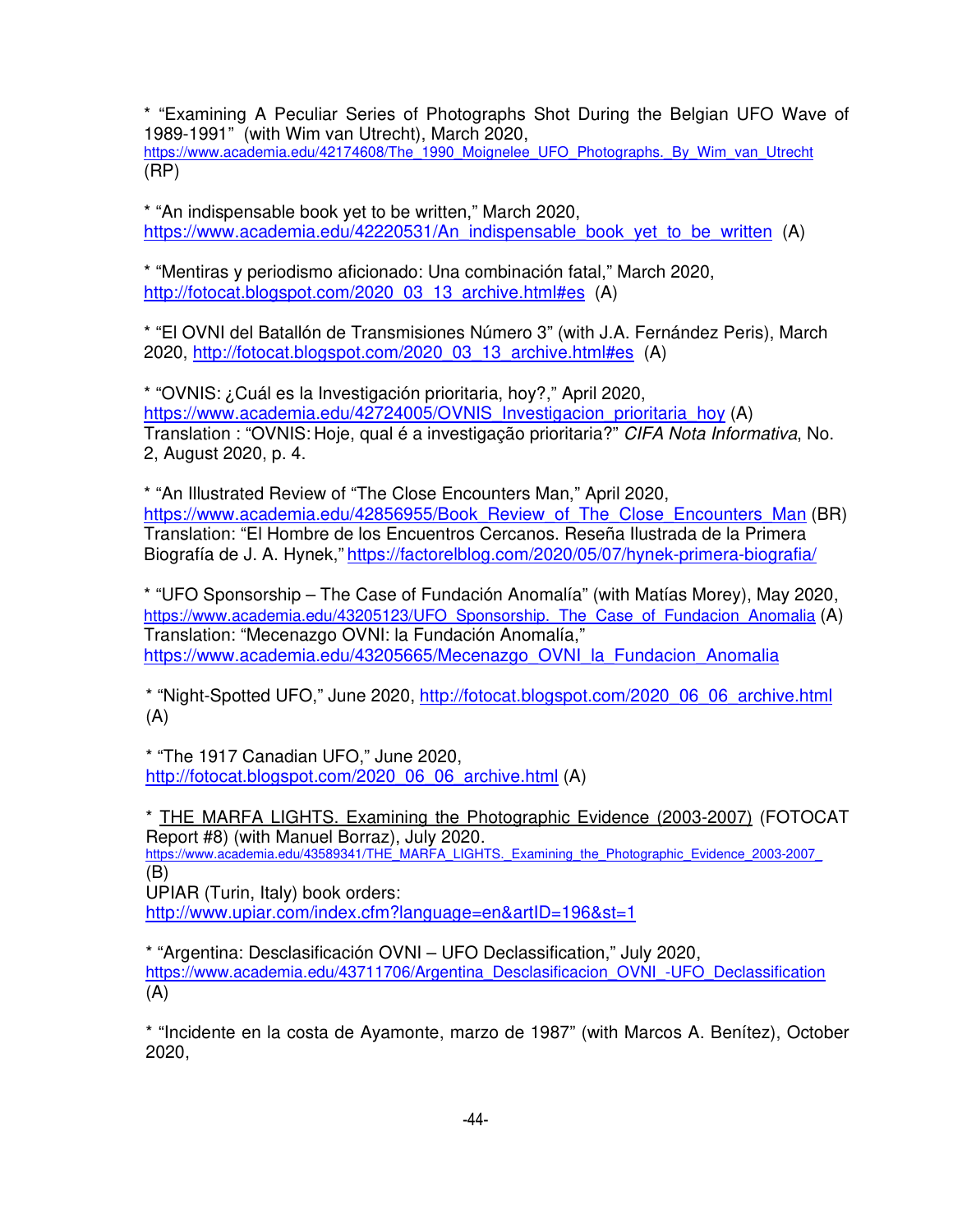https://www.academia.edu/44213938/Incidente\_en\_la\_costa\_de\_Ayamonte\_marzo\_de\_1987 (RP)

\* "Queen of UFOs at Wichita, 1956," September 2020, http://fotocat.blogspot.com/2020\_09\_15\_archive.html (A)

\* "La ONU, los ovnis y España en 1978," September 2020 http://fotocat.blogspot.com/2020\_09\_15\_archive.html#es (A)

\* "El par de ovnis de la pareja de la Guardia Civil," September 2020, http://fotocat.blogspot.com/2020\_09\_15\_archive.html#es (A)

\* "Las balizas del 11 de noviembre de 1979" (with J. Plana, J. Servera & J.A. Fernández Peris), September 2020,

https://www.academia.edu/44150004/LAS\_BALIZAS\_DEL\_11\_DE\_NOVIEMBRE\_DE\_1979 (RP) 2021

\* "UFO Hunt: Arkansas City, August 24, 1972," January 2021, http://fotocat.blogspot.com/2021\_01\_09\_archive.html (A) Translation: "Periodistas, policías y ovnis, Arkansas, 24 de agosto de 1972," http://fotocat.blogspot.com/2021\_01\_09\_archive.html#es

\* "When Archetypes Land," March 2021, http://fotocat.blogspot.com/2021\_03\_06\_archive.html (A) Special feature in Alternate Perceptions Magazine, July 2021, http://www.apmagazine.info/index.php?option=com\_content&view=article&id=1688&Itemid=194

\* "Descent at Calumet" (with Luis E. Pacheco), June 2021, http://fotocat.blogspot.com/2021\_06\_15\_archive.html (A) Translation: "Descenso en Calumet," http://fotocat.blogspot.com/2021\_06\_15\_archive.html#es

\* "Paris, Kentucky, 1949," June 2021, http://fotocat.blogspot.com/2021\_06\_15\_archive.html (A)

\* "Personal Position Statement," June 2021, http://fotocat.blogspot.com/2021\_06\_15\_archive.html (A) Translation: "Mi posición a fecha de hoy," http://fotocat.blogspot.com/2021\_06\_15\_archive.html#es

\* "The UAP Pentagon Report - Commented Abstract June 26, 2021," http://fotocat.blogspot.com/2021\_09\_14\_archive.html (A) Translation: "Mi lectura del informe UAP del Pentágono," http://fotocat.blogspot.com/2021\_09\_14\_archive.html#es Special feature (in Spanish): https://factorelblog.com/2021/06/29/pentagono/ Reprint: Outer Limits Magazine, No, 33, August 2021, pp 56-57.

\* "Dos horas de avistamiento OVNI" (with J.C. Victorio Uranga), July 2021, https://www.academia.edu/49578000/Dos\_horas\_de\_avistamiento\_OVNI (A)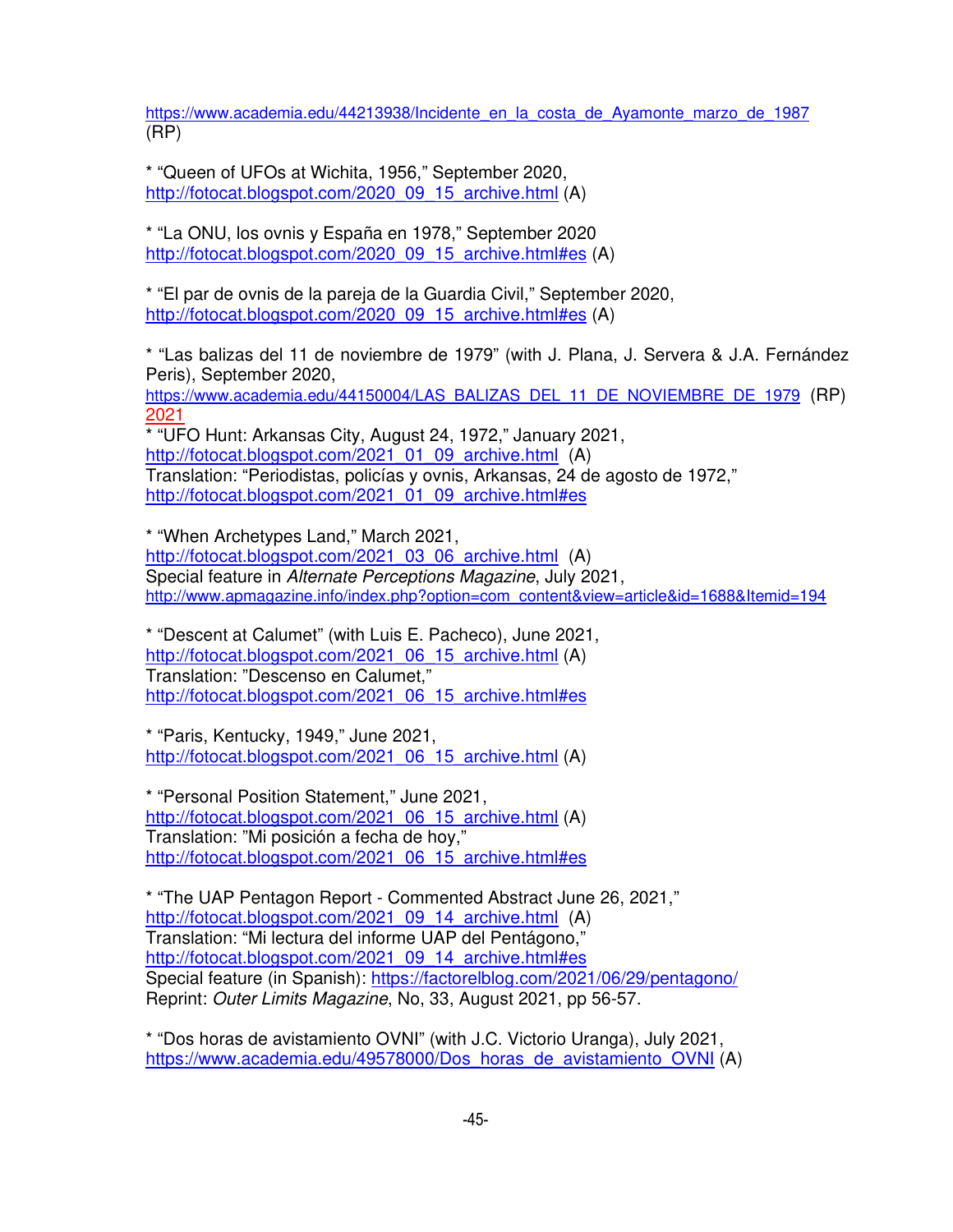\* "Gambia: una foto y una abducción," September 2021, http://fotocat.blogspot.com/2021\_09\_14\_archive.html#es (RP)

\* "Observación desde tierra y desde el aire, 4 de mayo de 2021," September 2021, http://fotocat.blogspot.com/2021\_09\_14\_archive.html#es (A)

\* "Compendio de reflexiones (Ayuda al navegante)," October 2021, https://www.academia.edu/54893631/Compendio\_de\_reflexiones\_Ayuda\_al\_navegante  $(A)$ 

\* "En el túnel del tiempo," November 2021, https://www.academia.edu/60865164/En\_el\_tunel\_del\_tiempo (A)

\* "Exegesis of the Dudignac Saucer of 1955," December 2021, https://www.academia.edu/69431110/Exegesis\_of\_the\_Dudignac\_Saucer\_of\_1955 (RP) Translation: "Exégesis del platillo de Dudignac de 1955," https://www.academia.edu/69366955/Exegesis\_del\_platillo\_de\_Dudignac\_de\_1955

\* "Cielos despejados (Reseña)," December 2021, http://fotocat.blogspot.com/2021\_12\_26\_archive.html#es (BR) 2022

\* "A Commentary to the 2022 UAP Act," January 2022, https://www.academia.edu/69401447/A\_Commentary\_to\_the\_2022\_UAP\_Act (A) Translation: "Ein Kommentar zum UAP-Gesetz 2022," https://ufoinfo.de/index.php/aktuelles/weblog/571-pentagon-uap-act-aoimsg

\* "Unusual Celestial Phenomena Photographed in a U.S. Naval Air Station (with J.C. Victorio Uranga), March 2022, http://fotocat.blogspot.com/2022\_03\_15\_archive.html (RP) Translation: "Fenómenos celestes inusuales fotografiados en una base naval aérea de EE. UU.," http://fotocat.blogspot.com/2022\_03\_15\_archive.html#es

\* "The 'Tomato Man' in Retrospective," March 2022, https://www.academia.edu/74495629/The\_Tomato\_Man\_in\_Retrospective (A)

\* "On the 2021 UAPTF Classified Report," April 2022, https://www.academia.edu/75129891/On\_the\_2021\_UAPTF\_Classified\_Report (A)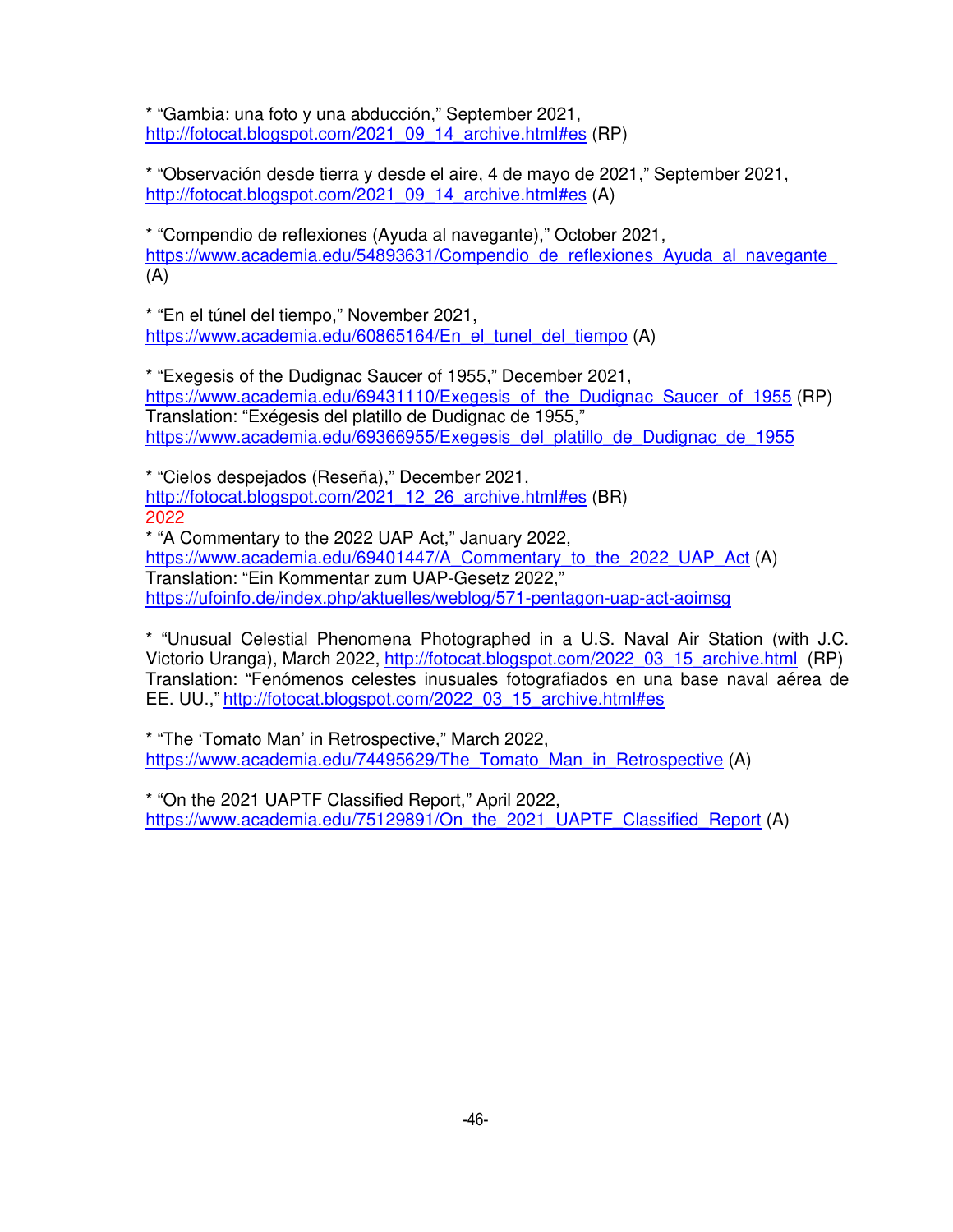

**Photograph © Manuel Molines, 2016.**

# **THE BIBLIOGRAPHY BY V.J. BALLESTER-OLMOS IN FIGURES**

| Publications by Year         |                             |                     |                              |                     |                  |              |                     |              |                  |                          |                 |
|------------------------------|-----------------------------|---------------------|------------------------------|---------------------|------------------|--------------|---------------------|--------------|------------------|--------------------------|-----------------|
| <u>Year</u>                  | <u>No.</u>                  | <u>Year</u><br>1970 | <u>No.</u><br>$\overline{7}$ | <u>Year</u><br>1980 | <u>No.</u><br>13 | Year<br>1990 | <u>No.</u><br>10    | Year<br>2000 | <u>No.</u><br>18 | Year<br>2010             | <u>No.</u><br>5 |
|                              |                             | 1971                | 12                           | 1981                | 8                | 1991         | 3                   | 2001         | $\overline{7}$   | 2011                     | 4               |
|                              |                             | 1972                | 15                           | 1982                | 6                | 1992         | 10                  | 2002         | 6                | 2012                     | 8               |
|                              |                             | 1973                | 5                            | 1983                | 10               | 1993         | 10                  | 2003         | $\overline{7}$   | 2013                     | 14              |
|                              |                             | 1974                | 4                            | 1984                | 11               | 1994         | 11                  | 2004         | 5                | 2014                     | 16              |
| 1965                         | 3                           | 1975                | 1                            | 1985                | 4                | 1995         | 12                  | 2005         | 11               | 2015                     | 10              |
| 1966                         | 2                           | 1976                | 6                            | 1986                | 3                | 1996         | 1                   | 2006         | 16               | 2016                     | 8               |
| 1967                         | 5                           | 1977                | 6                            | 1987                | 12               | 1997         | 8                   | 2007         | 17               | 2017                     | 14              |
| 1968                         | 14                          | 1978                | 18                           | 1988                | 13               | 1998         | 14                  | 2008         | 17               | 2018                     | 12              |
| 1969                         | 18                          | 1979                | 11                           | 1989                | 10               | 1999         | 4                   | 2009         | 14               | 2019                     | 20              |
| Year<br>2020<br>2021<br>2022 | <u>No.</u><br>17<br>13<br>4 |                     |                              |                     |                  |              |                     |              |                  |                          |                 |
| Publications by Decade       |                             |                     |                              |                     |                  |              |                     |              |                  |                          |                 |
| 1960                         |                             | 1970                |                              | 1980                | <u> 1990</u>     |              | 2000                |              | 2010             | <u> 2020 </u>            |                 |
| 42                           |                             | 85                  |                              | 90<br>(9/year)      | 83               | $(8$ /year)  | 118<br>$(12$ /year) |              | 111<br>(11/year) | 34<br>$(11/\text{year})$ |                 |
| $(8$ /year)                  |                             | (8/year)            |                              |                     |                  |              |                     |              |                  |                          |                 |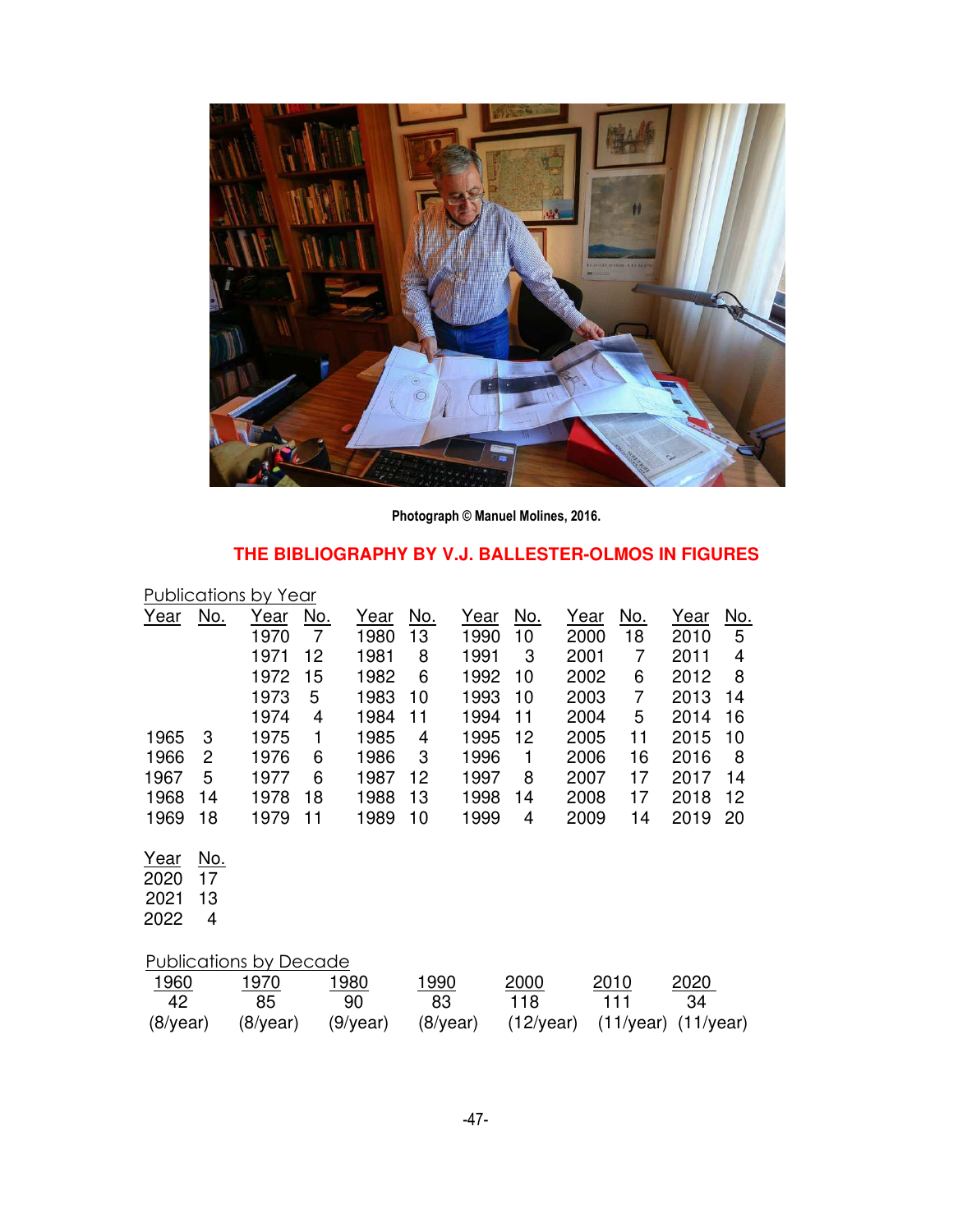Publications by Authorship

| Total publications:             | 563 |
|---------------------------------|-----|
| Single author publications: 460 |     |
| Co-authored publications:       | 103 |

# Publications by Type

| Research papers and Reports: | 175 |                  |
|------------------------------|-----|------------------|
| <b>Articles and Essays:</b>  | 189 |                  |
| Letters:                     | 69  |                  |
| <b>Book Reviews:</b>         | 48  |                  |
| Science Articles:            | 16  |                  |
| Contributions to Books:      | 13  |                  |
| Books:                       |     | 11 (15 editions) |
| Editorials:                  | 11  |                  |
| Bibliographies:              | 8   |                  |
| Forewords:                   | 9   |                  |
| Introductions:               | 5   |                  |
| Photographs:                 | 3   |                  |
| Song Reviews:                | 1   |                  |
| Biography:                   |     |                  |

#### Number of Joint Publications by Coauthor

- 19 Juan A. Fernández Peris
- 12 Miguel Guasp
- 10 Joan Plana
- 9 Andrés Duarte
- 8 Manuel Borraz
- 8 Juan Carlos Victorio Uranga
- 5 Ricardo Campo
- 5 Heriberto Janosch
- 5 Jaime Servera
- 3 Ole Jonny Brænne
- 3 Julio Plaza del Olmo
- 3 Wim van Utrecht
- 2 Matías Morey
- 2 Julio Massé
- 2 Carlos Orlando
- 2 José Ruesga
- 2 Jacques Vallée
- 2 David G. López
- 2 Mercedes Pullman
- 2 Luis Ruiz Noguez
- 1 Alberto Adell
- 1 José V. Alós
- 1 Félix Ares de Blas
- 1 Carles Berché
- 1 Jacques Bonabot
- 1 Antonio Bueno